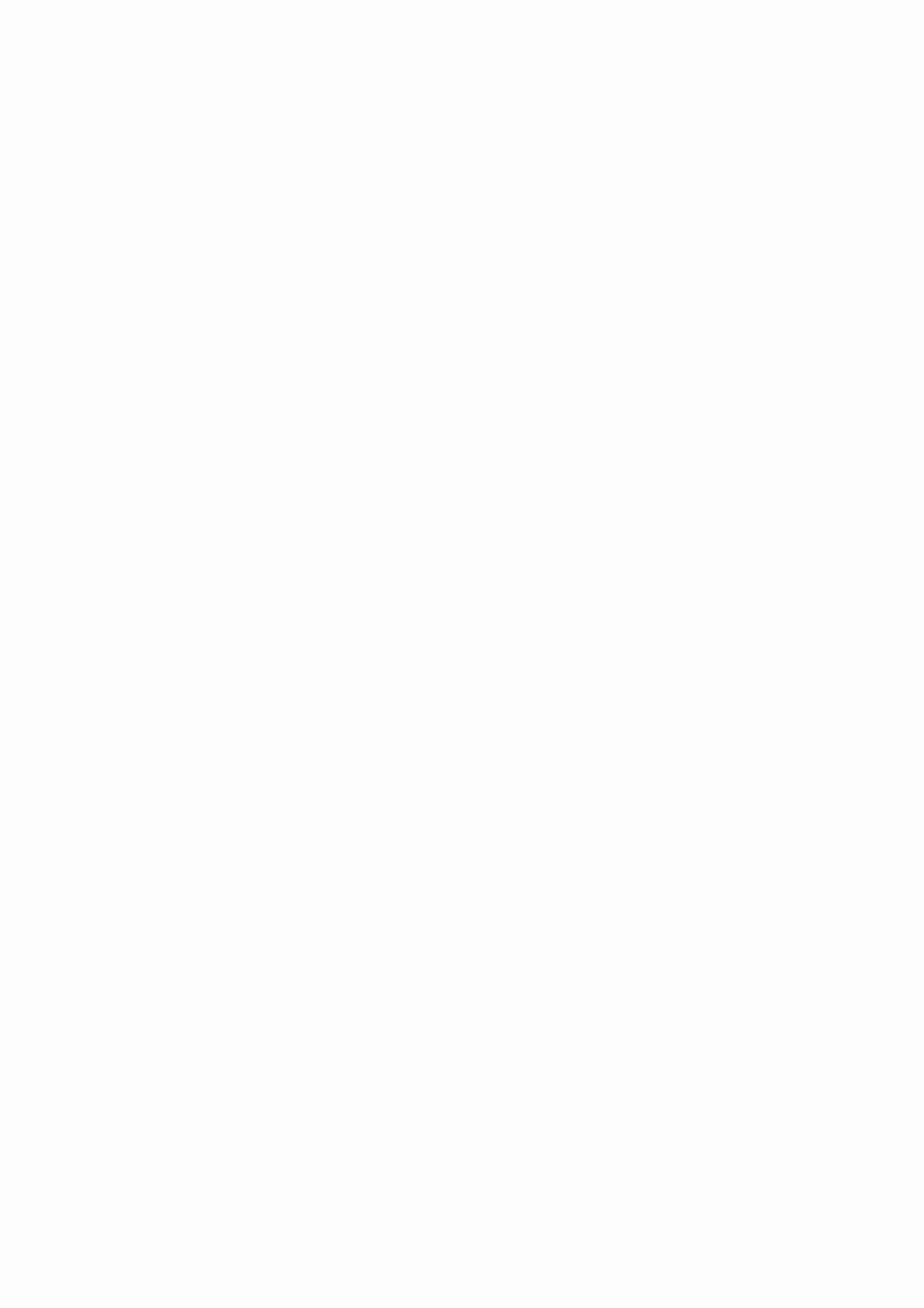

**EURÓPAI BIZOTTSÁG** 

BEÉRKEZETT 29.05.2019 BRÜSSZEL EU ÁK

Brüsszel, 2019.5.29. C(2019) 3957 final

## A BIZOTTSÁG VÉGREHAJTÁSI HATÁROZATA

 $(2019.5.29.)$ 

Magyarországnak a 2014–2020-as időszakban a Menekültügyi, Migrációs és Integrációs Alapból nyújtott támogatásra vonatkozó nemzeti programja jóváhagyásáról szóló C(2015)1680 bizottsági határozat módosításáról

(CSAK A MAGYAR NYELVŰ SZÖVEG HITELES)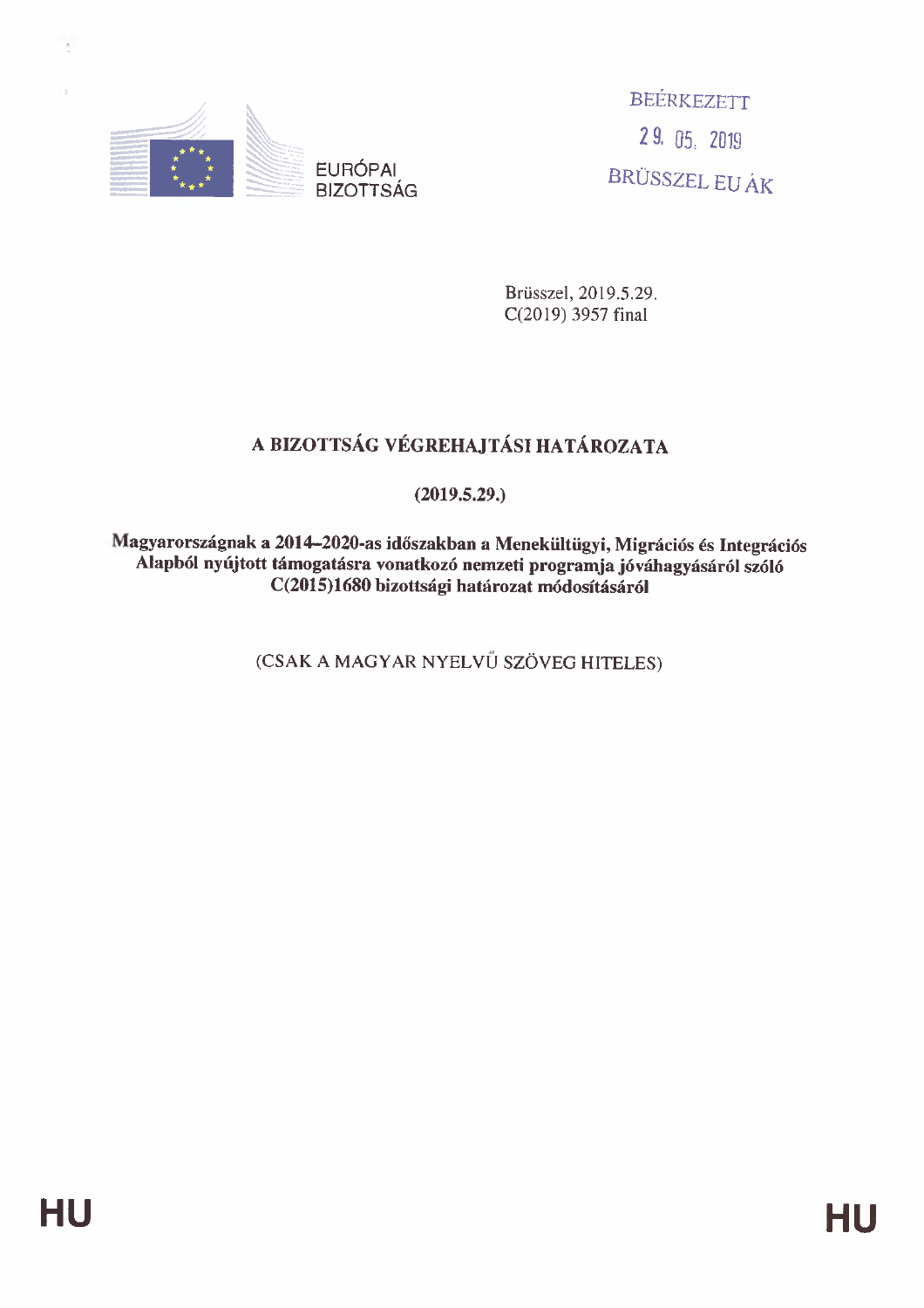#### A BIZOTTSÁG VÉGREHAJTÁSI HATÁROZATA

#### $(2019.5.29.)$

#### Magyarországnak a 2014–2020-as időszakban a Menekültügyi, Migrációs és Integrációs Alapból nyújtott támogatásra vonatkozó nemzeti programja jóváhagyásáról szóló C(2015)1680 bizottsági határozat módosításáról

#### (CSAK A MAGYAR NYELVŰ SZÖVEG HITELES)

#### AZ EURÓPAI BIZOTTSÁG.

tekintettel az Európai Unió működéséről szóló szerződésre,

tekintettel a Menekültügyi, a Migrációs és az Integrációs alapra, valamint a rendőrségi együttműködés, a bűnmegelőzés és a bűnözés elleni küzdelem, valamint a válságkezelés pénzügyi támogatására szolgáló eszközre vonatkozó általános rendelkezések megállapításáról szóló, 2014. április 16-i 514/2014/EU európai parlamenti és tanácsi rendeletre<sup>1</sup> és különösen annak 14. cikke (9) bekezdésére,

tekintettel a Menekültügyi, Migrációs és Integrációs Alap létrehozásáról, a 2008/381/EK tanácsi határozat módosításáról, valamint az 573/2007/EK és az 575/2007/EK európai parlamenti és tanácsi határozatok és a 2007/435/EK tanácsi határozat hatályon kívül helyezéséről szóló, 2014. április 16-i 516/2014/EU európai parlamenti és tanácsi rendeletre<sup>2</sup> és különösen annak 18. cikke (3) bekezdésére,

tekintettel az Unió általános költségvetésére alkalmazandó pénzügyi szabályokról, az 1296/2013/EU, az 1301/2013/EU, az 1303/2013/EU, az 1304/2013/EU, az 1309/2013/EU, az 1316/2013/EU, a 223/2014/EU és a 283/2014/EU rendelet és az 541/2014/EU határozat módosításáról, valamint a 966/2012/EU, Euratom rendelet hatályon kívül helyezéséről szóló, 2018. július 18-i (EU, Euratom) 2018/1046 európai parlamenti és tanácsi rendeletre<sup>3</sup> és különösen annak 110. cikkére.

mivel:

- a C(2015) 1680 bizottsági határozat jóváhagyta Magyarországnak a 2014-től 2020-ig  $(1)$ tartó időszakban a Menekültügyi, Migrációs és Integrációs Alapból nyújtott támogatásra vonatkozó, 2014. augusztus 5-én benyújtott nemzeti programját, valamint megállapította az Alapból Magyarország nemzeti programjához nyújtható hozzájárulás maximális összegét.
- $(2)$ 2019. március 13-án Magyarország a Bizottság elektronikus adatcsererendszerén ("SFC2014") keresztül felülvizsgált nemzeti programot nyújtott be annak érdekében, hogy reagáljon a változó migrációs minták változására és az azok nyomán módosuló prioritásokra.

 $\mathbf{1}$ HL L 150., 2014.5.20., 112. o.

 $\overline{2}$ HL L 150., 2014.5.20., 168. o.

<sup>3</sup> HL L 193., 2018.7.30., 1. o.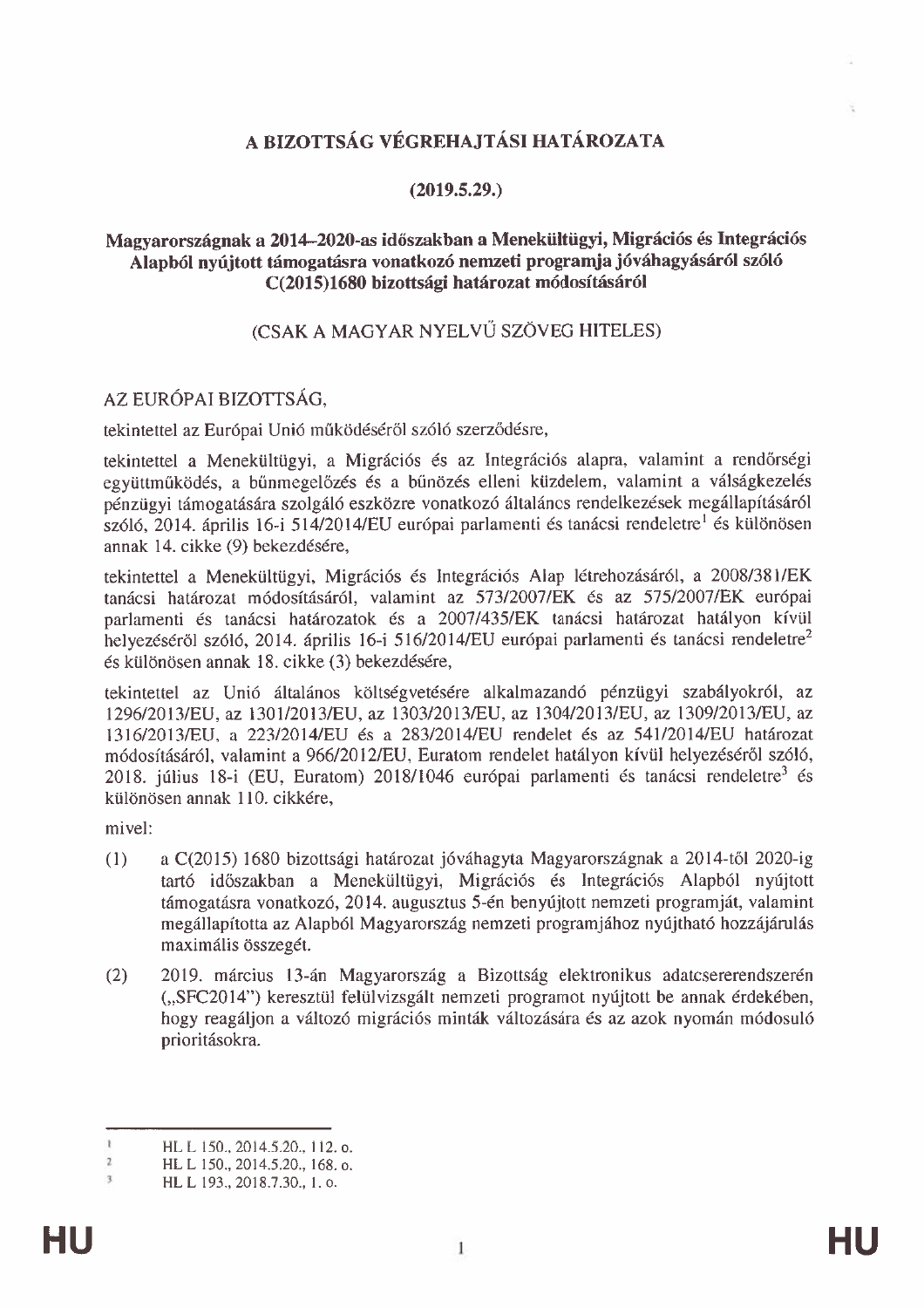- $(3)$ Ez a határozat az (EU, Euratom) 2018/1046 költségyetési rendelet 110. cikke értelmében vett finanszírozási határozatnak, valamint az említett rendelet 2. cikkének 37. pontja értelmében vett jogi kötelezettségvállalásnak minősül.
- A C(2015) 1680 határozatot ezért ennek megfelelően módosítani kell,  $(4)$

ELFOGADTA EZT A HATÁROZATOT:

#### 1. cikk

A C(2015)1680 határozat 1. és 2. cikkének helyébe a következő szöveg lép:

#### $\Box L$  cikk

A Bizottság jóváhagyja Magyarországnak a 2014. január 1-jétől 2020. december 31-ig tartó időszakban a Menekültügyi, Migrációs és Integrációs Alapból nyújtott támogatásra vonatkozó felülvizsgált nemzeti programját - amelynek végleges változatát Magyarország 2019. március 13-án nyújtotta be -, valamint a programban szereplő összegek újbóli lekötését és átcsoportosítását.

#### $2. cikk$

- $\mathbf{1}$ . A Menekültügyi, Migrációs és Integrációs Alapból Magyarország nemzeti programjához nyújtható hozzájárulás maximális összege 34 455 028 EUR, amelyet az Európai Unió általános költségvetésének 18 03 01. költségvetési sorához tartozó előirányzatokból kell finanszírozni.
- $\overline{2}$ . A maximális hozzájárulás a következő összegekből tevődik össze:
	- az 516/2014/EU rendelet<sup>4</sup> I. mellékletének megfelelően elkülönített a) 23 713 477 EUR alapösszeg;
	- $b)$ az 516/2014/EU rendelet 17. cikkének megfelelően az uniós áttelepítési programra elkülönített 400 000 EUR kiegészítő összeg:
	- $\mathbf{c}$ a nemzetközi védelmet kérelmezők Görögországból és Olaszországból történő áthelyezése céljából – az (EU) 2015/1523 tanácsi határozat<sup>5</sup> 10. cikke és az (EU) 2015/1601 tanácsi határozat<sup>6</sup> 10. cikke (1) bekezdésének a) pontja szerint - elkülönített 1 554 000 EUR kiegészítő összeg:
	- az 516/2014/EU rendelet I. mellékletének megfelelően 2017-ben elkülönített  $\mathbf{d}$ 2 577 551 EUR kiegészítő összeg:
	- $e)$ az 516/2014/EU rendelet 18. cikke (3) bekezdése első albekezdésének megfelelően intézkedésekre újból lekötött vagy átcsoportosított 6 210 000 EUR összeg."

Az Európai Parlament és a Tanács 516/2014/EU rendelete (2014. április 16.) a Menekültügyi, Migrációs és Integrációs Alap létrehozásáról, a 2008/381/EK tanácsi határozat módosításáról, valamint az 573/2007/EK és az 575/2007/EK európai parlamenti és tanácsi határozatok és a 2007/435/EK tanácsi határozat hatályon kívül helyezéséről (HL L 150., 2014.5.20., 168. o.).

 $\overline{\mathbf{5}}$ A Tanács (EU) 2015/1523 határozata (2015. szeptember 14.) a nemzetközi védelem területén Olaszország és Görögország érdekében elfogadott átmeneti intézkedések megállapításáról (HL L 239., 2015.9.15., 146. o.).

<sup>6</sup> A Tanács (EU) 2015/1601 határozata (2015. szeptember 22.) a nemzetközi védelem területén Olaszország és Görögország érdekében elfogadott átmeneti intézkedések megállapításáról (HL L 248., 2015.9.24., 80. o.).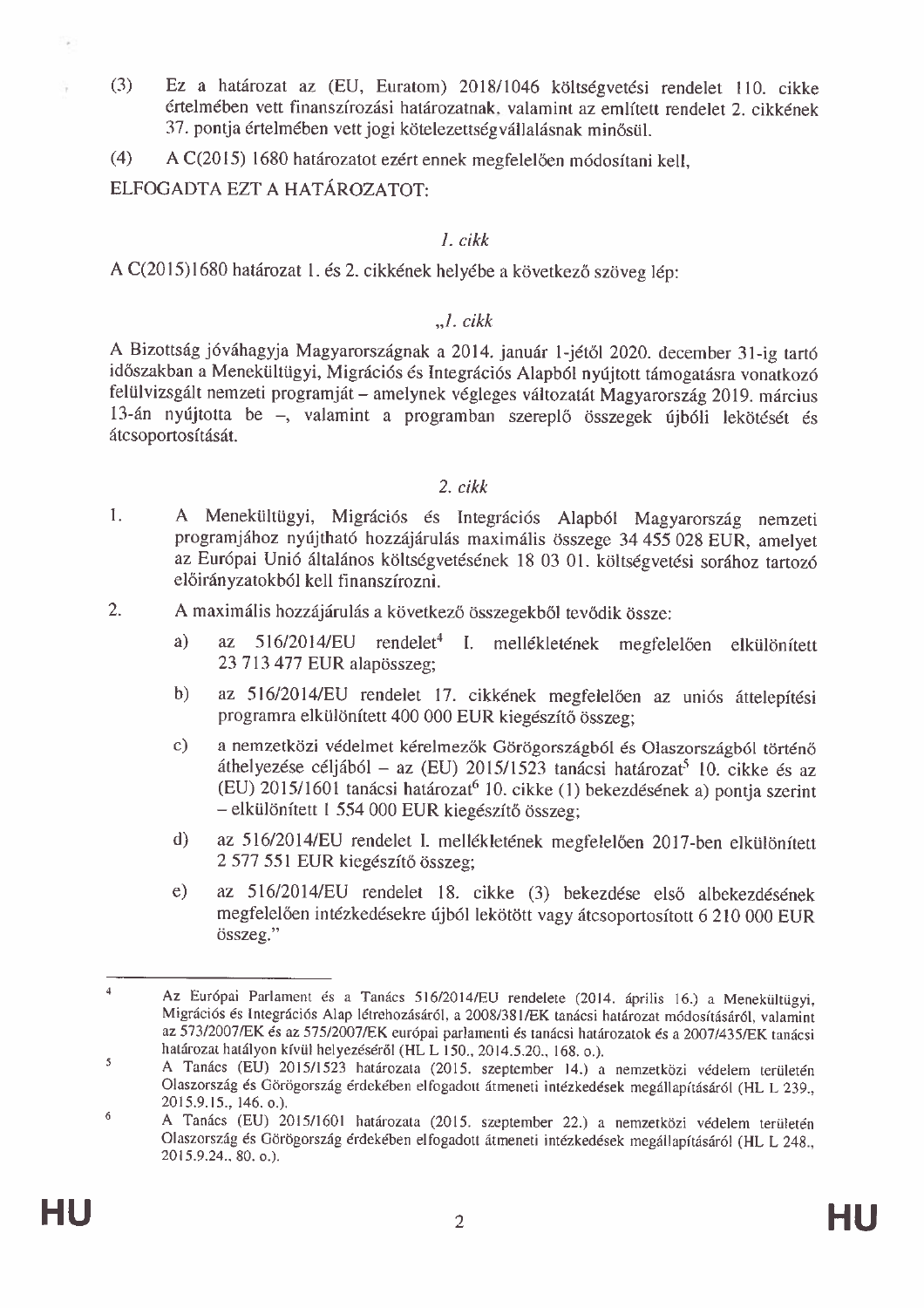$2. cikk$ 

Ennek a határozatnak Magyarország a címzettje. Kelt Brüsszelben, -án/-én. 2019.5.29.

> a Bizottság részéről Dimitris AVRAMOPOULOS a Bizottság tagja

> > **HITELES MÁSOLAT** a főtitkár nevében po store Jordi AYET PUIGARNAU<br>az iktatási osztály igazgatója<br>EURÓPAI BIZOTTSÁG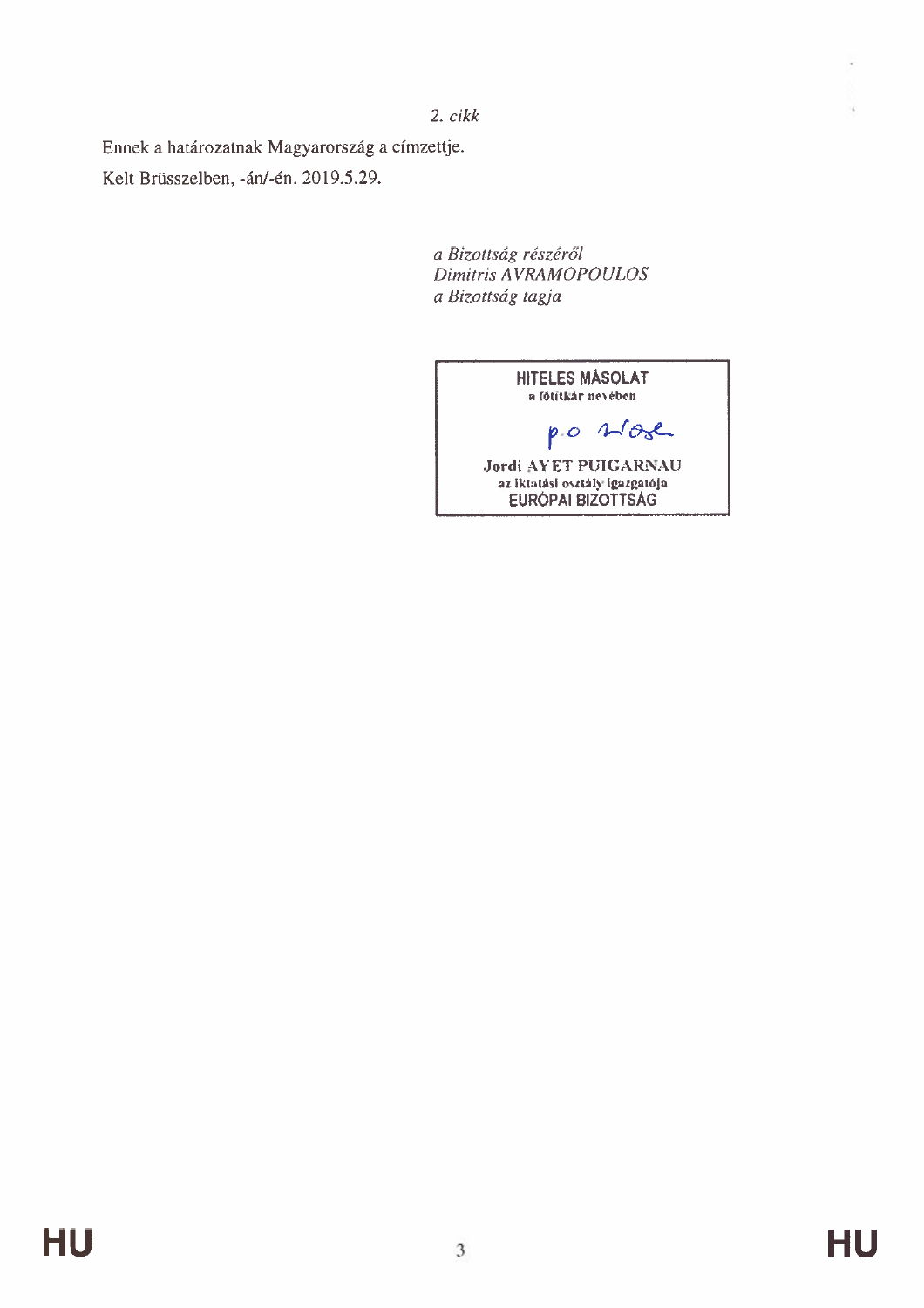# **NATIONAL PROGRAMME AMIF**

#### **IDENTIFICATION OF THE DESIGNATED AUTHORITIES**

#### <span id="page-6-2"></span><span id="page-6-0"></span>**Competent authorities responsible for the management and control systems**

| Authority       | Name of the authority   | Name of the person responsible for the | <b>Address</b>        | E-mail address             | Date of     | <b>Activities</b> |
|-----------------|-------------------------|----------------------------------------|-----------------------|----------------------------|-------------|-------------------|
|                 |                         | authority                              |                       |                            | designation | delegated         |
| Responsible     | Ministry of Interior,   | Judit Tóth, Head of Department,        | 1051 Budapest,        | judit.toth@bm.gov.hu       | 23-Nov-2015 |                   |
| authority       | Department of Support-  | Department of Support-Coordination;    | József Attila str. 2- |                            |             |                   |
|                 | Coordination            | Responsible Person                     |                       |                            |             |                   |
| Audit authority | Directorate General for | Mr. Balázs Dencső                      | 1054 Budapest,        | balazs.dencso@eutaf.gov.hu |             |                   |
|                 | Audit of European Funds |                                        | Kálmán Imre str. 2.   |                            |             |                   |

#### <span id="page-6-1"></span>**Management and control system**

The Responsible Authority (RA) maintains the Management and Control System set up and effectively functioning in the 2007-2013 period, in line with the provisions of the Regulation (EU) No 514/2014, with the amendments necessary due to the legal background. The responsible authority will directly carry out all the functions specified in this Regulation and the Delegated Regulation (EU) No 1042/2014. The Audit Authority will be a functionally and organizationally independent body from the RA. The designation will be carried out by the Ministry of Interior (MoI) and is to take place by the 1Q 2015.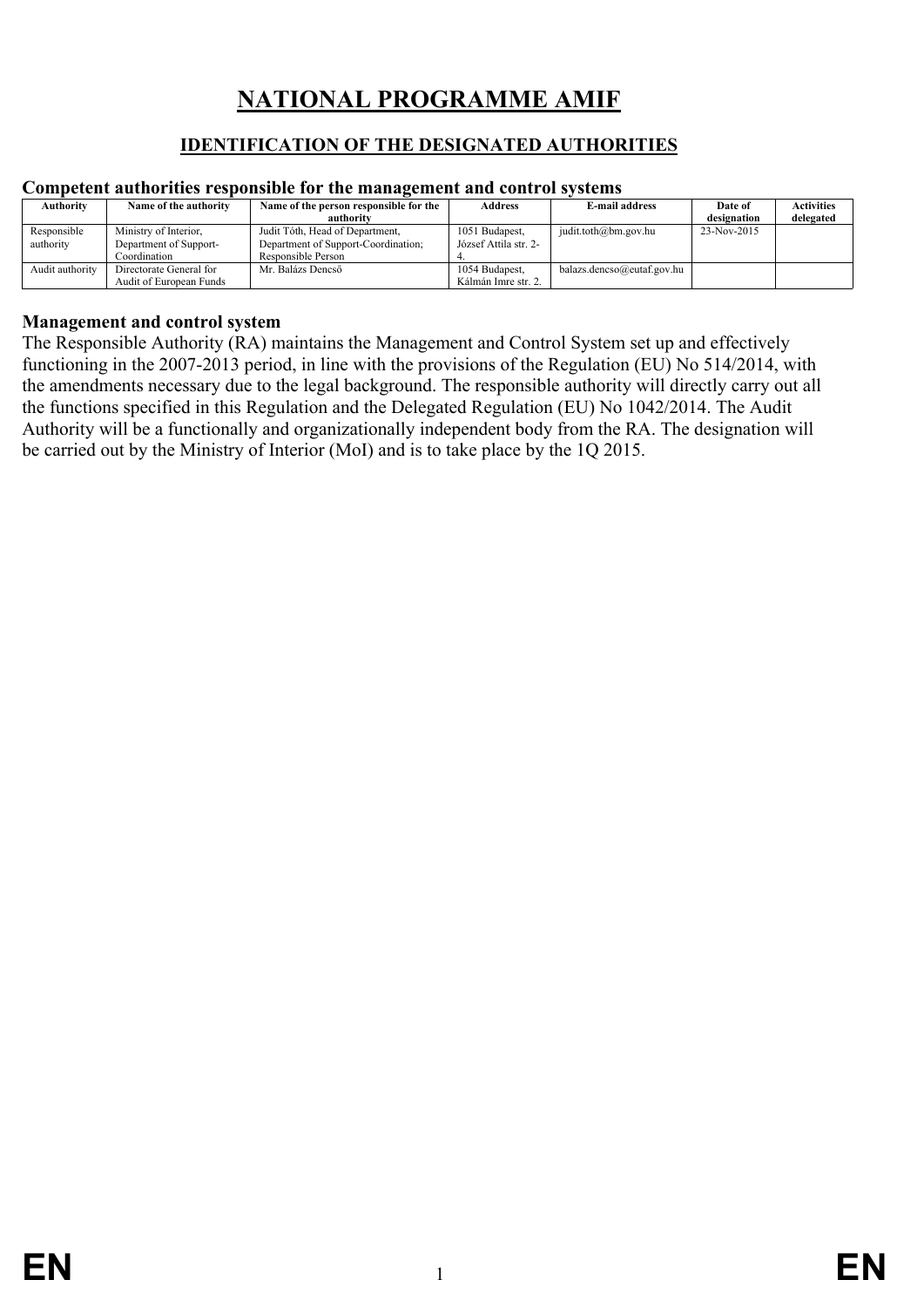| <b>CCI</b>                | 2014HU65AMNP001                   |
|---------------------------|-----------------------------------|
| Title                     | <b>HU National Programme AMIF</b> |
| Version                   | 5.1                               |
| First Year                | 2014                              |
| Last Year                 | 2020                              |
| Eligible From             | $01$ -Jan-2014                    |
| <b>EC Decision Number</b> | C(2019)3957                       |
| <b>EC Decision Date</b>   | 29-May-2019                       |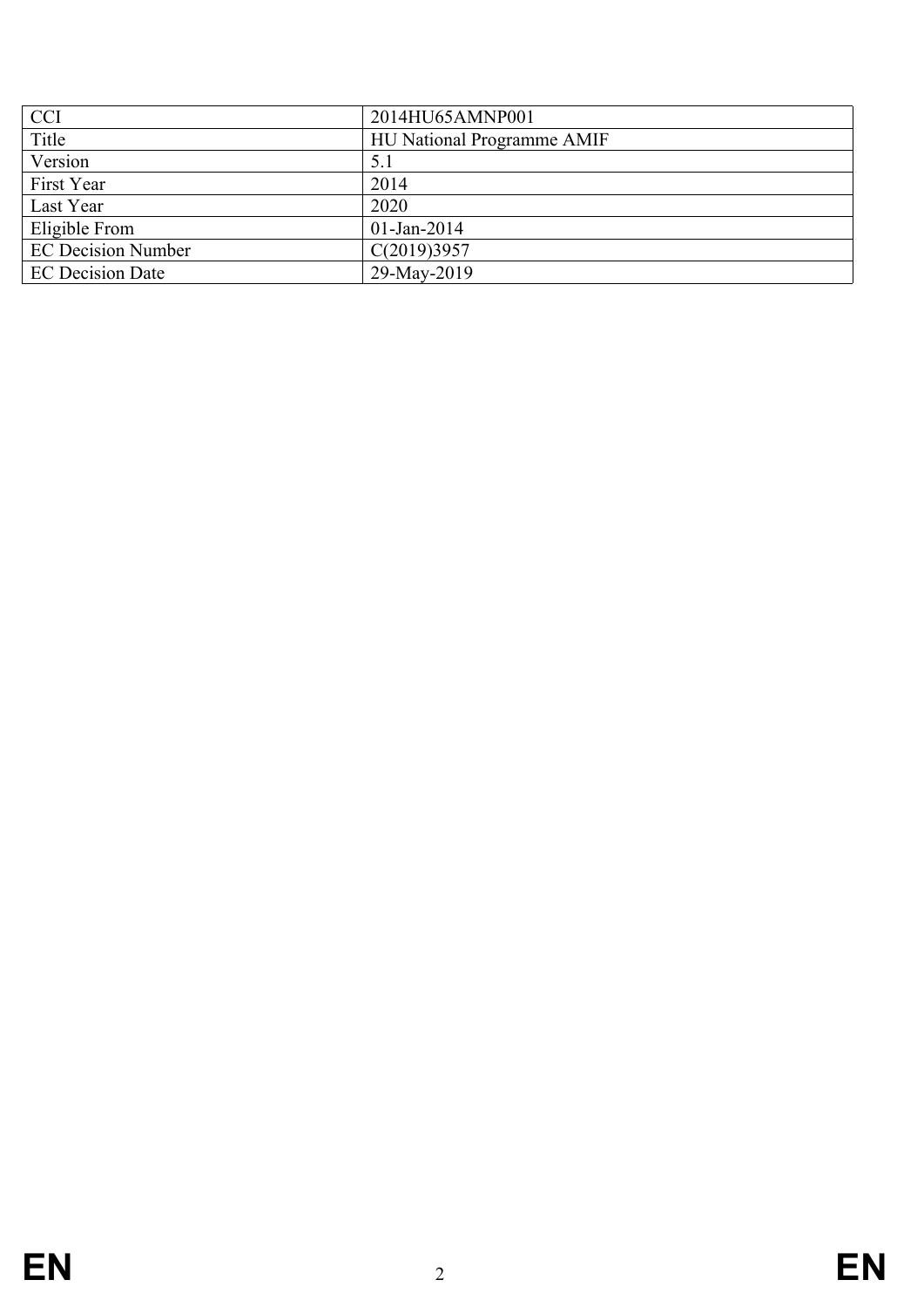| COMPETENT AUTHORITIES RESPONSIBLE FOR THE MANAGEMENT AND CONTROL SYSTEMS 1                                         |
|--------------------------------------------------------------------------------------------------------------------|
|                                                                                                                    |
|                                                                                                                    |
| SUMMARY OF THE CURRENT STATE OF PLAY AS OF DECEMBER 2013 IN THE MEMBER STATE FOR THE FIELDS RELEVANT TO THE FUND 7 |
|                                                                                                                    |
|                                                                                                                    |
|                                                                                                                    |
|                                                                                                                    |
|                                                                                                                    |
|                                                                                                                    |
|                                                                                                                    |
|                                                                                                                    |
|                                                                                                                    |
|                                                                                                                    |
|                                                                                                                    |
|                                                                                                                    |
|                                                                                                                    |
|                                                                                                                    |
|                                                                                                                    |
|                                                                                                                    |
|                                                                                                                    |
|                                                                                                                    |
|                                                                                                                    |
|                                                                                                                    |
|                                                                                                                    |
|                                                                                                                    |
|                                                                                                                    |
|                                                                                                                    |
|                                                                                                                    |
|                                                                                                                    |
|                                                                                                                    |
|                                                                                                                    |
|                                                                                                                    |
|                                                                                                                    |
|                                                                                                                    |
|                                                                                                                    |
|                                                                                                                    |
|                                                                                                                    |
|                                                                                                                    |
|                                                                                                                    |
|                                                                                                                    |
| 6. FRAMEWORK FOR PREPARATION AND IMPLEMENTATION OF THE PROGRAMME BY THE MEMBER                                     |
|                                                                                                                    |
|                                                                                                                    |
|                                                                                                                    |
|                                                                                                                    |
|                                                                                                                    |
| 6.4 PARTNERSHIP INVOLVEMENT IN THE IMPLEMENTATION, MONITORING AND EVALUATION OF THE NATIONAL PROGRAMME 34          |
|                                                                                                                    |
|                                                                                                                    |
|                                                                                                                    |
| 6.7.1 List of five main types of beneficiaries of the programme 35                                                 |
|                                                                                                                    |
|                                                                                                                    |
|                                                                                                                    |
|                                                                                                                    |
|                                                                                                                    |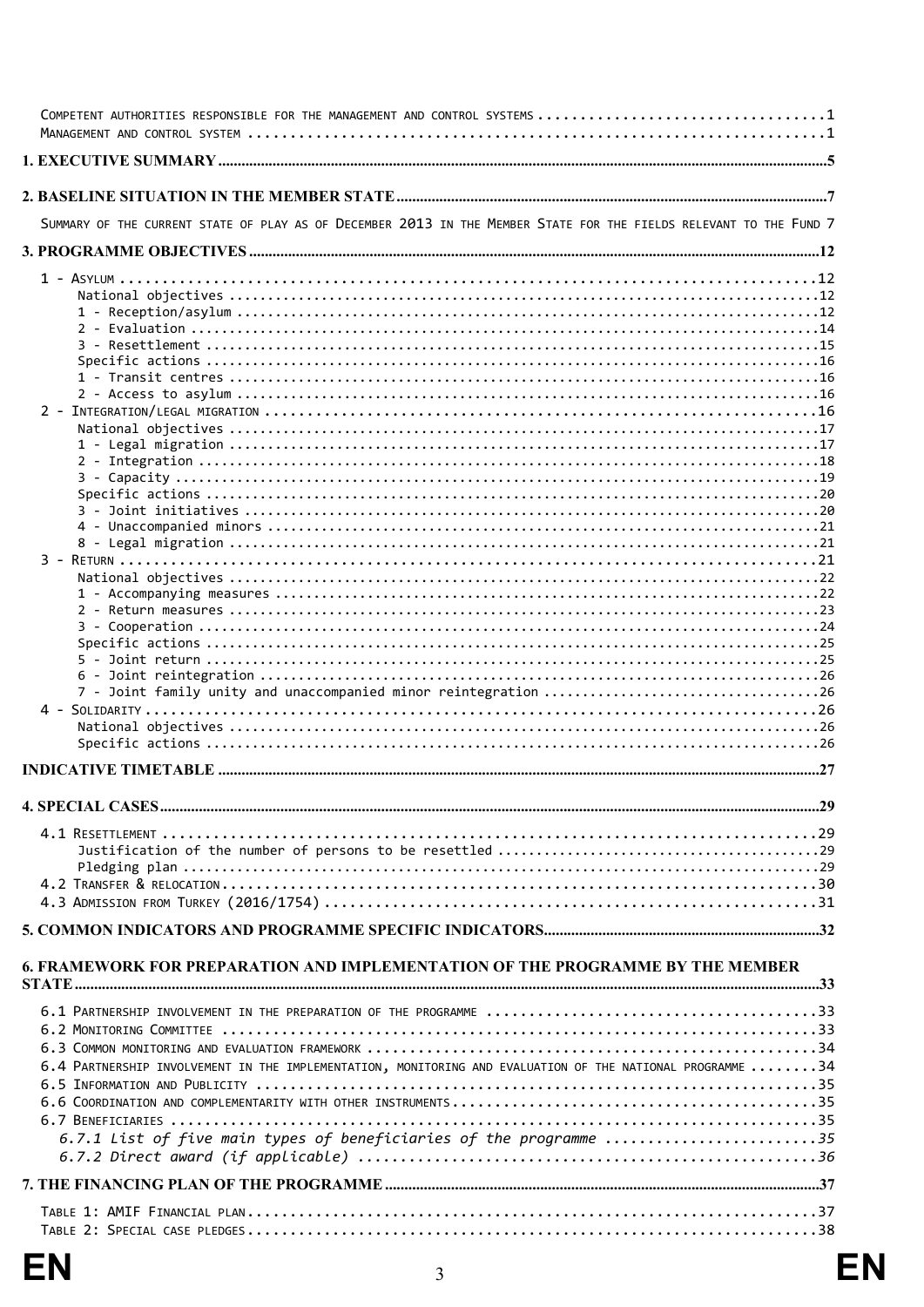| JUSTIFICATION FOR ANY DEVIATION FROM THE MINIMUM SHARES SET IN THE SPECIFIC REGULATIONS 38 |  |
|--------------------------------------------------------------------------------------------|--|
|                                                                                            |  |
|                                                                                            |  |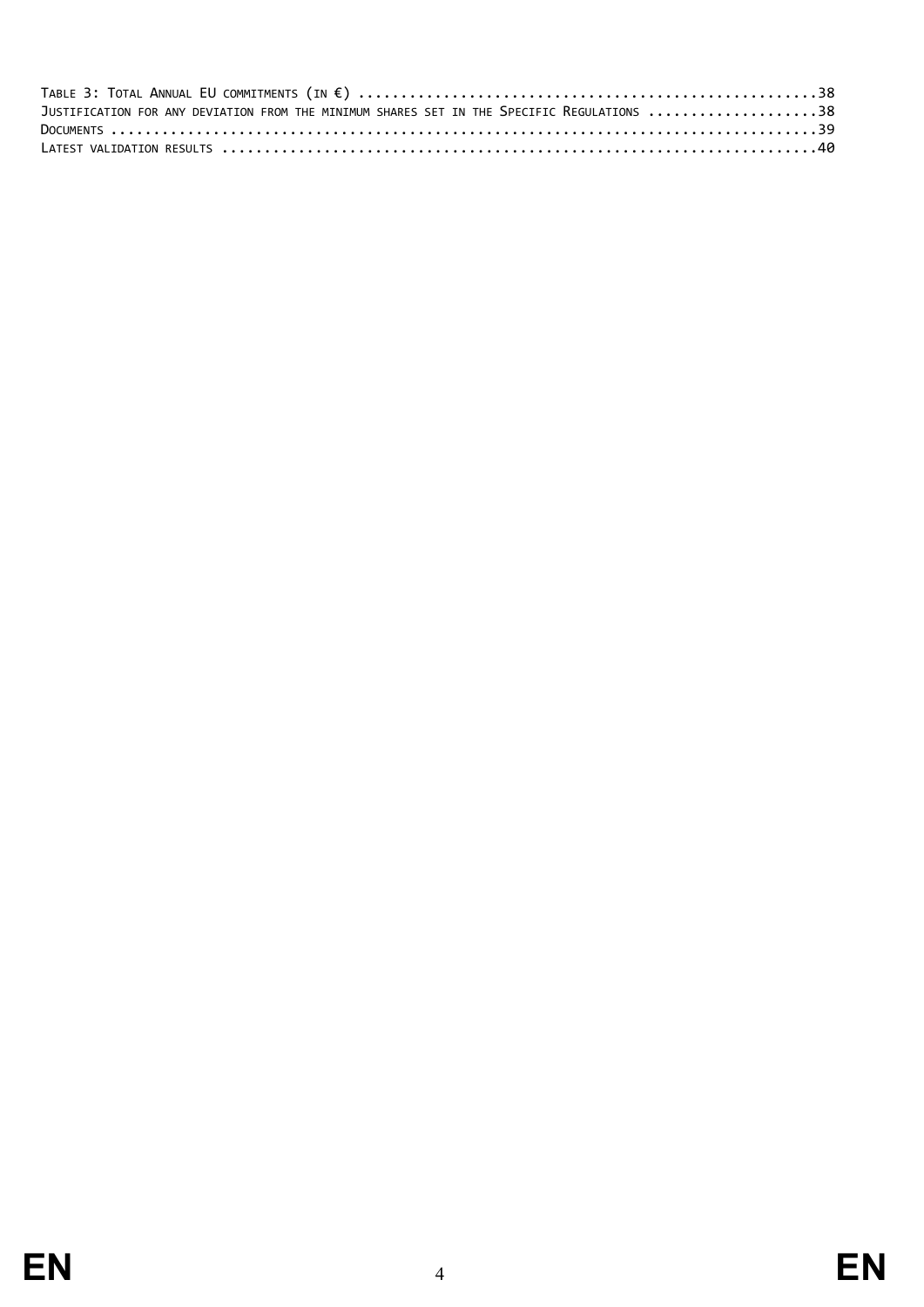#### <span id="page-10-0"></span>**1. EXECUTIVE SUMMARY**

The activities planned in the National Programme (NP) facilitate the attainment of the objectives set in Hungary's Migration Strategy adopted by the Government with the Government Resolution 1698/2013 (X. 4.) in October 2013.

It is particularly important for HU to manage the irregular migration in the external dimension. It is necessary to support primarily those third countries that receive and provide the masses of irregular migrants and refugees. In order to achieve this goal, the capacities of third countries need to be developed and the direct support should be provided for the refugees staying there.

HU also aims to help MSs who are facing with an extraordinary migration pressure.

Within internal dimension, HU wishes to contribute to further developing the CEAS, will establish a new reception centre and support national contingency planning for possible influx of asylum seekers, and enhance the reception conditions by maintaining the standards and improving the quality of the reception system, meeting the demands of vulnerable persons as well.

HU will provide support services, legal assistance and representation in all phases of the asylum procedure.

As a result of implemented actions under this objective the reception system will be capable to react on changes in asylum flow; HU support services, legal assistance and representation for all asylum seekers and improved reception conditions and services for vulnerable persons will also be available.

As regards asylum procedure, HU wishes to enhance the efficiency of procedures by improving the quality of the asylum decision making process. Special emphasis will be given to the needs of vulnerable persons by establishing a mechanism for early identification of their needs and providing specific assistance.

HU will further develop the asylum procedures by collecting, analysing and disseminating country of origin information (COI) and by implementing research studies on the asylum system, including on the efficiency of the asylum procedure. Continuous monitoring of the asylum procedure will be ensured.

The identification and addressing the specific needs of vulnerable persons will become more efficient. The continuously evaluated national system will lead to the improvement of the quality of the asylum decisionmaking.

As regards legal migration, HU aims at providing adequate information to TCNs in their country of origin, training for TCNs for enhancing employability in HU and assistance in the context of applications for family reunifications.

HU places emphasis on the integration of TCNs legally residing in Hungary. therefore HU wishes to establish and implement a national integration strategy and foster the shaping of local action plans. HU intends to support services directly helping the integration of TCNs, such as preparatory actions to facilitate their access to labour market. Actions will also target the improvement of the image of TCNs in the Hungarian society and will promote the inter-cultural dialogue.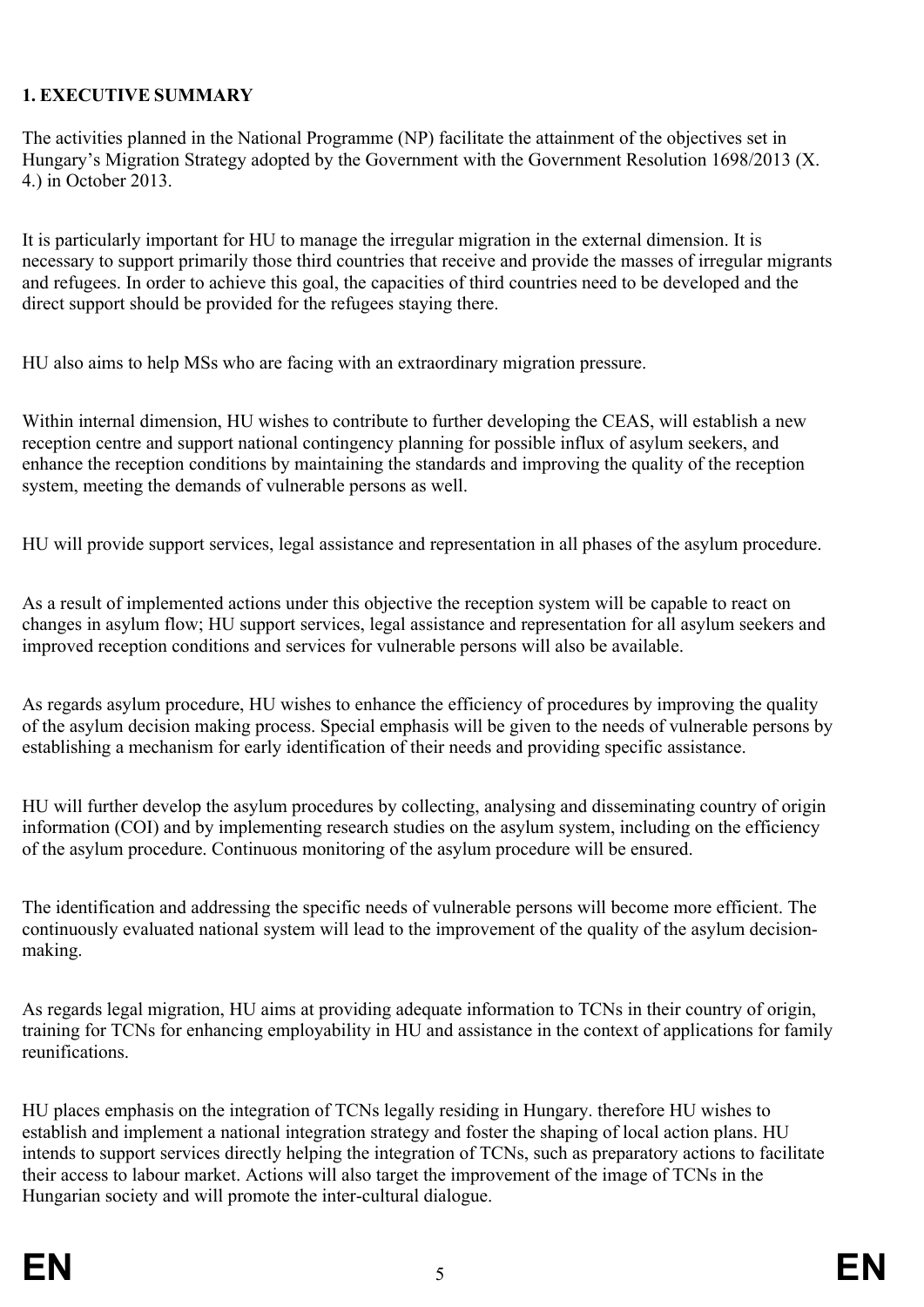HU wishes to further develop administrative capacities at national, regional and local level, including by the implementation of the integration strategy. HU will also develop statistical and IT systems with the purpose of collecting data on TCNs.

The actions described above aim at the implementation of the integration strategy of TCNs; furthermore, the Hungarian society will become more inclusive through the intercultural dialogue and information campaigns.

In the area of return, HU aims at ensuring an efficient and sustainable return system. HU plans to establish reception facilities (new centres and reconstruction of existing ones) also meeting the special needs of vulnerable TCNs. HU will further develop pre-return assistance and will implement assisted voluntary return (AVR) and reintegration programmes. HU will monitor the implementation of forced returns. HU will also support capacity building measures, such as increasing the existing inland transportation capacities, cooperation with third countries and other MSs, developing statistical systems and research activities with the purpose of developing the return policies and procedures.

Through the above mentioned actions, a more efficient return management will be operating and voluntary return and reintegration programmes will be continuously available.

HU willing to give assistance for those MSs which are overloaded with the return cases.

HU considers integration Specific Objective 2 (SO2) as the most important national priority therefore 40% of the basic national allocation is planned for related actions. HU plans to spend 27% of the resources for asylum (SO1) and 30% for return (SO3).

Due to the fact that the deregulation of the integration contract created barriers in the integration of beneficiaries of international protection, it has become neccessary to seriously increase the different types of support for the aforementioned group (e.g. housing support, Hungarian language trainings).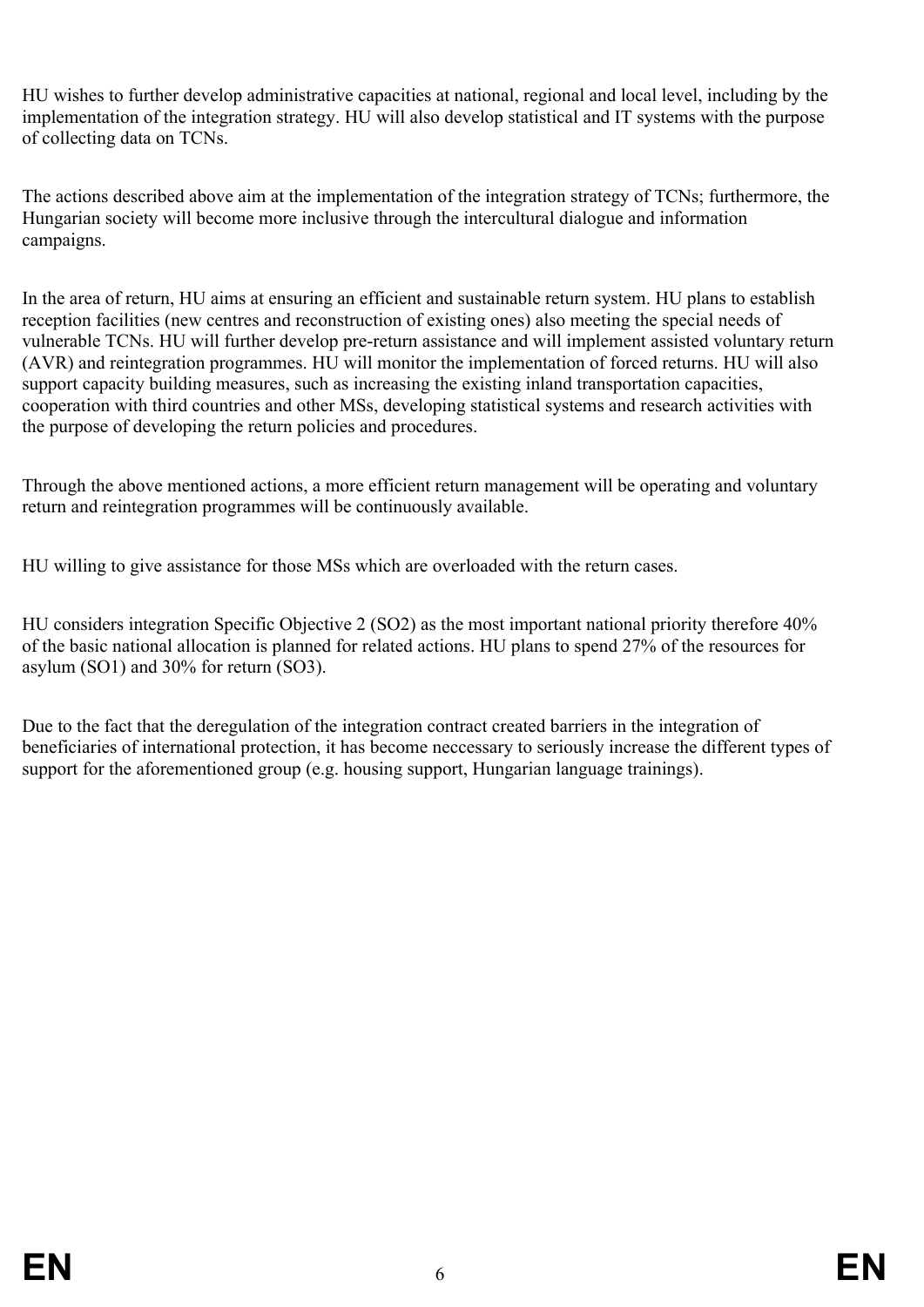#### <span id="page-12-0"></span>**2. BASELINE SITUATION IN THE MEMBER STATE**

#### <span id="page-12-1"></span>**Summary of the current state of play as of December 2013 in the Member State for the fields relevant to the Fund**

Migration trends and processes affecting HU indicate that the country is primarily a transit country placed at the crossroads of Eastern and South-Eastern migration routes. The significance of migration to HU and asylum has gradually grown in the past few years.

I. Asylum

In the field of asylum, HU faced extraordinary pressure in 2013-2014. While in the past 10 years the average number of asylum seekers was 2.000-3.000 annually, this number increased to 18.900 in 2013 and it was 42.777 in 2014, surpassing any previous records. Asylum seekers came from over 70 countries, the main countries of origin: Kosovo (\*) (21 453) , Afghanistan (8796), Syria (6857), Palestinian Territories (875), Iraq (497). (Data of 31 December 2014)

The European Refugee Fund (ERF) enabled the development of the reception conditions and services in 2007-2013. During this period, 13.000 asylum seekers received social/language assistance and/or legal aid; furthermore 1.750 beneficiaries of international protection were provided social assistance, psychological/ health care and material aid.

The great pressure meant extraordinary challenge for the asylum system. To ease the burden on the reception system, HU made use of the emergency measures of ERF. Considering the trends the pressure on the asylum system is expected to continue; further challenge is the variability of asylum and migration trends.

HU has 4 open reception centres (1.880 places) and a community shelter (111 places). There is a need to develop contingency planning and increase the reception capacity by creating new places in line with EU acquis. Also, the existing facilities need to be improved.

Both accommodation facilities and institutions must be prepared for rising number of TCNs. In view of the lack of predictability in asylum and migration trends, there is a need to establish a flexible asylum system. In in order to reach this, there is a need to increase the accommodation capacity and significant capacity must be reserved for accommodation in case of high influx, and to provide necessary services; it must be also ensured that, in case of need, adequately trained staff could be reallocated. Furthermore, up-to-date COI must be guaranteed during the asylum procedure.

The improvement of reception conditions and services especially for vulnerable groups is a need as well.

As of February 2014 HU operates 3 asylum detention centres (470 places). The alternatives to detention – asylum bail, designated compulsory place of stay – are granted by the Act on Asylum. The resources are provided by the national budget. Services for asylum seekers need to be provided in these centres as well. For the development of alternatives to detention there is a need for implementing research studies.

In line with Directive 2013/33/EU, HU provides appropriate conditions and necessary services from national budget that include accommodation, dining, health care, clothing and social assistance for asylum seekers.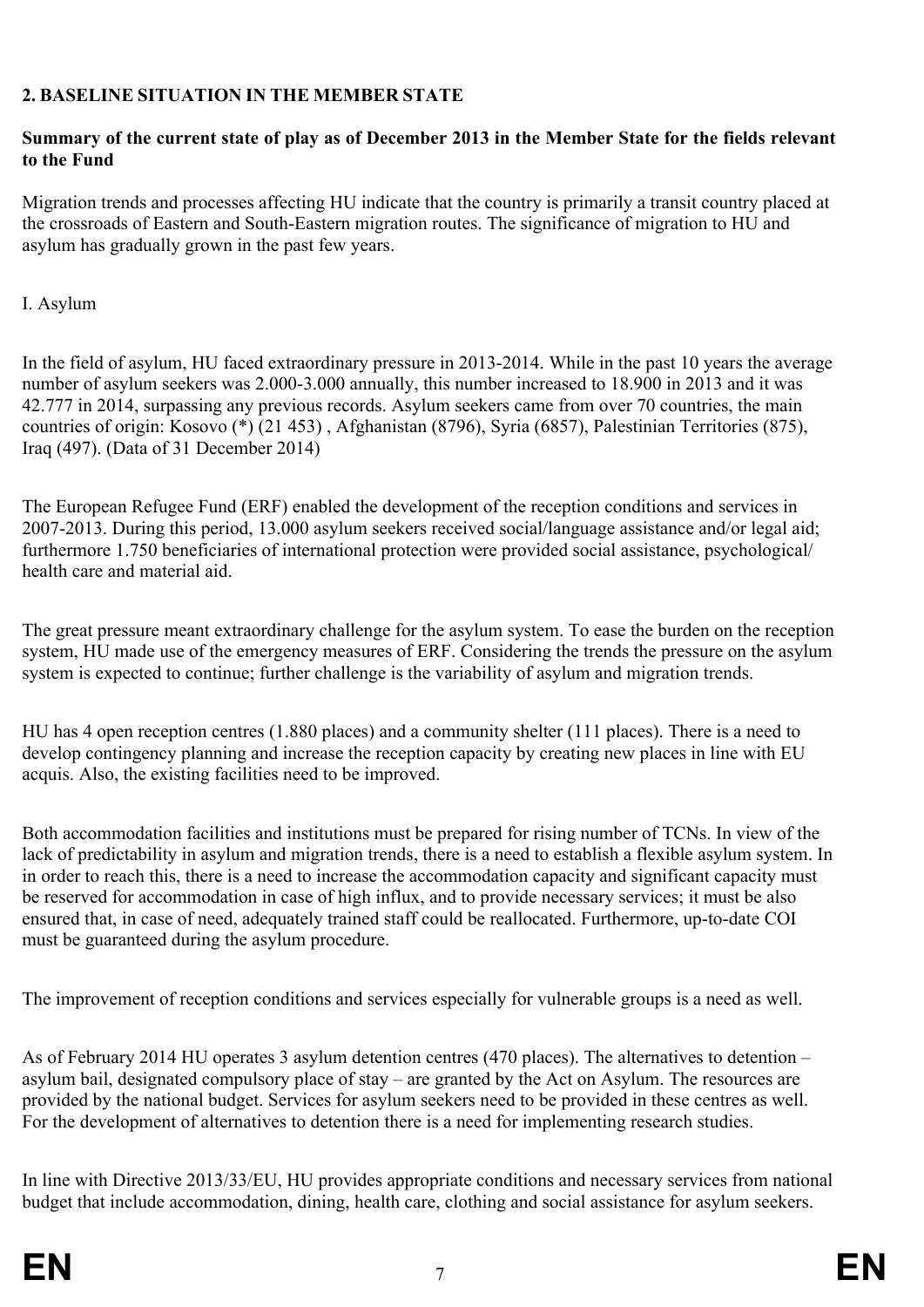According to the Act on asylum the length of asylum procedures in administrative phase are 90 days. The courts approximately within 60 days closed the cases on second instant.

The continuous development of asylum procedures is a challenge in terms of establishing smooth and effective procedures with high expertise. There is a need for quality management and for adequate guarantees of asylum procedures. The development of procedures must be based on results of surveys and IT development is needed too.

An important task is to distinguish TCNs in need of international protection and TCNs with economic motives. This will be ensured by the development of COI system and of interpretation service. The Office of Immigration and Nationality (OIN) identified 13 "rare languages" – e.g.: Amhara, Ibo, Sinhala, Somali, Tamil – which are used in the procedure, and for which availability of the interpreters is limited.

There are further needs to develop an early identification mechanism of vulnerable persons.

The reception and accommodation of unaccompanied minors (UAM's) are managed within the Hungarian Child Care System. Still, there is a need for additional services to decrease their deficiencies e.g.: special close up programmes to foster their school-achievement and prevent dropouts.

Continuously trained staff is also needed.

In HU the first resettlement took place in 2012, followed by the resettlement of 9 Syrian refugees in 2013. HU intends to continue its resettlement programme and reinforces its efforts for the integration of resettled refugees.

The national budget provided approximately EUR 13,7 million for refugee affairs in 2012 and 2013: the cost of asylum procedure was EUR 2,9 million and the cost of reception of asylum-seekers and beneficiaries of international protection was EUR 10,2 million.

II. Legal migration and Integration

Although the number of foreigners living in HU has been rising in the past 30 years, their rate is still around 2% of the population including TCNs and EEA citizens.

The total number of TCNs staying over 3 months on 31 December 2013 was 88.787: immigration permit  $(38.505)$ , – in line with Act LXXXVI of 1993 –, settlement/permanent residence permit  $(4.736)$  – terminology and length of permission changed due to legislation in line with Act XXXIX of 2001 –, both permits grant the same rights. National settlement /national permanent residence permit (6.772), EC Long Term Residence permit (478), residence permit (33.585) – Act II of 2007. In 2015, the number of beneficiaries of international protection living in HU was 5.189.

12.787 applications were submitted by TCNs for economic purposes, 12.276 for study purposes and 5.609 for family reunification in 2013. A growing rate of persons from non-EU countries can be established: citizens of China (7.377), USA (2.744), Iran (1.906), Ukraine (1.892), Serbia (1.388) applied for highest numbers of residence permits.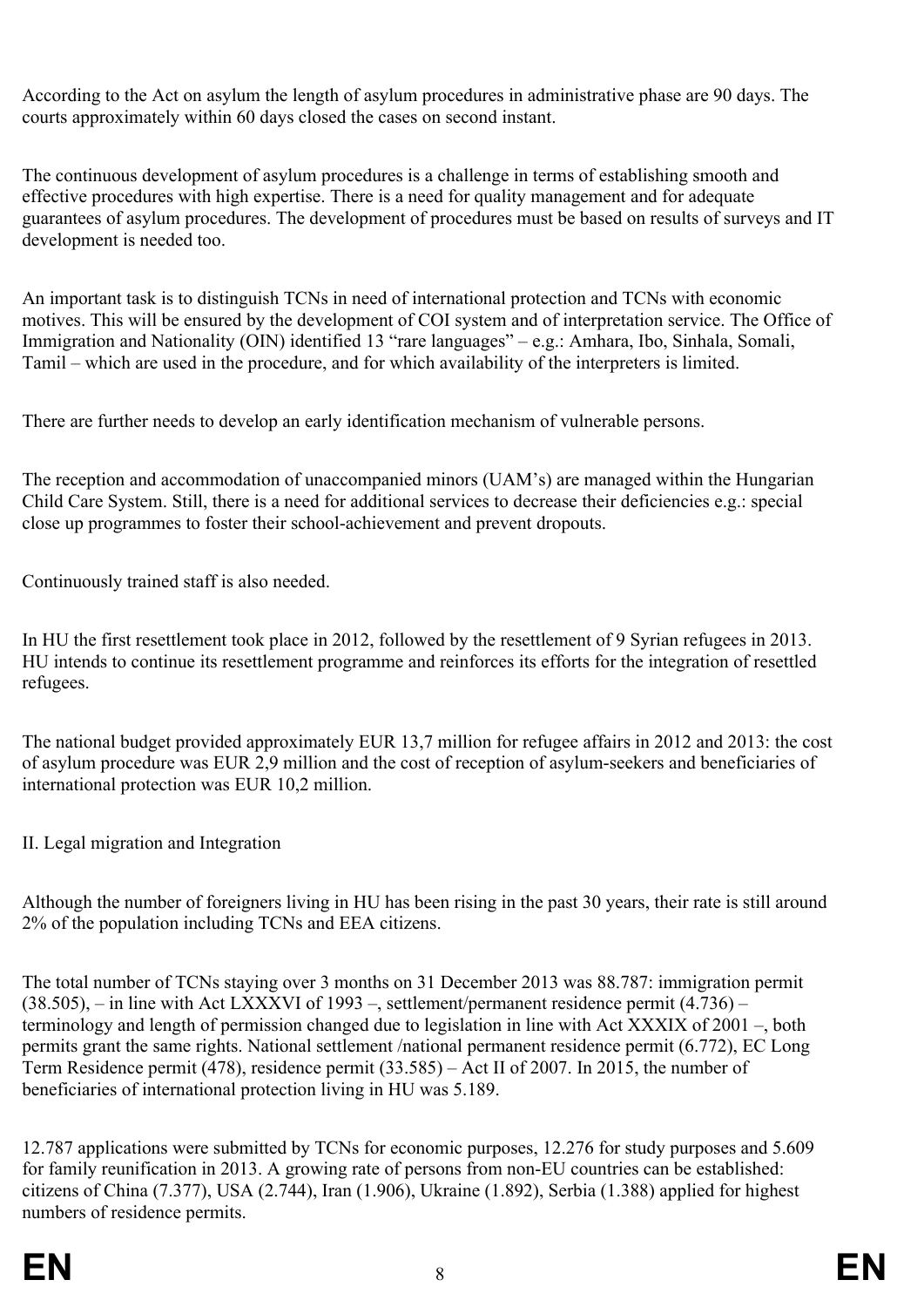TCNs need to have adequate information on the conditions of entry and stay in HU in the countries of origin. There is a need to prepare their integration before departure through language and other relevant trainings.

TCNs living in HU are entitled a wide range of rights corresponding to their residence statuses. However the access to exercise these rights within the respective (social, education etc.) support systems is hindered due to the lack of National Integration Strategy (NIS) that is needed to serve as a framework.

It is essential to create a NIS and strengthen institutional background that could coordinate integration of TCNs.

The development and implementation of NIS must be based on surveys and research. NIS should be implemented based on local action plans to fulfil local needs.

Self-reliance is pre-condition for acquiring permanent residence in HU, which assumes appropriate income and housing.

The beneficiaries of international protection and stateless persons are the most disadvantaged not having an income, housing, often lacking qualifications or the knowledge of the Hungarian language, and they need further assistance e.g. in order to access the labour market and education, social housing programmes.

To overcome the difficulties caused by the language differences 1.572 persons participated in Hungarian language trainings under European Integration Fund in 2007-2013. 1.225 persons took part in programmes fostering their integration into the education system and labour market. However, the lack of knowledge of Hungarian language and culture still hinders their integration in the society which needs to be strengthened.

In line with MIPEX III, the TCNs-particularly the beneficiaries of international protection - have most difficulties in labour market integration, education and health. There are services available for TCNs but there is a need for additional, need-driven services.

Special emphasis needs to be placed on the procedure of family reunification in line with the EU Directive 2003/86/EC.

Lacking up-to-date data, there is a need to develop data-collection concerning TCNs.

Various research proved that Hungarian society needs to develop a more receptive attitude to TCNs. There is a need to foster the openness of Hungarian society.

Continuously trained staff is also needed.

#### III. Return

The illegal migration pressure primarily along the Hungarian-Serbian border has been increasing since 2008. 9 933 TCNs in 2012; 22.877 TCNs in 2013 entering or trying to enter the country illegally were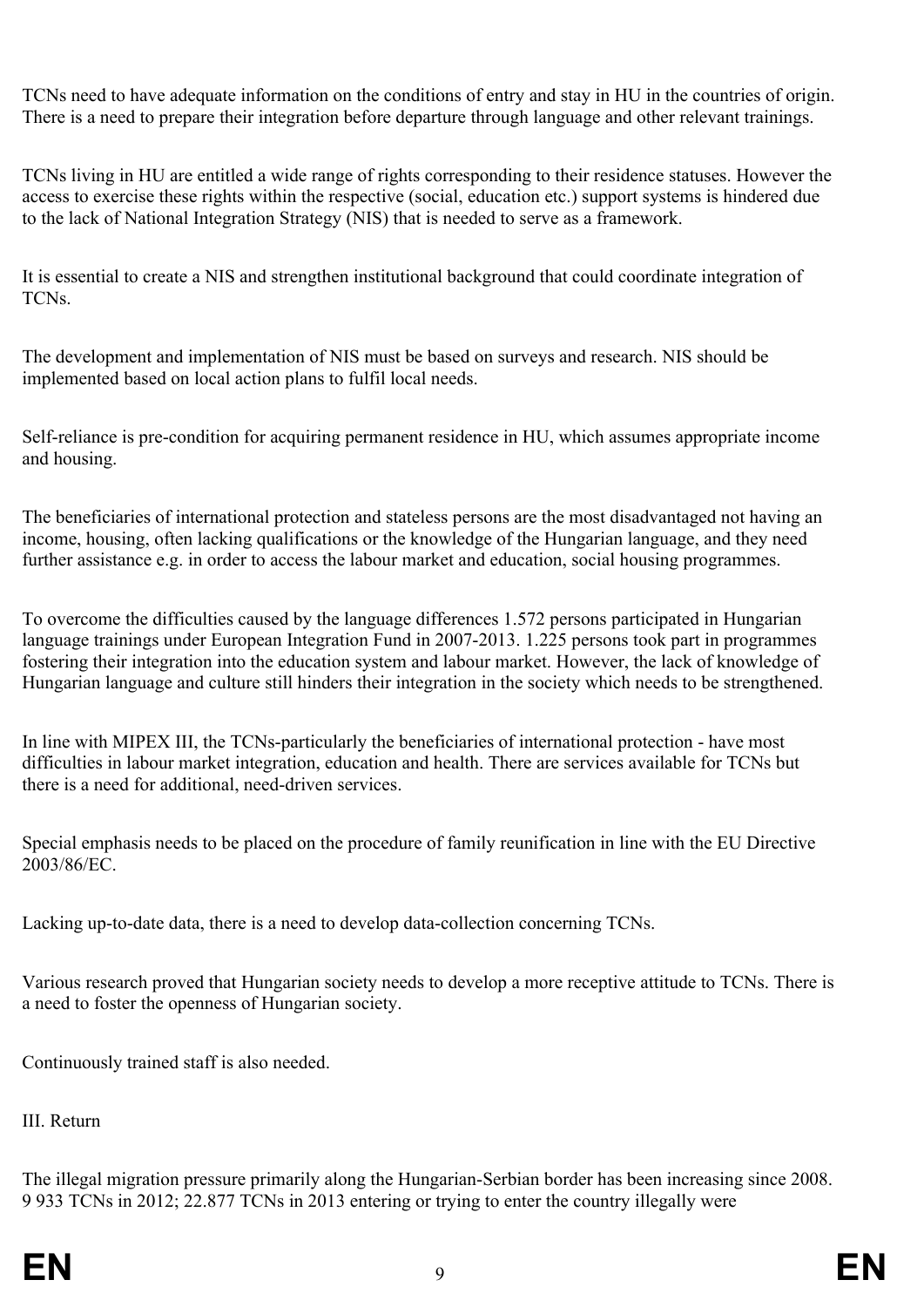apprehended by the Police. In 2013, the Office of Immigration and Nationality removed 599 TCNs, the Police removed 3.500 TCNs, while 353 TCNs left HU within the AVR programme.

A decrease in the illegal migration pressure is not expected, thus an efficient return management is needed for which the development of implementation tools is essential, e.g. development of detention facilities, vehicle fleet and IT systems; promoting AVR, training staff.

HU has 4 detention centres for returnees of 370 places.

Some buildings of the centres have been refurbished by Return Fund (RF), the accommodation infrastructure would benefit from further modernisation and renovation. The number of places in detention facilities has to be increased with the creation of a new facility.

Police faces the challenge of a run-down of the vehicle fleet used for transportation of irregular migrants. In order to improve the quality and cost efficiency of transportation, the purchase of vehicles is necessary.

The most efficient way to manage the return of TCNs entering HU illegally is the use of readmission agreements in force with neighbouring countries.

In 2009-2013 1.755 TCNs returned voluntarily within the AVR programme of IOM under RF. TCNs waiting for their removal are accommodated in detention centres or community shelter while the voluntary returnees are hosted in open reception centres.

HU needs to enhance voluntary return and the quality assurance and monitoring of the forced return.

There is a growing number of TCNs, staying mostly in community shelters, who do not fulfil the condition of entry and/or stay but the return decision and the removal cannot be enforced, while their situation needs to be managed, and the services provided to them need to be developed.

The sustainability of return can be guaranteed by tailor-made reintegration programs.

Experienced staff with specialised knowledge is needed and broad international and national cooperation and sharing of experience must be developed. The operation of the signalling system is not available e.g.: special procedural/accommodation needs have to be signalled to officials in charge as soon as they are detected for addressing special needs of vulnerable groups.

The development of migration databases, statistical/IT systems is essential to increase the reaction capacities of the authorities to ensure efficient return management.

In order to improve HU's return policies and procedures, research needs to be carried out.

In 2012-13 the national budget provided EUR 14,3 million for forced return-related activities: EUR 12,7 million for detention centres for returnees, EUR 1 million for readmission, EUR 0,6 million for transporting TCNs for purposes related to return procedures.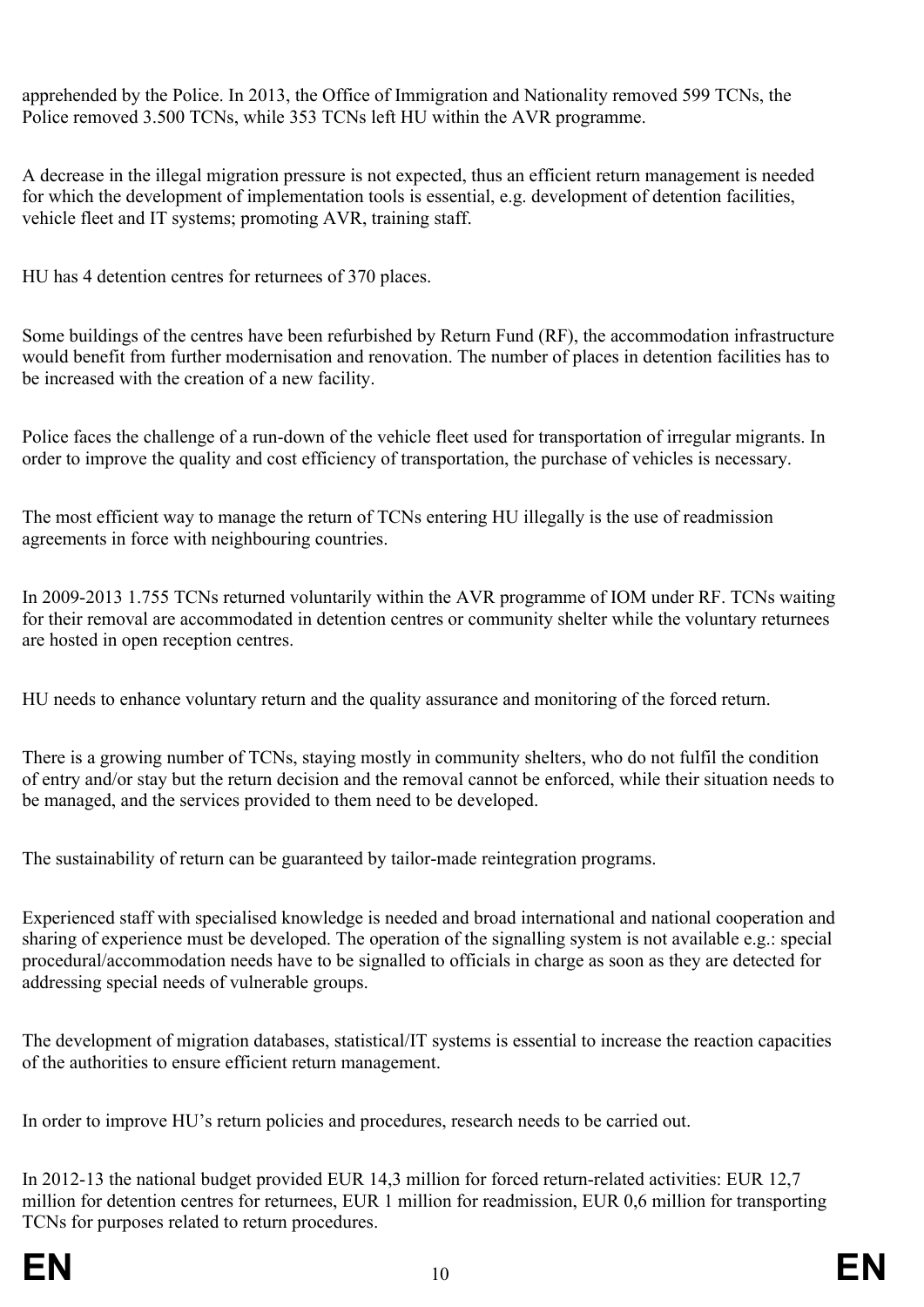*(\*)This designation is without prejudice to positions on status, and is in line with UNSCR 1244/1999 and the ICJ Opinion on the Kosovo declaration of independence.*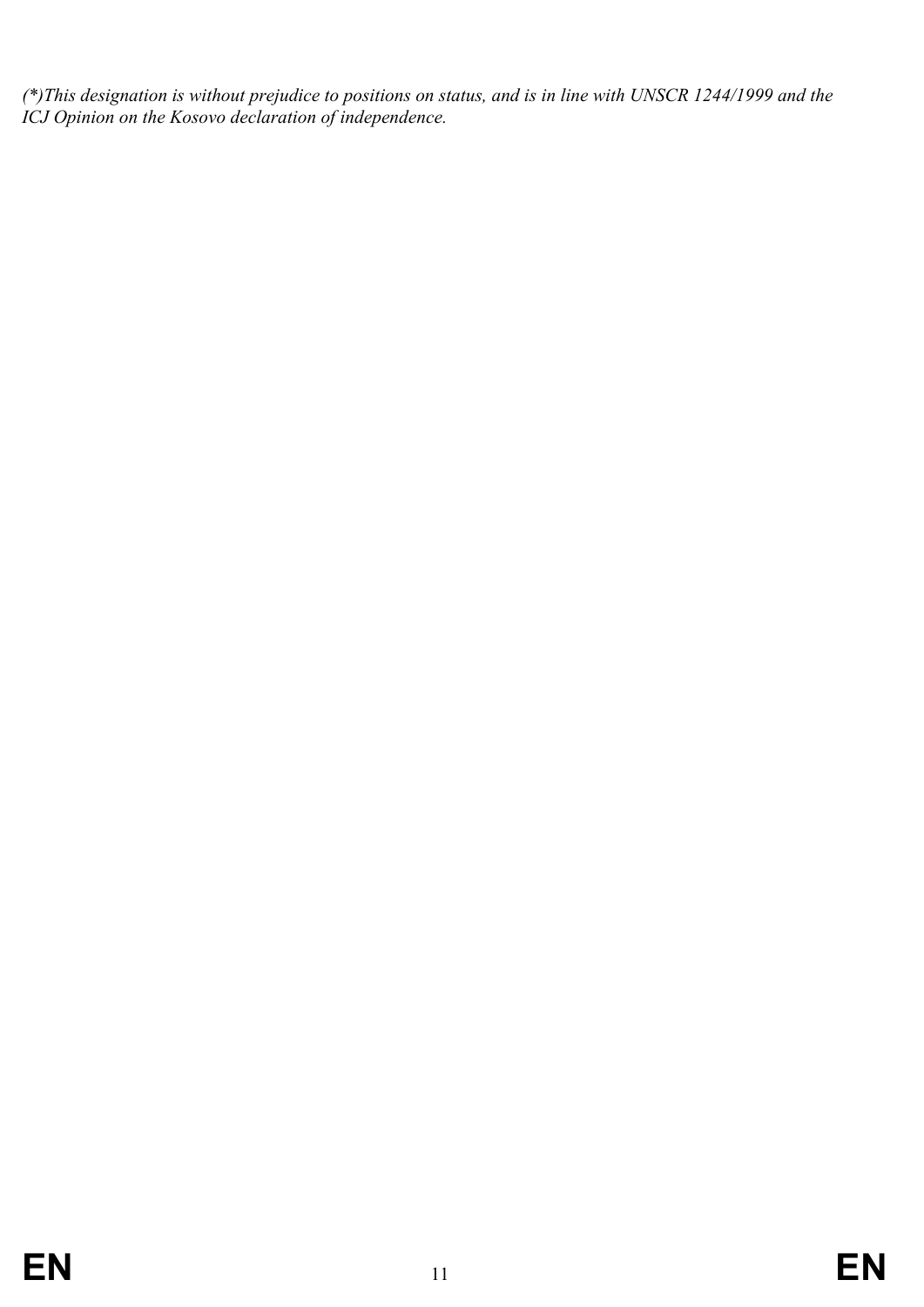#### <span id="page-17-0"></span>**3. PROGRAMME OBJECTIVES**

| obiective<br><b>Specific</b><br>$\overline{\phantom{a}}$<br>$\sim$ r<br>___ |
|-----------------------------------------------------------------------------|
|-----------------------------------------------------------------------------|

<span id="page-17-1"></span>The migration flow primarily must be stopped in the territory of third countries. In this context, asylum procedures shall also be carried out in third countries, and the provision of services for asylum seekers shall be organized in parallel. HU aims to contribute to the care of asylum seekers as close as possible to their country of origin. These are the neighborhood regions of those conflict zones like the Horn of Africa, Middle-East, Pakistan or Iran where the huge number of refugees seeking the shelter.

HU also aims to provide effective assistance to those MSs that are exposed too high migratory pressures.

In order to actively contribute to the EU becoming an "international protection zone" HU is committed to continue facilitating the protection, security and integration of TCNs in need of international protection, in compliance with EU and Hungarian legislation.

In addition, HU intends to raise the standard of efficient and fair asylum procedures. Further priorities are the development of services in the transit zones where the asylum seekers reminding during of the asylum procedures and quality improvement of existing institutional system and services so that asylum seekers arriving in HU can be provided with adequate reception conditions.

HU's aim is to reserve significant accommodation (infrastructure and human) capacity in line with the minimum requirements for reception conditions set out in EU acquis and to set up a flexible staff, which can react quickly in case of high influx; in case of need, adequately trained staff could be reallocated from other fields, furthermore the availability of up-to-date country information can be guaranteed in the whole asylum procedure through the completed activities.

Hungary wishes to enhance the efficiency of asylum procedures in the coming period by training the staff and developing the IT and technical background related to the asylum system. Hungary aims to have a higher participation in EU tools and in particular in activities led by the EASO, such as the EAC and the COI Portal.

As it was a practice in previous funding period, Hungary will continue to provide the supplementary services, in addition to the ones provided under national support system for all asylum seekers. Such services include: psychological care, counselling, legal assistance and representation.

<span id="page-17-2"></span>**National objective** 1 - Reception/asylum

<span id="page-17-3"></span>

External dimension: HU aims to provide assistance, following fact finding missions, in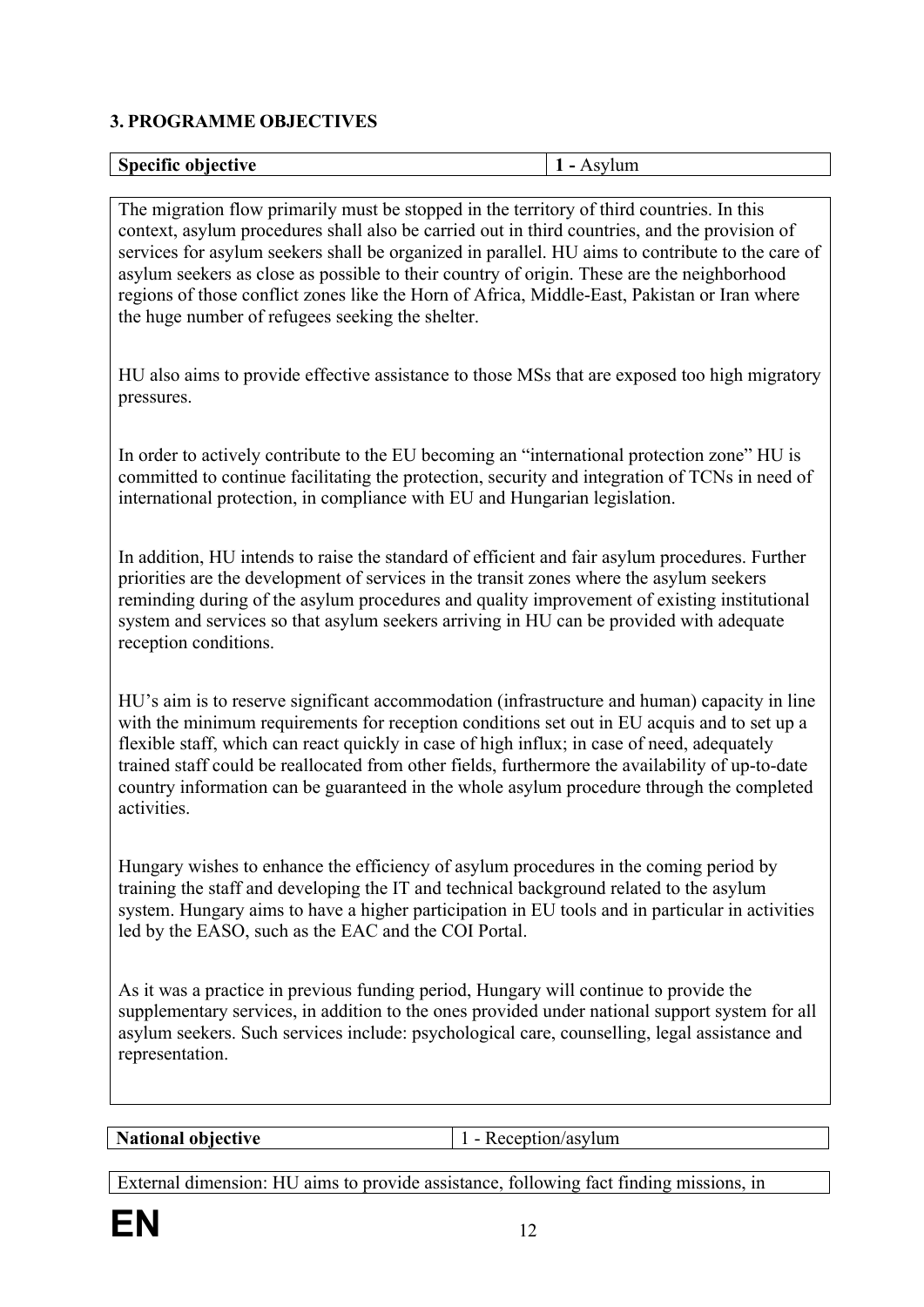refugee camps where the daily needs, the health care are lacking, by the solving of drinking water supply and healthcare.

HU would like to support other MSs facing with migration pressure by sending social workers, asylum experts for conducting asylum procedures.

HU aims to provide adequate conditions for reception of asylum seekers, and to meet the needs of vulnerable persons and keep the standard of reception system in line with the EU acquis. Hu aims to increase the efficiency of asylum-decision making procedure through the development of IT system.

HU plans the construction of one open reception centre and the reconstruction of existing facilities.

HU enhances legal guarantees of the TCNs in all phases of the asylum procedure, and provide applicants with information.

Continuous training of experts – e.g.: asylum officers, social workers – is required in complementarity with EASO trainings in all areas of the reception. Enhancing the efficiency of judicial review regarding the detention of asylum seekers and alternatives to detention is financed under national budget.

#### FP:

- 1. Services available for all applicants e.g.: psychological care, social assistance, counselling and providing information on asylum procedure/services
- 2. Legal assistance and representation for applicants with interpretation in all phases of asylum procedure
- 3. Establishment a new reception centre of 150 places which will be able to accommodate further 150 persons in case of emergency situation; refurbishment of the existing reception centres
- 4. Elaboration of mechanisms for early identification of needs of vulnerable persons and providing services to vulnerable persons
- 5. Services for UAM asylum seekers at child care institutions e.g. close up programs, trainings
- 6. Capacity building for health or social care institutions providing assistance for vulnerable persons e.g. translation services, training of staff
- 7. Development of IT and technical support system e.g. refugee registration system, software supporting the decision-making, distant interpretation,
- 8. Training and awareness raising e.g. judges, staff of reception centres, NGOs, child care institutions
- 9. Improvement of life conditions in the refugee camps nearby the conflict zones by installation of water purification equipment, mobile medical offices.
- 10. Giving assistance for Mediterranean MSs offering social workers, asylum experts for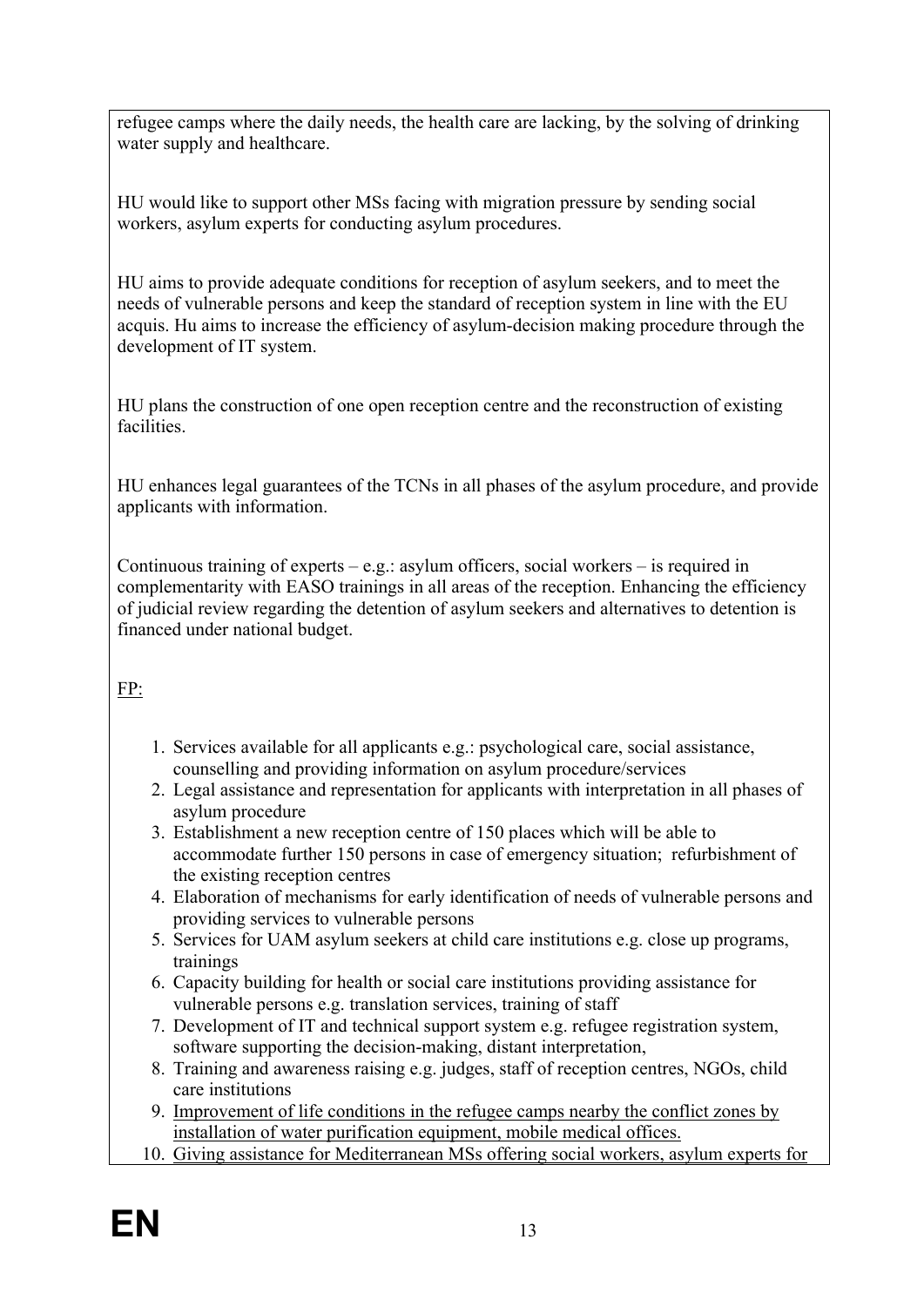|  |  | conducting asylum procedures. |  |
|--|--|-------------------------------|--|
|  |  |                               |  |

Expected results:

Reception system capable to react on changes in asylum flow

Efficient identification, addressing the specific needs of vulnerable persons

300 members of the staff adequately trained

1 project is implemented in third country

1 MS receiving assistance

| Ns.<br><b>hiective</b><br>-----<br><b>EMILIONAL</b> | - |
|-----------------------------------------------------|---|

<span id="page-19-0"></span>By further developing the guarantees for access to international protection and respecting non-refoulement, HU continues to facilitate the access for asylum seekers to asylum procedures in future as well.

HU wishes to enhance the efficiency of asylum procedures by mechanisms ensuring the transparency of administrative procedures and further developing the quality assurance system in order to facilitate the access to the asylum procedure and in the case of a wellfounded application, to international protection with special respect to the principle of nonrefoulement, and by quality improvement in legislation and the transposition of international court case law and by continuous monitoring of the procedure.

The quality improvement of asylum procedures can be attained by developing interpretation services in all phases of the procedure, by improving the efficiency and standard of providing country information and by exchange of experience and the implementation of fact-finding missions.

HU also intends to have a higher participation in activities led by the EASO, such as the EAC and the COI Portal.

Funding priorities:

1. Developing of COI service – e.g. fact-finding missions, workshops, studies, information material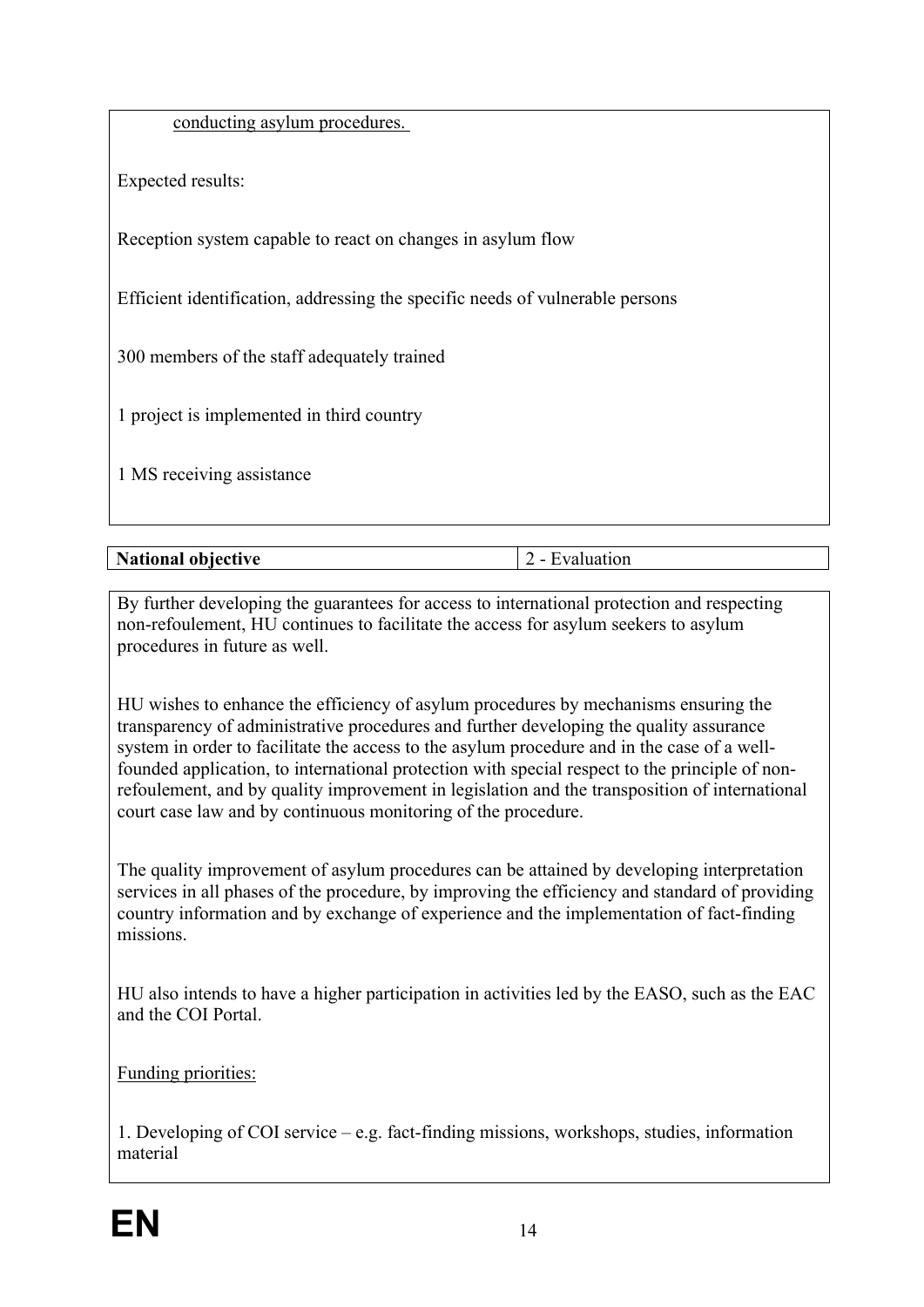2. Sharing best practices and experience among Member States related to asylum procedures, unaccompanied minors, vulnerable persons.  $-e.g.$  equipment for age assessment, study tours, workshops, studies

3. Implementation of research studies in the field of asylum in order to further develop the Hungarian asylum system and asylum procedures – e.g. on the efficiency of asylum procedures, on the accommodation conditions, on the alternatives to detention

Expected results:

Higher participation in activities led by the EASO, 120 members of the staff participating

Continuously evaluated national system for improvement of the quality of the asylum decision-making

20 country of origin information products and fact-finding missions

| Ns.<br>shinativo<br>-----<br>tional<br>. IVP<br>. |  |
|---------------------------------------------------|--|

<span id="page-20-0"></span>HU intends to continue its resettlement programme and reinforces its efforts for the integration of resettled refugees and to increase the number of resettled persons. For the period 2014-2015 the desired number is 40.

In the period of 2014-2020 HU participates in Regional Protection Programmes. For resettlement, HU selects the refugees by interviews during selection missions and/or via dossier submissions from UNHCR.

Funding priorities:

1. Selection of persons for resettlement, e.g. travel cost, interpretation cost, subsistence cost.

Expected result:

Effective selection missions, selected persons for resettlement in line with the pledging.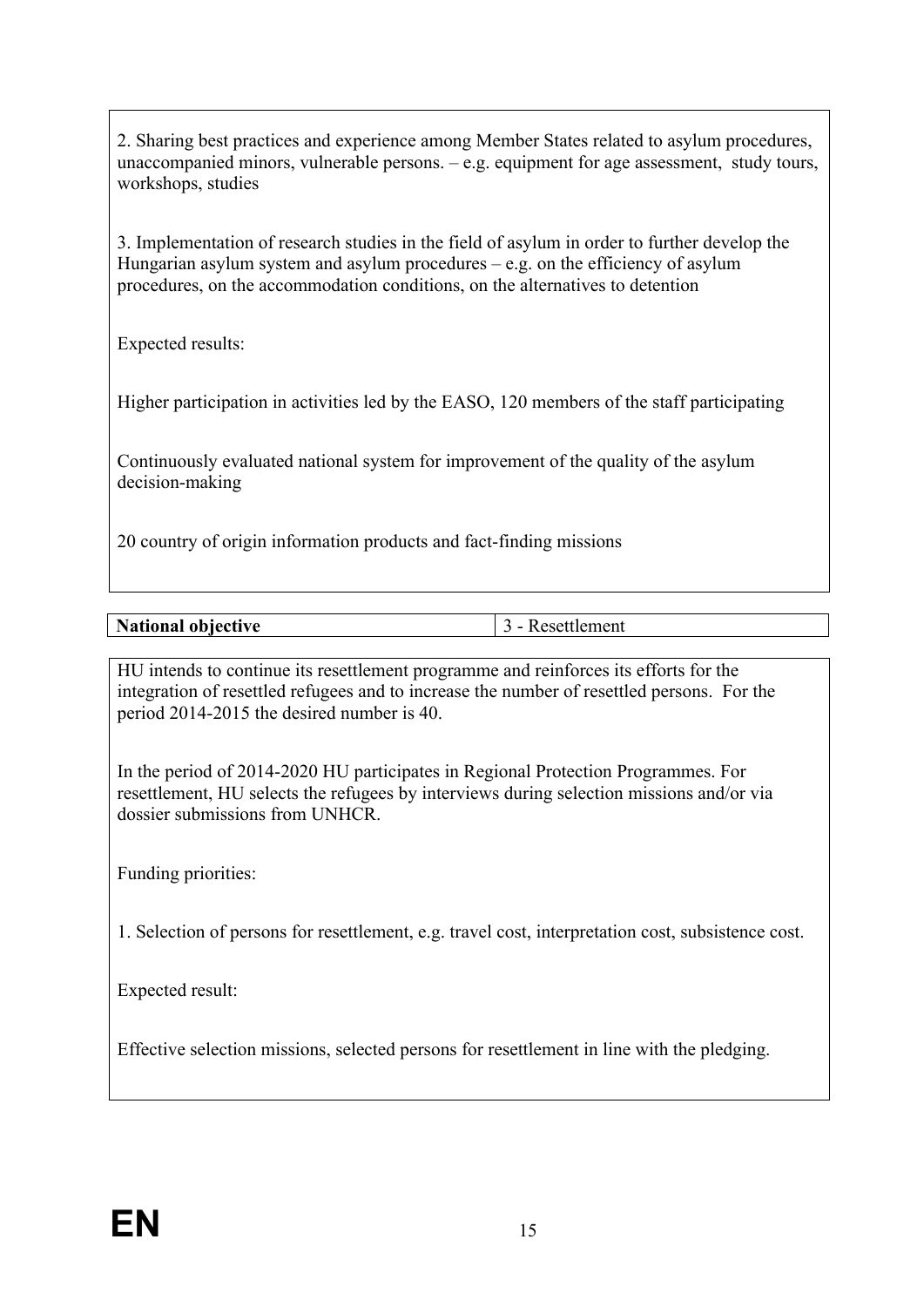<span id="page-21-1"></span><span id="page-21-0"></span>

| . .<br>tion    | ᠇᠇<br>rac           |
|----------------|---------------------|
| я не<br>я<br>. | THE'S<br><br>-<br>. |

| $\mathbf{r}$<br>action<br>-245 | $- - - -$<br>4um<br><br>_ |
|--------------------------------|---------------------------|

<span id="page-21-2"></span>HU will participate in specific action "EU FRANK", led by Sweden. Hungary intends contribute financially - approximately altogether EUR 30.000 as foreseen - to the actions.

On behalf of Hungary, the Office of Immigration and Nationality will participate in this specific action, EU-Frank, and will contribute to the action in form of their specific expertise regarding resettlement and asylum procedures. The contribution can take the form of developing trainings, capacity building packages, participating in information exchange, mentorship, study visits, participating in the Steering Group, necessary meetings/workshops, evaluating the action etc.

| <b>Specific objective</b> | $\sim$ $\sim$ $\sim$<br>- - -- -<br>--------<br>.<br>15.Y |
|---------------------------|-----------------------------------------------------------|

<span id="page-21-3"></span>HU's objectives include the establishment of a strategy for the integration of TCNs, in relation to which it also wishes to encourage the preparation of several local level strategies in order to ensure that local needs can be met.

HU's objective is to ease the access of TCNs, including beneficiaries of international protection living in HU, to public services and to enable a wide range of services available to them, facilitating their integration even prior to their departure from their country of origin.

HU endeavours providing assistance to TCNs complying with the legal requirements and wishing to reside in the country on a long-term in order to facilitate their successful social integration. Priority is given to helping the integration of persons granted international protection and stateless persons considering that, compared to other TCNs, they are in a disadvantaged situation to start from. The situation of TCNs who are, for some legitimate reasons, unable to support themselves permanently is to be solved as well by the preparation of the social care system receiving these TCNs.

At the same time the aim is that the social and political activity of TCNs would increase and they more actively make use of the political rights granted to them by the Fundamental Law and they actively participate in Hungarian social life.

As a further goal, HU wishes to become a more inclusive society and intends to reach that this inclusive attitude and openness makes it possible for newcomers not to have to give up their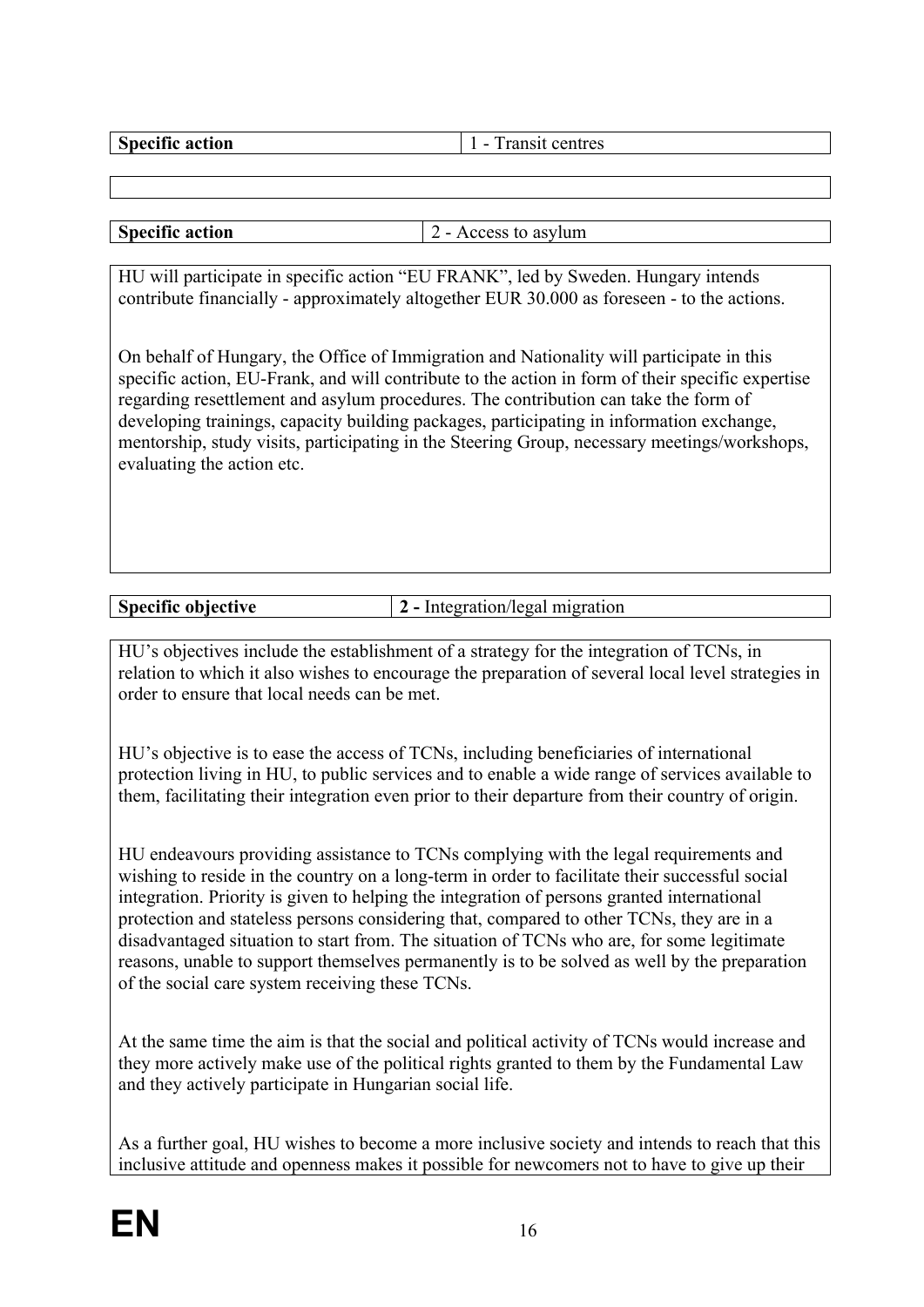own culture, language and traditions but practice these in harmony with the legal order and values of HU and of the European Union.

TCNs living in HU are entitled a wide range of rights corresponding to their residence statuses. HU assists them to have access to relevant administrative procedure to facilitate their integration. In order to receive financial assistance for integration purposes, the beneficiaries of international protection sign an Integration Contract, in the framework of which HU provides financial assistance from national budget and the refugees use the different services of the family support centres, which are maintained from national budget. With the support of AMIF, the quality of services will be improved.

<span id="page-22-0"></span>

| National objective | tıon<br>$\sim$<br>- |
|--------------------|---------------------|

<span id="page-22-1"></span>The contribution of legal migration to the economic growth and competitiveness plays an important role on developing further the HU legal migration policy. For this reason, activities matching labour shortages, attracting skilled TCNs to HU and facilitate their access to the labour market is essential.

It is important to disseminate information to TCNs on the host society and prepare them in their countries of origin prior to departure. HU's further objective is that the immigration rules will be made available in details and from a practical aspect also in the languages spoken by the major groups of TCNs coming to HU.

HU aims to provide assistance during the procedure of family reunification for beneficiaries of international protection e.g.: assistance in the submission of the application and in the compiling of the necessary documents.

Funding priorities

1. Dissemination of targeted information with the involvement of civil organisations operating in the countries of origin, to TCNs in countries of origin/transit on the legislation of the European Union and of HU on migration management and on their application, on HU and on the major aspects and practical questions of everyday life in  $HU - e.g.$  leaflets, websites, services

2. Providing Hungarian language training and preparatory actions to facilitate access to the Hungarian labour market (e.g. vocational training and workshops) to TCNs in the countries of origin from which most legal migrants arrive.

3. Assistance – e.g. pre-departure assistance: legal aid, travel assistance – in the context of applications for family reunification within the meaning of Directive 2003/86/EC, particularly regarding the families of beneficiaries of international protection.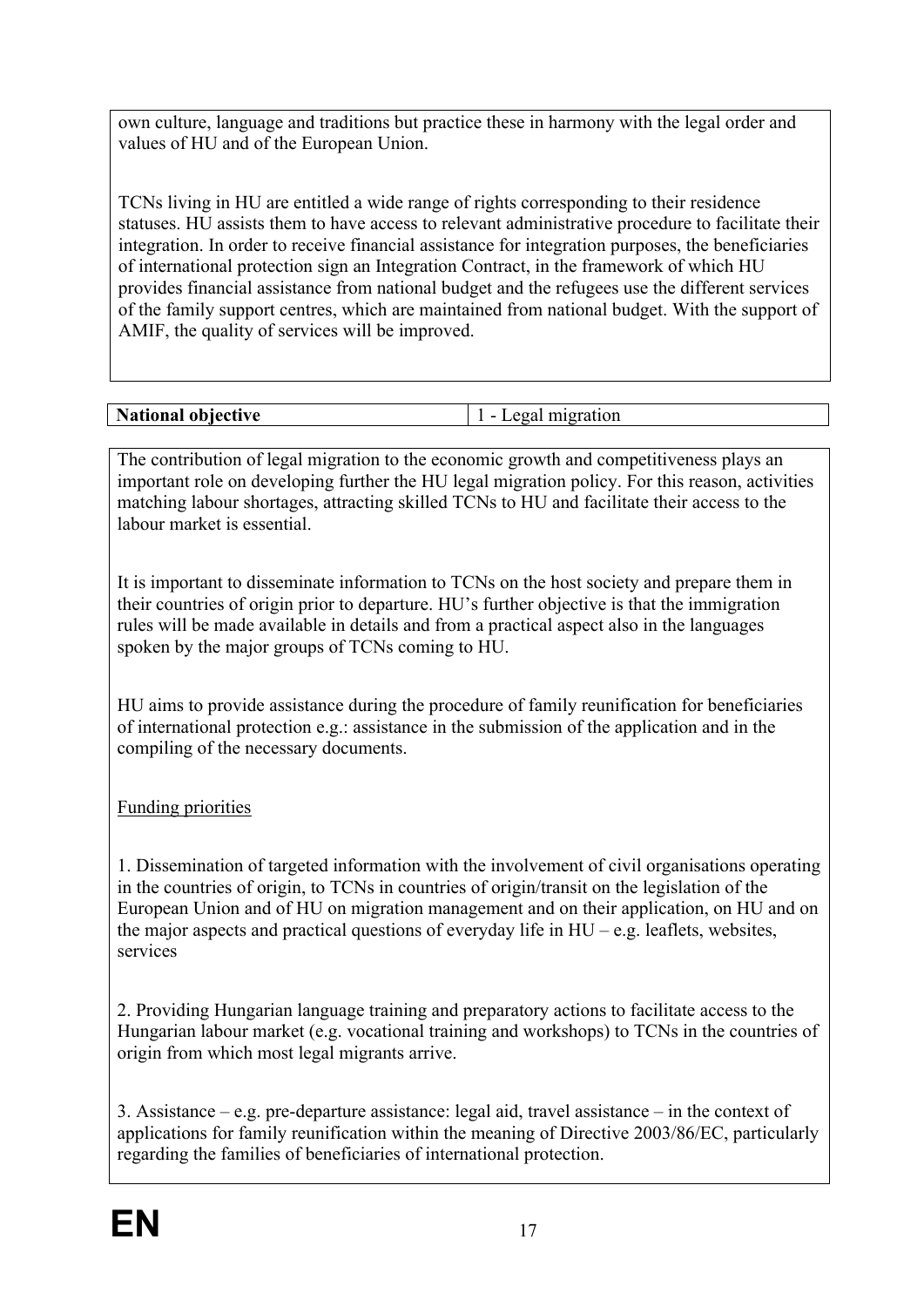Results:

10 000 TCNs reached by adequate and available information about immigration in their countries of origin in order to be informed about e.g.: admission procedures and about important aspects of everyday life in Hungary.

200 TCNs involved in the pre-departure Hungarian language training and/or preparatory actions to facilitate access to the Hungarian labour market

700 persons received assistance to the family reunifications

| <b>National objective</b> | Integration |
|---------------------------|-------------|

<span id="page-23-0"></span>In order to increase the efficiency of integration, HU intends to establish an Integration Strategy (developed by national resources) so as to develop and strengthen the integration of TCNs on the national, regional as well as local level, by involving public administration, civil society and other stakeholders concerned. Wherever necessary, the specific needs of different categories of TCNs, including beneficiaries of international protection, resettled or transferred persons and, in particular, vulnerable persons are taken into account.

HU intends to implement numerous activities directly targeting the integration of TCNs in the fields of education, employment, housing, social/health services, legal guidance as well as social and political engagement.

Integration is a two-way process, for this reason it is an important objective to foster an open society towards TCNs and the dialogue between cultures.

Funding priorities

1. Supporting the development and implementation of local integration action plans in line with the national integration strategy, e.g. local services in the fields of education, housing, social/health system, legal guidance

2. Services directly helping the integration of TCNs– particularly beneficiaries of international protection –e.g.: measures to facilitate access to labour market, mentoring, operating job search clubs for TCNs

3. Programmes facilitating inter-cultural dialogue; supporting the development of an inclusive attitude e.g. conferences, documentary films, social events, publications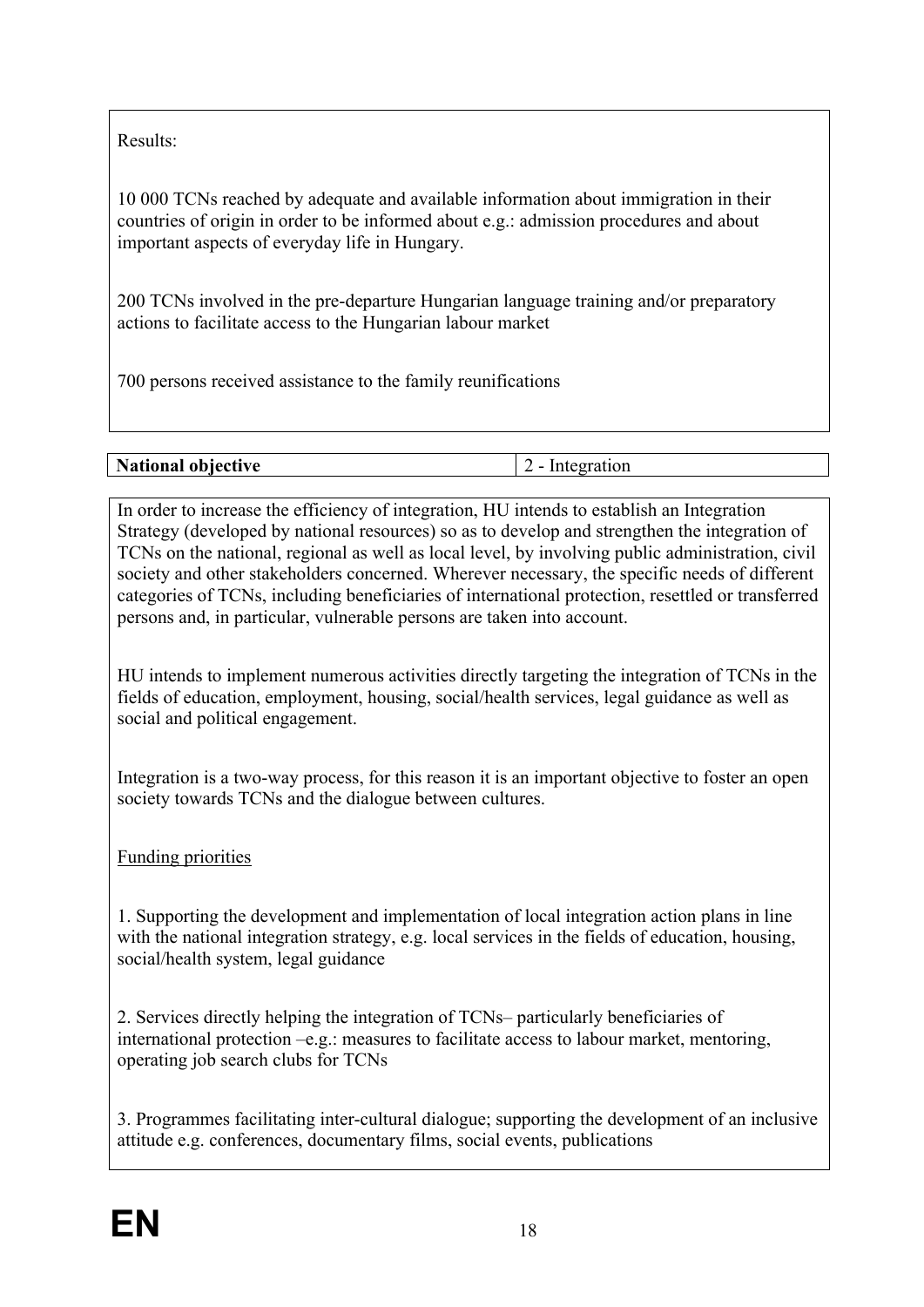4. Organising information campaigns with the help of the media for the host society about immigration and TCN communities; also for TCN communities on the host country e.g. online, telecommunication and printed media tools

5. Due to the deregulation of the integration contract, actions supporting housing and the implementation of Hungarian language trainings have to be supported with increased intensity.

Conducting surveys and researches in the field of integration

Results

3 local integration action plans in line with the national integration strategy, and based on research-studies

11 000 TCNs directly reached by integration measures financed from AMIF

5 information and awareness rising campaigns – Hungarian society becomes more inclusive

**National objective** <br> 3 - Capacity

<span id="page-24-0"></span>

HU aims at ensuring efficient and smooth administration in the course of application procedures (for different types of residence permits, immigration permit).

HU intends to develop the statistical systems and data compilation processes of various government institutions that are processing data on TCNs, with the purpose of providing better services to TCNs.

Officials in public administration as well as the staff of NGOs involved with TCNs are to receive migrant specific and intercultural trainings.

HU endeavours that TCNs, beneficiaries of international protection, already having the firsthand information of the specificities of TCNs' life in HU, may be able to work as officials or volunteers in the field of integration.

Funding priorities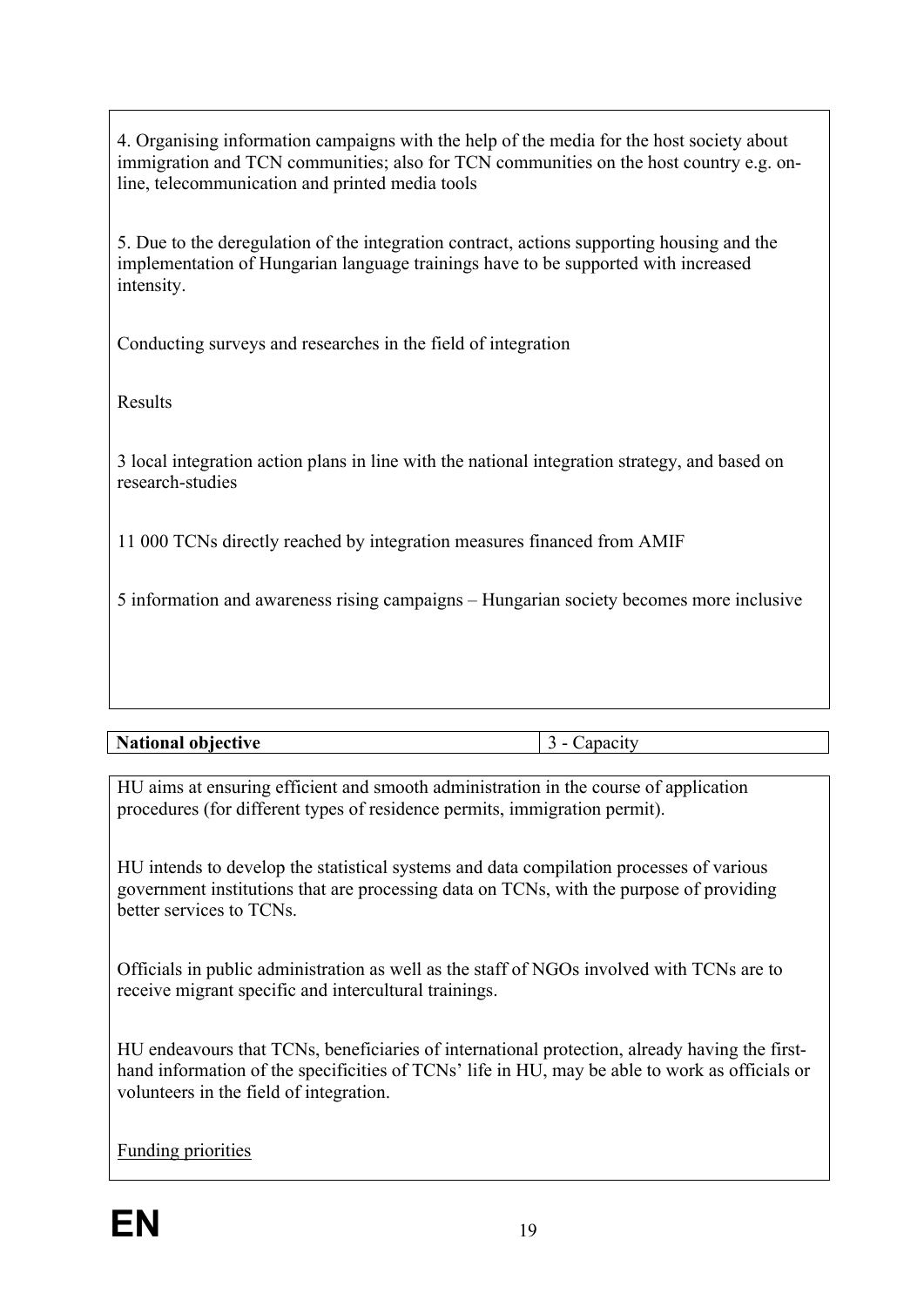1. Developing statistical systems about TCNs living in HU – e.g.: developing the statistical IT systems with the purpose of collecting data on TCNs according to the Regulation (EC) No 862/2007 of the European Parliament and of the Council of 11 July 2007 on Community statistics on migration and international protection, development of related processes of governmental organisation

2. Development of capacities on central, regional and local level – e.g. by the establishment and operation of a migration customer service, developing and implementing partnerships with NGOs focusing on TCNs, – facilitating the implementation of the Integration Strategy

3. Development of competences, training, including TCN-specific, intercultural trainings for the staff of authorities dealing with TCNs (migration authorities, social authorities, municipalities, etc.)

Results:

Efficient and smooth administration in the course of application procedures

Effective statistical systems about TCNs living in HU

1 100 persons receive integration-related trainings in order to ensure the higher quality of public services for TCNs.

<span id="page-25-0"></span>

| $\sim$<br>$\bullet$ $\bullet$<br>$\alpha$ <sup>1</sup><br><b>Speci</b><br>ertic<br>асион<br>. | atıves<br>.<br>__ |
|-----------------------------------------------------------------------------------------------|-------------------|
|                                                                                               |                   |

<span id="page-25-1"></span>HU (through Menedék - Hungarian Association for Migrants) will participate in specific action **"National Integration Evaluation Mechanism"**, led by Poland. HU intends to contribute financially – approximately altogether EUR 20.000 as foreseen – to the action.

HU – such as all participating MS – will establish a coalition of relevant actors, in which the leading role will be played by representatives of ministries and other public institutions responsible for shaping and implementing the integration policy. National partnership will also consist of practitioners, researchers, beneficiaries of international protection and other actors engaged in various activities either directly targeted at asylum seekers and refugees or/and generally aimed at improving their situation in HU in the following fields: education, employment, housing, health care, political participation, access to citizenship and family reunification.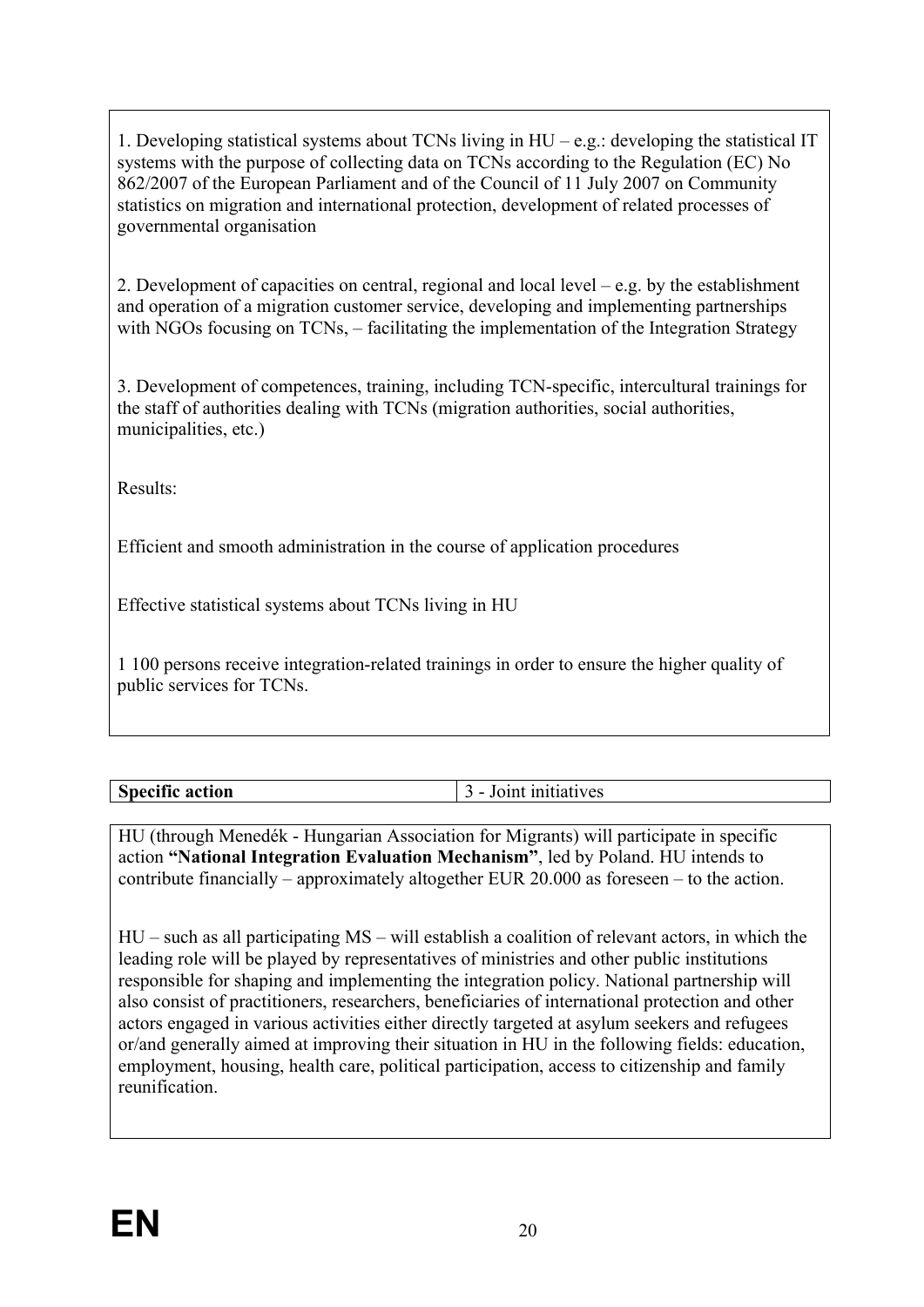**Specific action**  $\begin{array}{|c|c|} \hline \end{array}$  4 - Unaccompanied minors

**Specific action** 8 - Legal migration

**Specific objective 3** - Return

<span id="page-26-2"></span><span id="page-26-1"></span><span id="page-26-0"></span>

HU intends to develop an efficient return management.

Effective cooperation with non-EU countries on the basis of readmission agreements is necessary to ensure that the return policy is efficient. HU plans to conclude further implementing protocols of EU readmission agreements.

To promote sustainable return HU intends to maintain assisted voluntary return and reintegration programmes. Relevant governmental and non-governmental actors, in particular the IOM, play an important role in facilitating voluntary departure by carrying out Assisted Voluntary Return (AVR) programmes. HU is also planning reintegration programs which do not target individuals, but communities of returnees from the European Union. HU is willing to share the burden with MSs where the return management capacities are overloaded.

The participation of civil organisations, detention, reception centres and community shelter in delivering information to potential beneficiaries on voluntary return and reintegration programmes is essential.

Forced returns are carried out under national budget. With the support of AMIF additional removal operations can be implemented. The monitoring of forced removals is ensured by the Hungarian legislation and carried out by the Prosecutors' Office. With the support of AMIF more forced removals can be monitored from the pre-departure stage to readmission in the country of origin.

HU continues to strive for ensuring appropriate reception conditions for returnees by the establishment and development of humane detention facilities. Alternatives to detention such as reporting obligation, obligation to stay at a designated facility and deposit of passport are ensured under national legislation and budget.

Providing psychosocial and pre-departure reintegration assistance to potential returnees placed in detention centres is indispensable in order to enhance their chance to a successful reintegration.

To facilitate smooth and humane return HU wishes to maintain staff with specific expertise by providing training.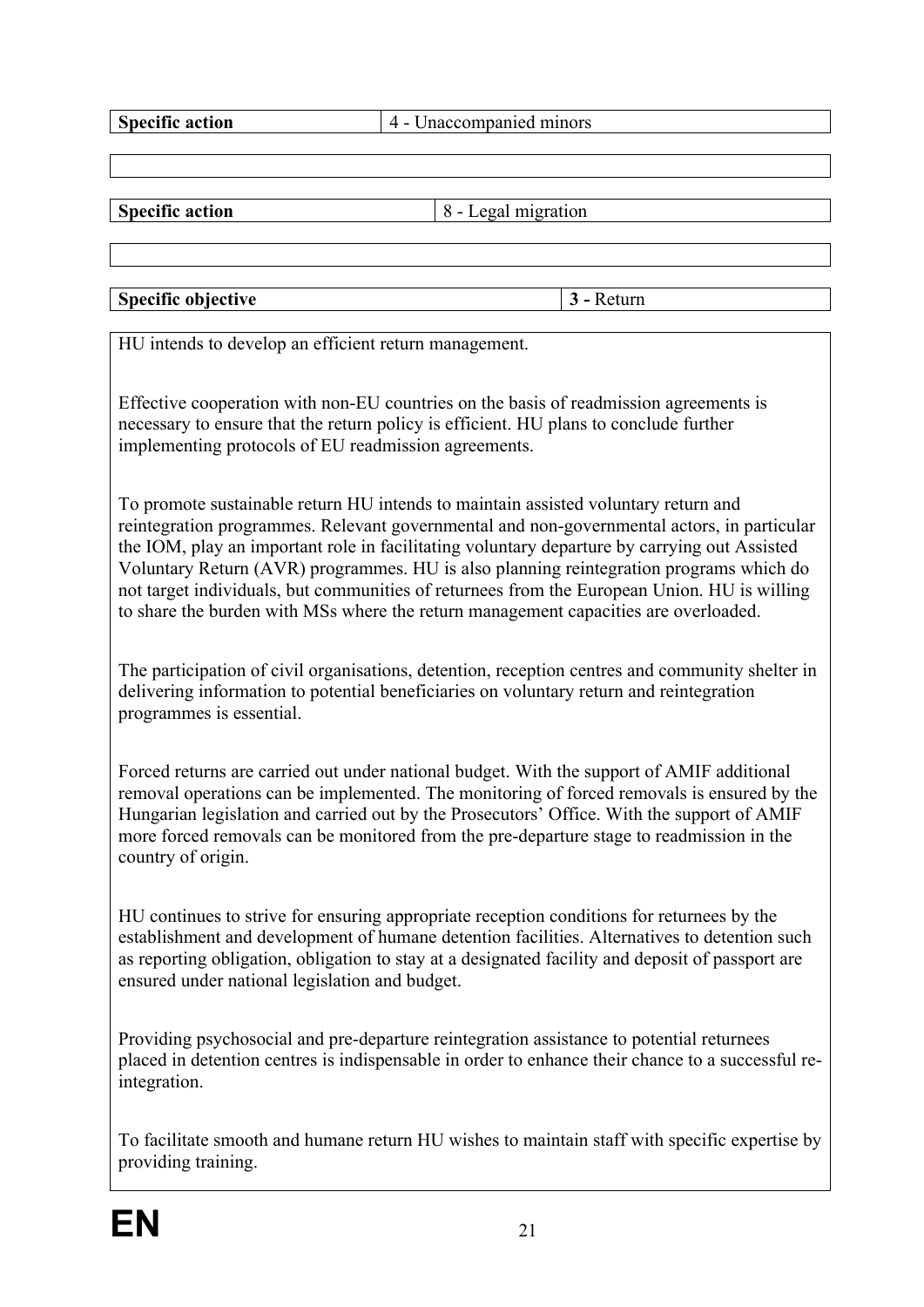For the improvement of the efficiency of the return management HU will promote cooperation with other Member States and the main countries of origin.

To ensure up-to-date analysing work activities for enhancing the efficiency of procedures and their implementation HU aims to develop the IT systems of the authorities and implement research studies.

HU intends to develop the authorities' passenger transport capacities in order to ensure the transportation of irregular migrants to the detention centres and for removals.

Within the Specific Action HU is also looking for the opportunity to participate in the European Return and Reintegration Network (ERIN) program.

<span id="page-27-1"></span><span id="page-27-0"></span>

| <b>National objective</b> | Accompanying measures |
|---------------------------|-----------------------|
|---------------------------|-----------------------|

HU intends to establish and develop humane detention facilities meeting special needs of different groups of TCNs. Pre-departure reintegration assistance is to be started in the course of detention already as the time spent actively eases the burden of being detained and supports sustainable return at the same time.

Alternatives to detention such as reporting obligation, obligation to stay at a designated facility and deposit of passport are ensured under national legislation and budget.

In order to facilitate smooth and humane return the training of officials of authorities concerned in the field of return is given special emphasis. HU intends to maintain staff with specific expertise by training and further training of them.

HU intends to develop the authorities' passenger transport capacities in order to ensure the transportation of irregular migrants to the detention centres and for removals.

Funding Priorities

1. Providing services in detention centres and in the community shelter – e.g.: psychological, social assistance and legal aid, counselling, dissemination of information and pre-departure reintegration assistance

2. Establishment of a new multi-use detention facility that is flexible based on the needs of the target group and will provide short-term accommodation for returnees during the joint returns, and developing the existing facilities (e.g. renovation, modernisation, installation of security system and necessary equipment). Special needs of vulnerable persons will be catered for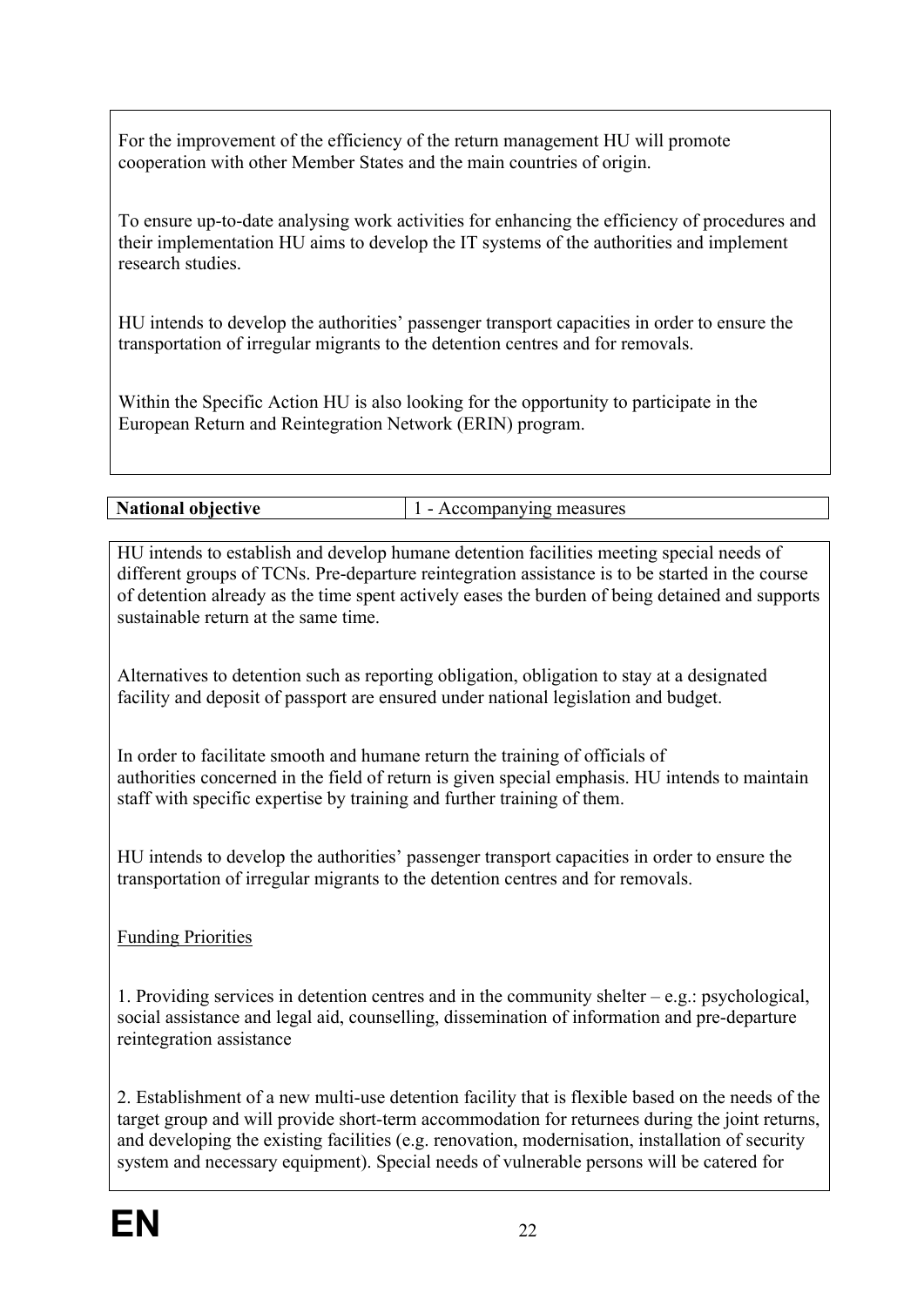3. Purchase of vehicle used for the transportation of persons subject to return policing procedures in order to increase the existing inland transportation capacities (the transit zones are excluded from the transportation routes).

4. Development of competences, language training of staff involved in return procedures and also of staff working in detention centres or in community shelter

5. Monitoring and evaluation of the removal activities

Results:

Better services provided for returnees

New detention facility for returnees of 100 places

500 members of staff adequately trained in return-related topics

150 monitored removal operations covering all phases of return

| <b>National objective</b> | - Return measures |
|---------------------------|-------------------|

<span id="page-28-0"></span>For TCNs who do not fulfil the condition of entry and/or stay, HU will ensure the opportunity to participate in assisted voluntary return and reintegration programmes. Key elements of sustainable return include voluntary return counselling, tailor-made return packages and efficient reintegration assistance.

In third countries the reintegration assistance is given to all those returnees who returned to their country of origin from the MS voluntary or by force. The assistance may include complex labour-market integration, vocational trainings, health care, or other living condition improvements of returnees.

HU aims to give a helpful assistance by organising and financing of voluntary or forced returns for those Mediterranean MSs where the number of returns is extremely high.

Forced returns are carried out under national budget. HU intends to organise removals and launch charter flights to enhance the efficiency of return management by AMIF resources.

The monitoring of forced removals is carried out by the Prosecutors' Office. Additionally, Hungary intends to further increase the monitoring activities of forced returns with the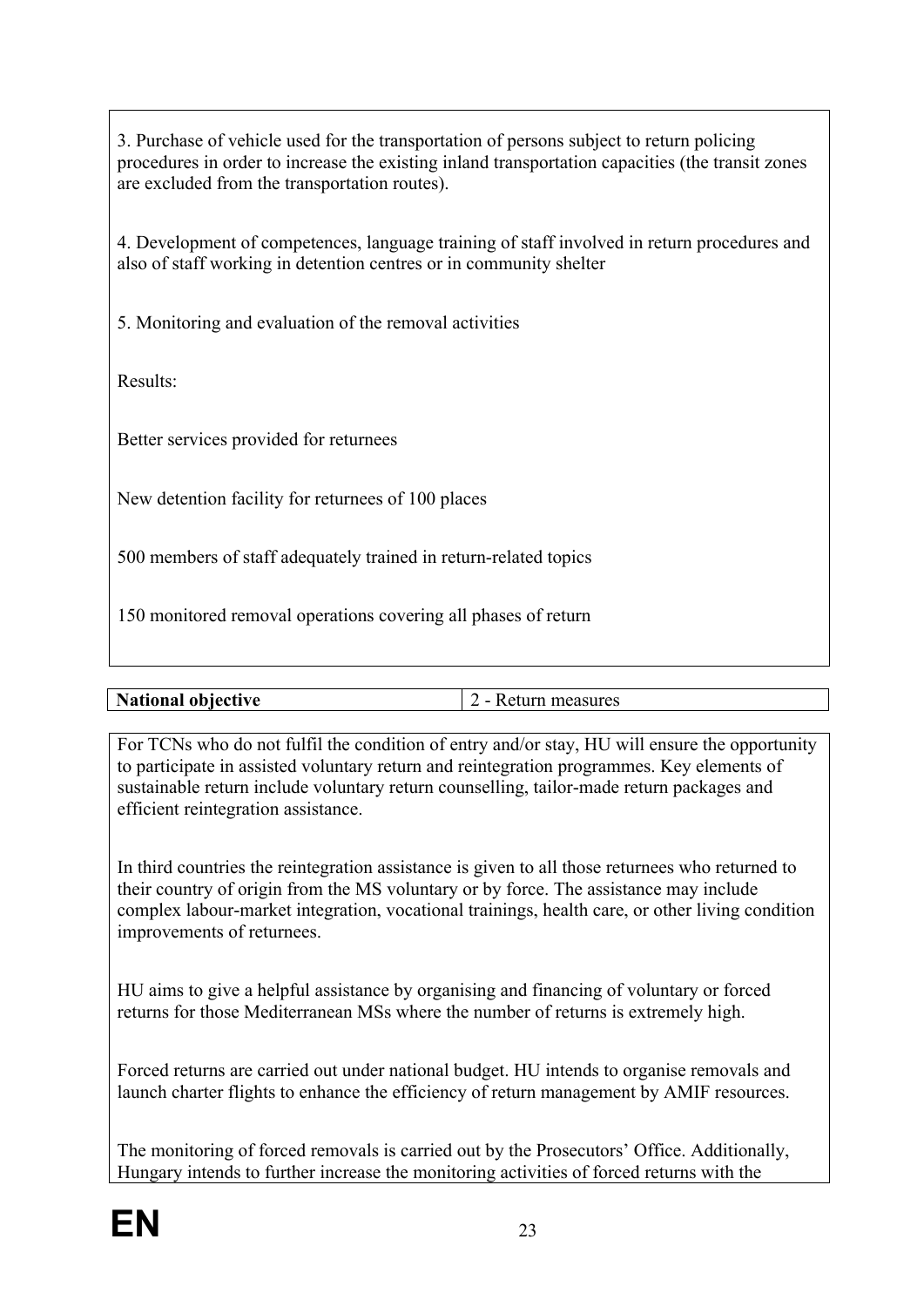support of AMIF.

Funding Priorities

1. Implementation of assisted voluntary return programmes with cooperation between IOM and organisations involved in migration management in HU or in other MSs where the need for voluntary returns is extremely high e.g. assistance to acquire travel documents; purchase flight tickets; providing departure, transit and arrival assistance

2. Implementation of reintegration programmes for voluntary and for forced returnees in order to facilitate sustainable return e.g. counselling, assistance to develop business plans, in-kind assistance and financial support.

Implementation of reintegration programmes for sustainable return e.g. counselling, assistance to develop business plans, in-kind assistance

3. Organisation of removals (excluded the Frontex flights); launching charter flights when needed from HU or from other MS where the number of removals is extraordinary high;

Results:

Assisted voluntary return of 2 000 persons

280 persons involved in reintegration programmes

1 MS receiving assistance

#### **National objective** 3 - Cooperation

<span id="page-29-0"></span>

In order to make readmission smoother, HU plans to conclude further protocols of EU readmission agreements – e.g.: with the former Yugoslav Republic of Macedonia, Pakistan, Ukraine, – and implement the already existing ones more efficiently.

Furthermore, HU wishes to develop cooperation with the national authorities of the most important countries of origin for facilitating the readmission of returnees. HU will make use of the accessible best practices of other Member States and will seek opportunities of cooperation with Member States, international and non-governmental organisations within the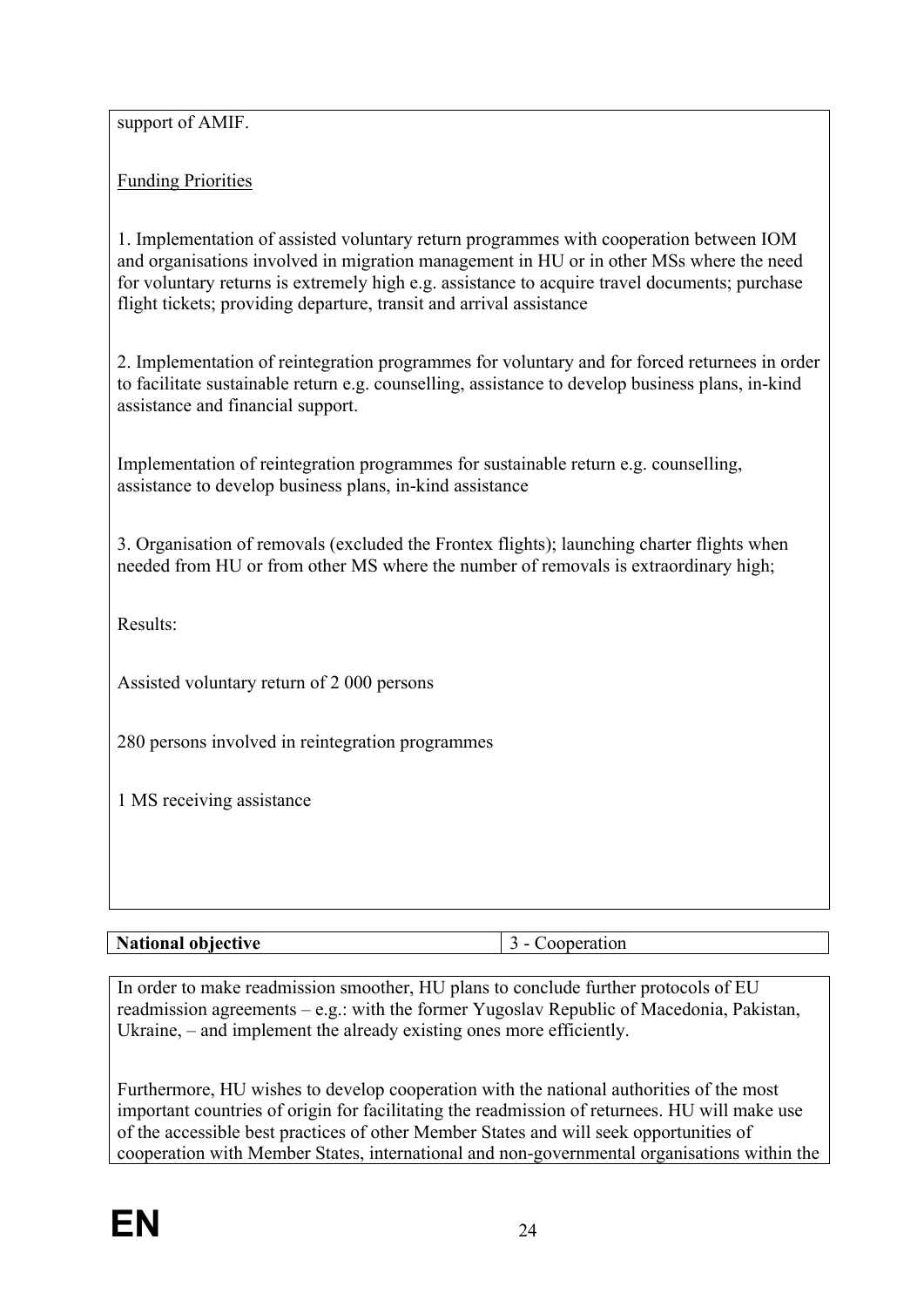European Union.

The aim is to develop the IT background to ensure up-to-date statistics for enhancing the efficiency of return procedures and their implementation.

Funding priorities

1. Developing migration databases, statistical systems and IT systems of the authorities concerned

2. Development of a curriculum in compliance with the EU and national legislation; drafting and implementing methodology guidelines; development of professional procedures for the staff of relevant authorities dealing with return

3. Development of return procedures also by organising study tours and sharing best practices, exchanging of experience etc.

4. Research activities serving the development of return policies and practices – eg.: on the alternatives to detention

Expected results

More efficient return management

10 products (e.g. studies, workshops, signed protocols of readmission agreements) created via international cooperation in the field of return.

<span id="page-30-0"></span>

| $\bullet$<br>и<br>80 O O<br><br>. |  |
|-----------------------------------|--|
|-----------------------------------|--|

<span id="page-30-1"></span> HU will participate in specific action **"EURINT"**, led by the Netherlands. HU intends contribute financially – approximately altogether EUR 48.000 as foreseen – to the action.

HU will participate in the activities of the EURINT-Network in the following ways:

- Designate one national contact point that participates in the Steering Group Committee's and operates as communication-hub towards the competent national services that need to be included in the events organized by the network;
- Chair or participate in the third country oriented Third Country Working Groups, by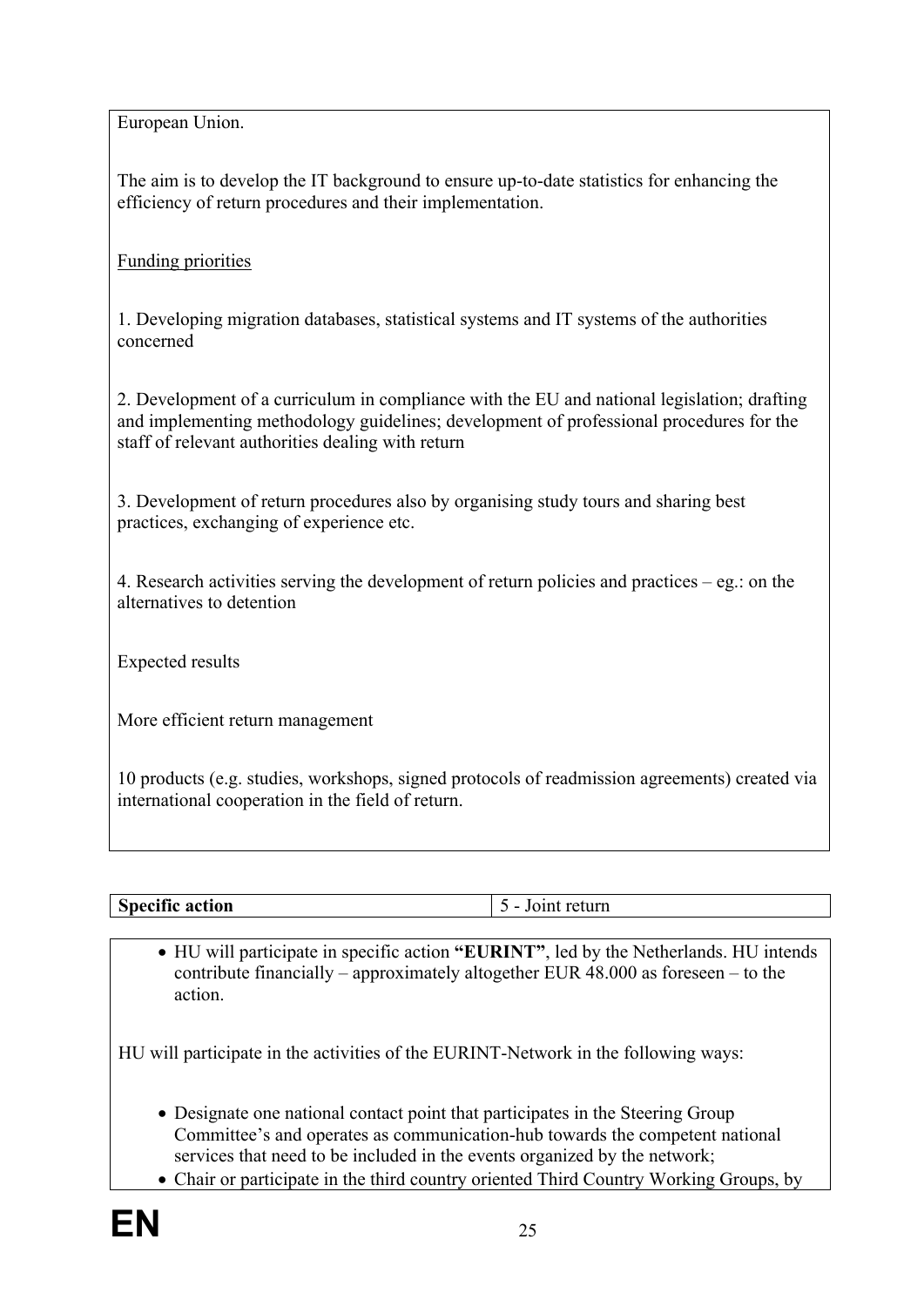delegating the right experts to this working groups, holding decisive power to agree on common actions and strategies;

- Chair or participate in the defined actions (incoming/outgoing missions/task forces/training/capacity building/…)
- Chair or participate in the workshops for field-practitioners;
- Actively contribute to the operational information exchange via the Frontex One-Stop-Shop.
- HU will participate in specific action "**EURLO**", led by Belgium. Hungary intends contribute financially – approximately altogether EUR 60.000 as foreseen– to the action.

HU will participate to the EURLO Specific Action by:

- participating in the EURLO Steering Group
- designating/deploying staff that will act as EURLO, and take up the necessary national procedures for these deployments. Narrative reporting of the deployed activities will be ensured via standardized formats.
- ensuring the correct administrative and financial follow-up towards the EURLO secretariat

co-financing the action (by financial contributions or by providing nationally paid capacity as EURLO).

 Within the Specific Action HU is also looking for the opportunity to participate in the European Return and Reintegration Network (ERRIN) program.

| $\cdot$ $\sim$<br>$S_{\text{max}}$<br>ecific action<br>◡ | $\sim$ $\sim$<br>aliuli |
|----------------------------------------------------------|-------------------------|
|                                                          |                         |

<span id="page-31-1"></span>**Specific action** 7 - Joint family unity and unaccompanied minor reintegration

<span id="page-31-4"></span><span id="page-31-3"></span>**Specific objective 4 - Solidarity** 

<span id="page-31-2"></span><span id="page-31-0"></span>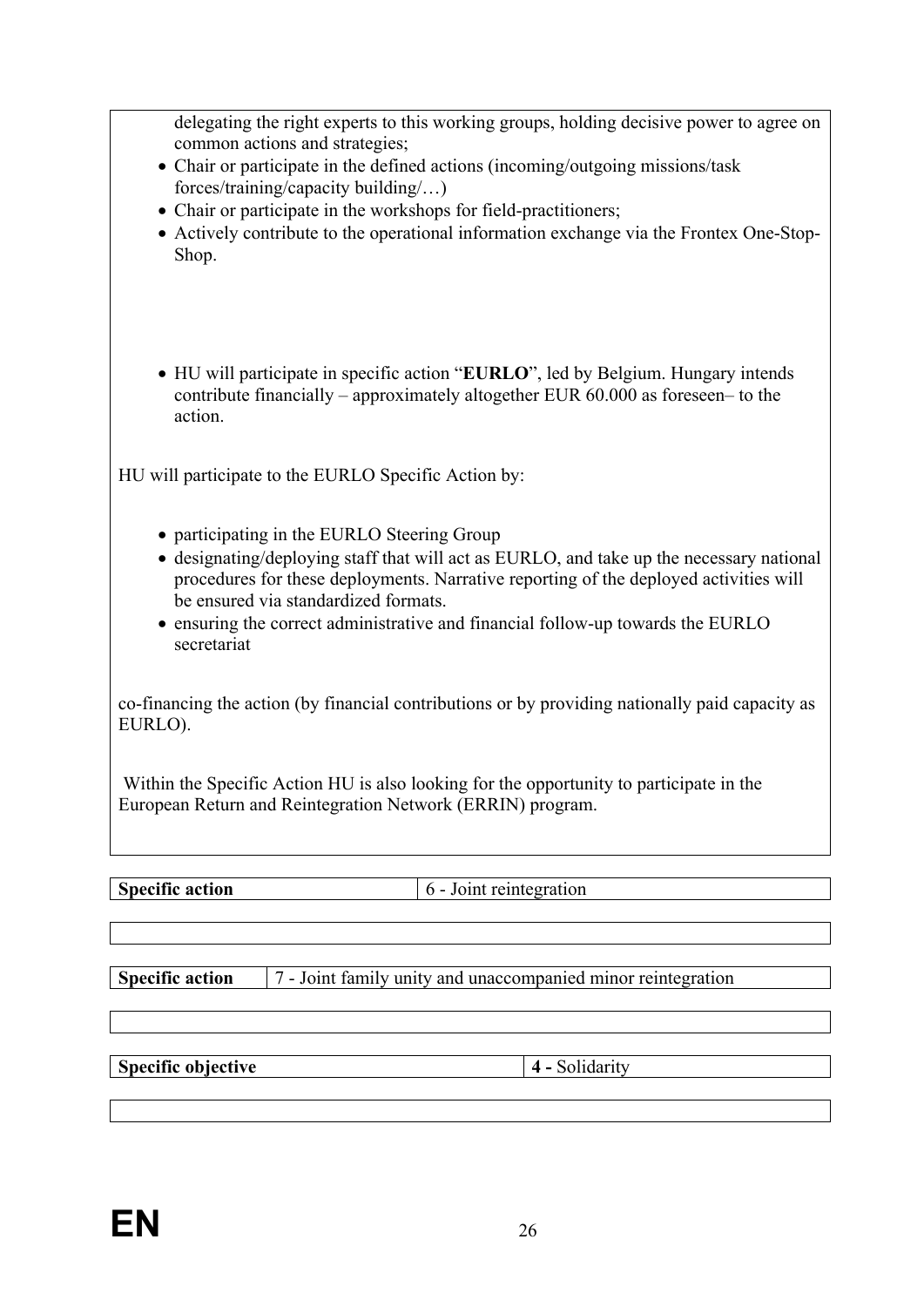#### <span id="page-32-0"></span>**INDICATIVE TIMETABLE**

| <b>Specific Objective</b>                 | NO/SA                                                        | Main<br>action      | Name of action                                                                         | <b>Start of</b><br>planning<br>phase | <b>Start of</b><br>implementation<br>phase | Start of<br>closing<br>phase |
|-------------------------------------------|--------------------------------------------------------------|---------------------|----------------------------------------------------------------------------------------|--------------------------------------|--------------------------------------------|------------------------------|
| SO1 - Asylum                              | $NO1 -$                                                      | $\mathbf{1}$        | Services available for all                                                             | 2014                                 | 2015                                       | 2022                         |
| SO1 - Asylum                              | Reception/asylum<br>$NO1 -$<br>Reception/asylum              | $\overline{2}$      | asylum seekers<br>Legal assistance and<br>representation for asylum<br>seekers         | 2014                                 | 2015                                       | 2022                         |
| SO1 - Asylum                              | $NO1 -$<br>Reception/asylum                                  | 3                   | Creating one new, open<br>reception facility                                           | 2014                                 | 2015                                       | 2018                         |
| SO1 - Asylum                              | NO <sub>2</sub> - Evaluation                                 | $\mathbf{1}$        | Research on asylum-related<br>topics                                                   | 2014                                 | 2015                                       | 2022                         |
| SO1 - Asylum<br>SO1 - Asylum              | NO <sub>2</sub> - Evaluation<br>NO <sub>2</sub> - Evaluation | $\overline{c}$<br>3 | COI products<br>Sharing best practices and<br>experience among Member<br><b>States</b> | 2014<br>2014                         | 2015<br>2015                               | 2022<br>2022                 |
| SO1 - Asylum                              | NO3 - Resettlement                                           | 1                   | Selection of persons for<br>resettlement                                               | 2014                                 | 2015                                       | 2022                         |
| $SO2 -$<br>Integration/legal<br>migration | NO1 - Legal<br>migration                                     | $\mathbf{1}$        | Dissemination of targeted<br>information in the country<br>of origin                   | 2014                                 | 2015                                       | 2022                         |
| $SO2 -$<br>Integration/legal<br>migration | NO1 - Legal<br>migration                                     | $\overline{2}$      | Providing Hungarian<br>language training and<br>preparatory actions                    | 2014                                 | 2015                                       | 2022                         |
| $SO2$ -<br>Integration/legal<br>migration | NO1 - Legal<br>migration                                     | 3                   | Assistance in the context of<br>applications for family<br>reunification               | 2014                                 | 2017                                       | 2022                         |
| $SO2 -$<br>Integration/legal<br>migration | NO <sub>2</sub> - Integration                                | $\mathbf{1}$        | Services directly helping the<br>integration of TCNs                                   | 2014                                 | 2015                                       | 2022                         |
| $SO2 -$<br>Integration/legal<br>migration | NO <sub>2</sub> - Integration                                | $\overline{2}$      | Supporting the development<br>and implementation of local<br>integration plans         | 2014                                 | 2015                                       | 2022                         |
| $SO2$ -<br>Integration/legal<br>migration | NO <sub>2</sub> - Integration                                | 3                   | Programmes facilitating<br>inter-cultural dialogue                                     | 2014                                 | 2015                                       | 2022                         |
| $SO2 -$<br>Integration/legal<br>migration | NO <sub>3</sub> - Capacity                                   | $\mathbf{1}$        | Developing statistical<br>systems about TCNs living<br>in Hungary                      | 2014                                 | 2015                                       | 2018                         |
| $SO2 -$<br>Integration/legal<br>migration | NO3 - Capacity                                               | $\overline{2}$      | Development of capacities<br>on central, regional and<br>local level                   | 2014                                 | 2015                                       | 2022                         |
| $SO2 -$<br>Integration/legal<br>migration | NO <sub>3</sub> - Capacity                                   | 3                   | Development of<br>competences, training of<br>staff working in the public<br>sector.   | 2014                                 | 2015                                       | 2022                         |
| SO3 - Return                              | $NO1 -$<br>Accompanying<br>measures                          | $\mathbf{1}$        | Providing services in<br>detention centres and in the<br>community shelter             | 2014                                 | 2015                                       | 2022                         |
| SO3 - Return                              | $NO1 -$<br>Accompanying<br>measures                          | $\overline{2}$      | Establishment of a new<br>multi-use detention facility                                 | 2014                                 | 2015                                       | 2017                         |
| SO3 - Return                              | $NO1 -$<br>Accompanying<br>measures                          | $\overline{3}$      | Development of<br>competences, language<br>training and supervision of<br>staff        | 2014                                 | 2015                                       | 2022                         |
| SO3 - Return                              | NO <sub>2</sub> - Return<br>measures                         | $\mathbf{1}$        | Implementation of assisted<br>voluntary return<br>programmes                           | 2014                                 | 2015                                       | 2022                         |
| SO3 - Return                              | NO <sub>2</sub> - Return<br>measures                         | $\overline{2}$      | Implementation of<br>reintegration programmes<br>for sustainable return                | 2014                                 | 2015                                       | 2022                         |
| SO3 - Return                              | NO <sub>2</sub> - Return<br>measures                         | 3                   | Monitoring and evaluation<br>of the removal activities                                 | 2014                                 | 2015                                       | 2022                         |
| SO3 - Return                              | NO3 - Cooperation                                            | $\mathbf{1}$        | Developing migration<br>databases, statistical<br>systems and IT systems               | 2014                                 | 2015                                       | 2016                         |
| SO3 - Return                              | NO3 - Cooperation                                            | 2                   | Development of a<br>curriculum, procedures,<br>trainings                               | 2017                                 | 2018                                       | 2019                         |
| SO3 - Return                              | NO3 - Cooperation                                            | $\overline{3}$      | Development of the practice                                                            | 2014                                 | 2015                                       | 2022                         |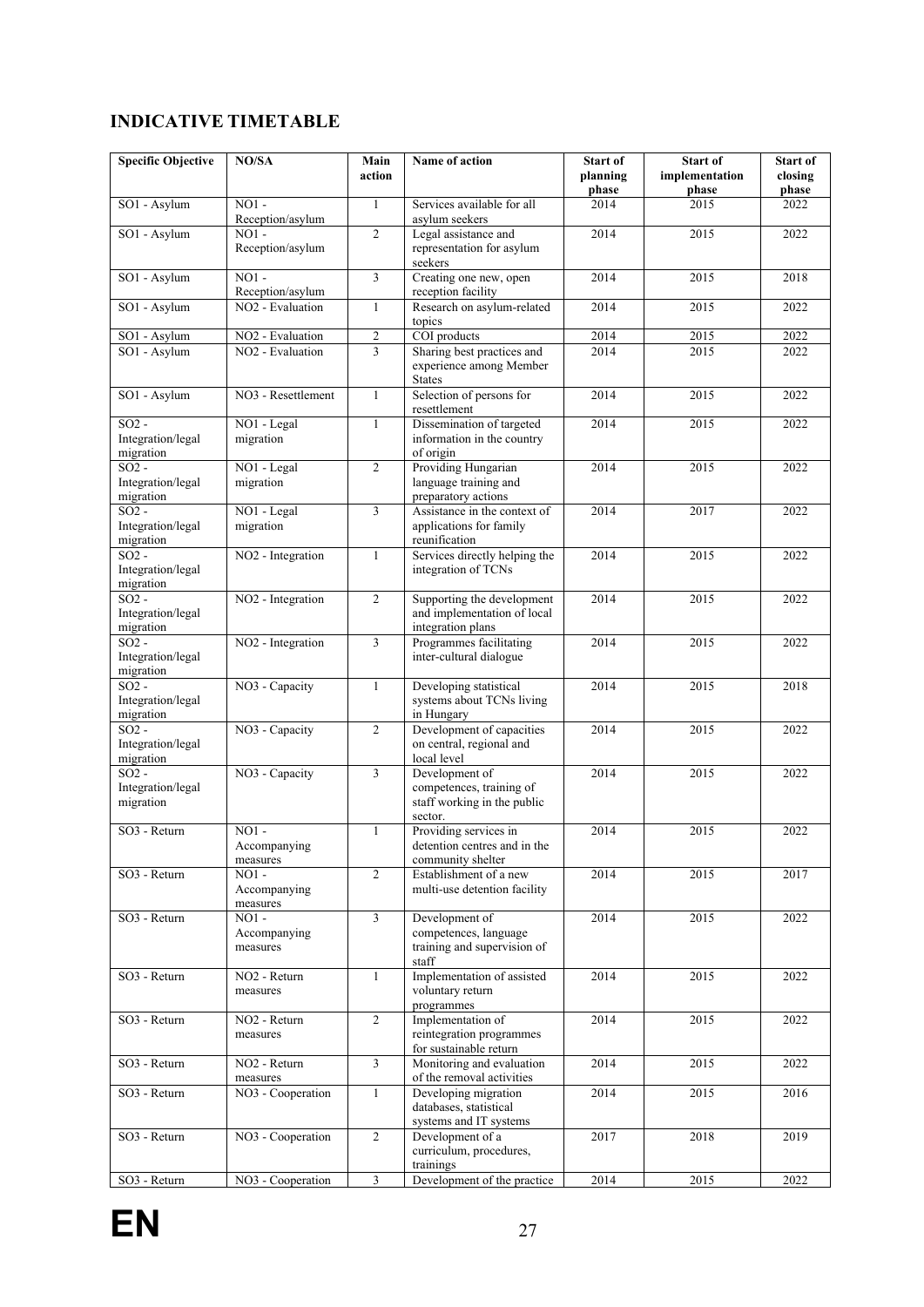| <b>Specific Objective</b> | NO/SA | Main<br>action | Name of action                | <b>Start of</b><br>planning<br>phase | Start of<br>implementation<br>phase | <b>Start of</b><br>closing<br>phase |
|---------------------------|-------|----------------|-------------------------------|--------------------------------------|-------------------------------------|-------------------------------------|
|                           |       |                | of aliens policing and return |                                      |                                     |                                     |
|                           |       |                | procedures                    |                                      |                                     |                                     |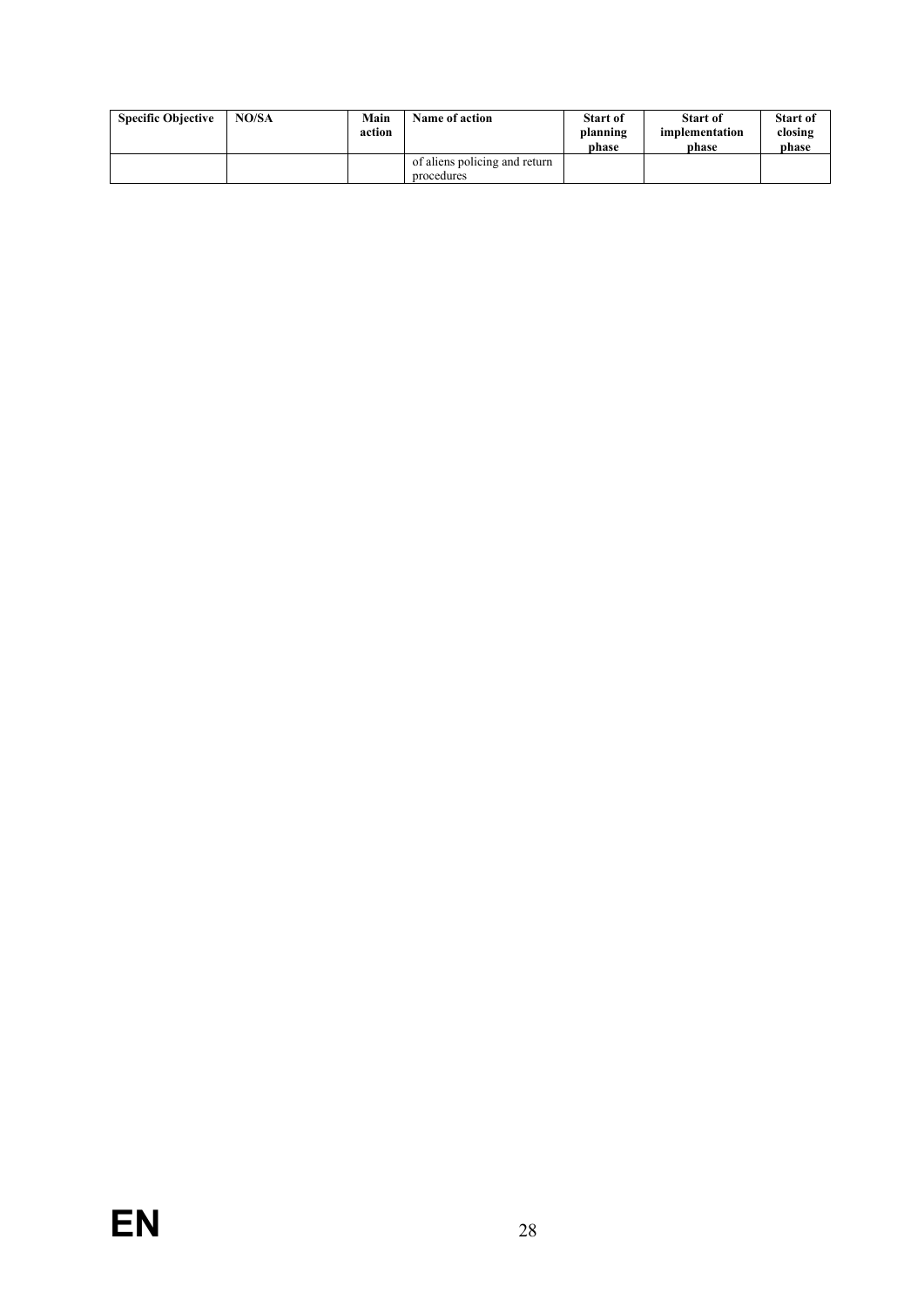#### <span id="page-34-0"></span>**4. SPECIAL CASES**

#### <span id="page-34-1"></span>**4.1 Resettlement**

#### <span id="page-34-2"></span>**Justification of the number of persons to be resettled**

Taking part in international solidarity, HU wishes to provide assistance to countries under great asylum pressure by participating in Regional Protection Programmes.

The Government decided to provide a resettlement quota of 20 persons for 2014 and 20 persons for 2015 as well (Government Decision No. 86/2014. (III.18.).

For resettlement HU selects the refugees by interviews during selection missions and/or via dossier submissions from UNHCR. In 2014 and 2015 the target group is the Syrian refugees from the neighbouring countries of Syria. In each designated year the implementation of selection missions are planned in the third/fourth quarter of the year and the resettlements until the end of the calendar year or at the beginning of the next calendar year.

#### <span id="page-34-3"></span>**Pledging plan**

| Vulnerable groups and Common Union resettlement<br>priorities<br>(Lump Sum 10 000 $\epsilon$ per person resettled) | $2014-$<br>2015 | $2016-$<br>2017 | 2018-<br>2020 |
|--------------------------------------------------------------------------------------------------------------------|-----------------|-----------------|---------------|
| Syrian refugees in the region                                                                                      | 40              | 0               |               |
| <b>Total union priorities</b>                                                                                      | 40              | 0               |               |
| <b>Grand</b> total                                                                                                 | 40              | 0               |               |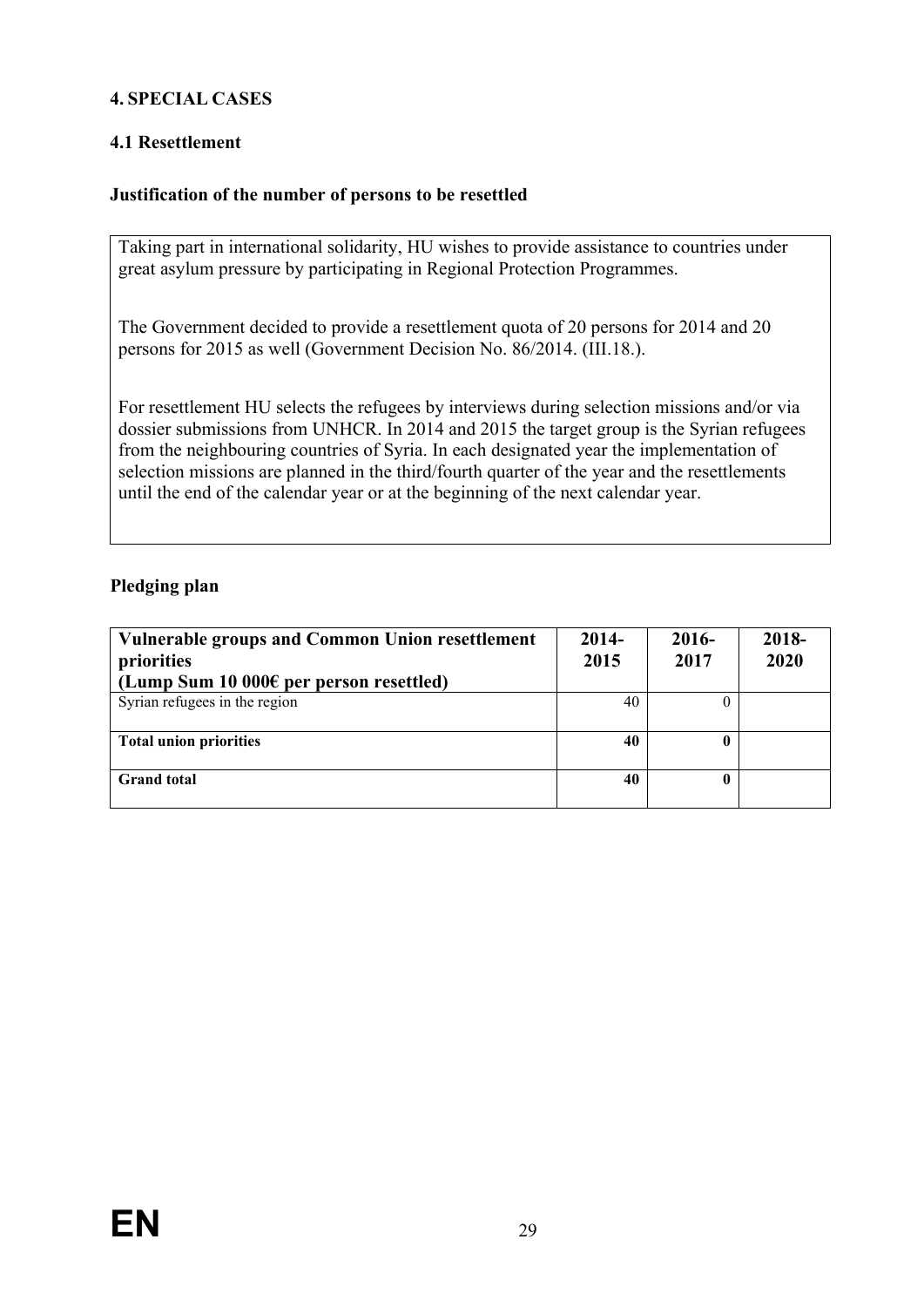#### <span id="page-35-0"></span>**4.2 Transfer & relocation**

|                        | From   |         | 2014-2015 | 2016-2017 | 2018-2020 |
|------------------------|--------|---------|-----------|-----------|-----------|
| Transfer               |        | Hungary |           |           |           |
| Relocation (2015/1601) | Greece | Hungary |           | 988       | -729      |
| Relocation (2015/1601) | Italy  | Hungary |           | 306       | $-306$    |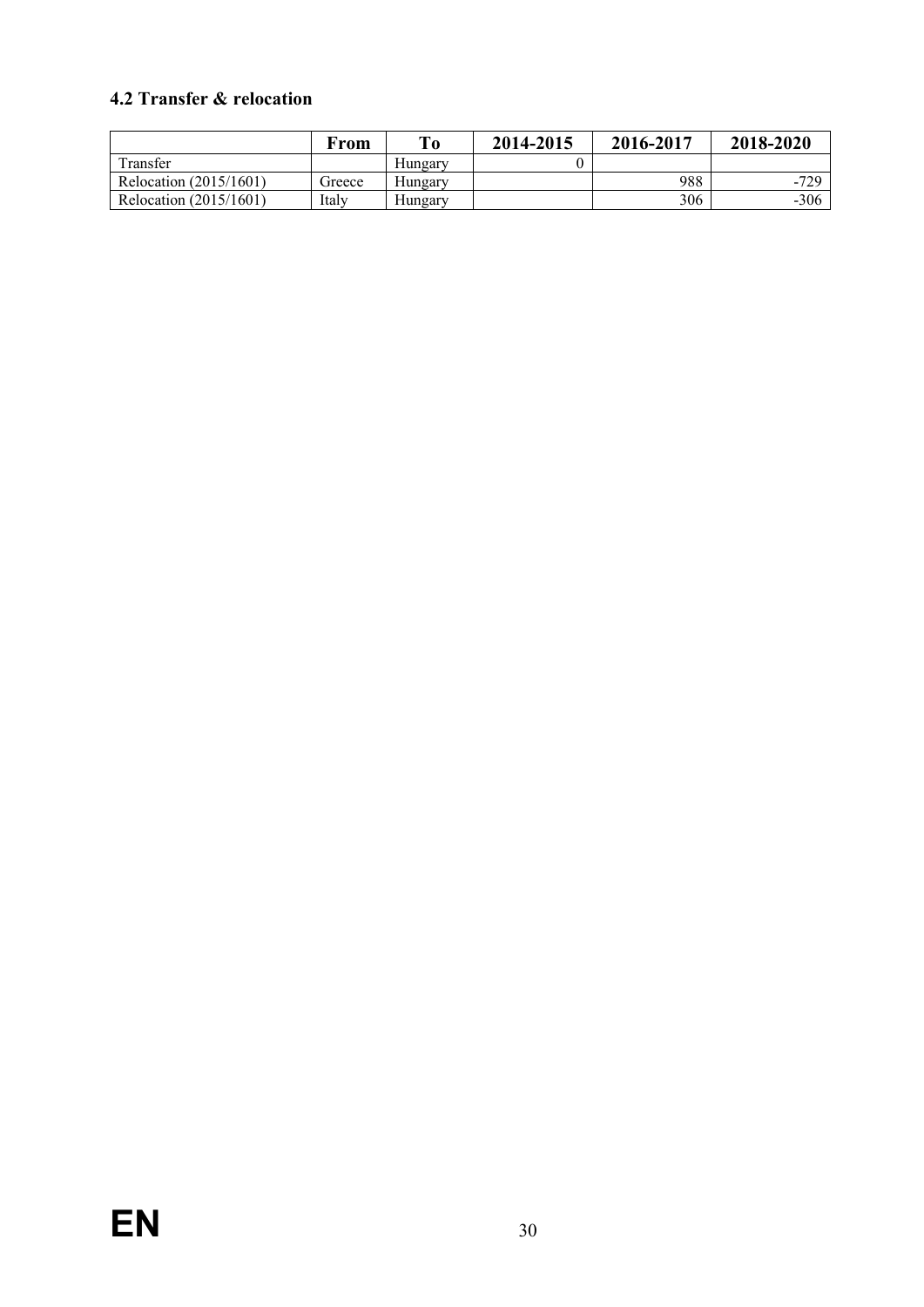### <span id="page-36-0"></span>**4.3 Admission from Turkey (2016/1754)**

Pledging plan: Number of persons to be admitted from Turkey per pledging period

|           | 2014-2015 | 16-2017<br>201 | 2018-2020 |  |
|-----------|-----------|----------------|-----------|--|
| Admission |           |                |           |  |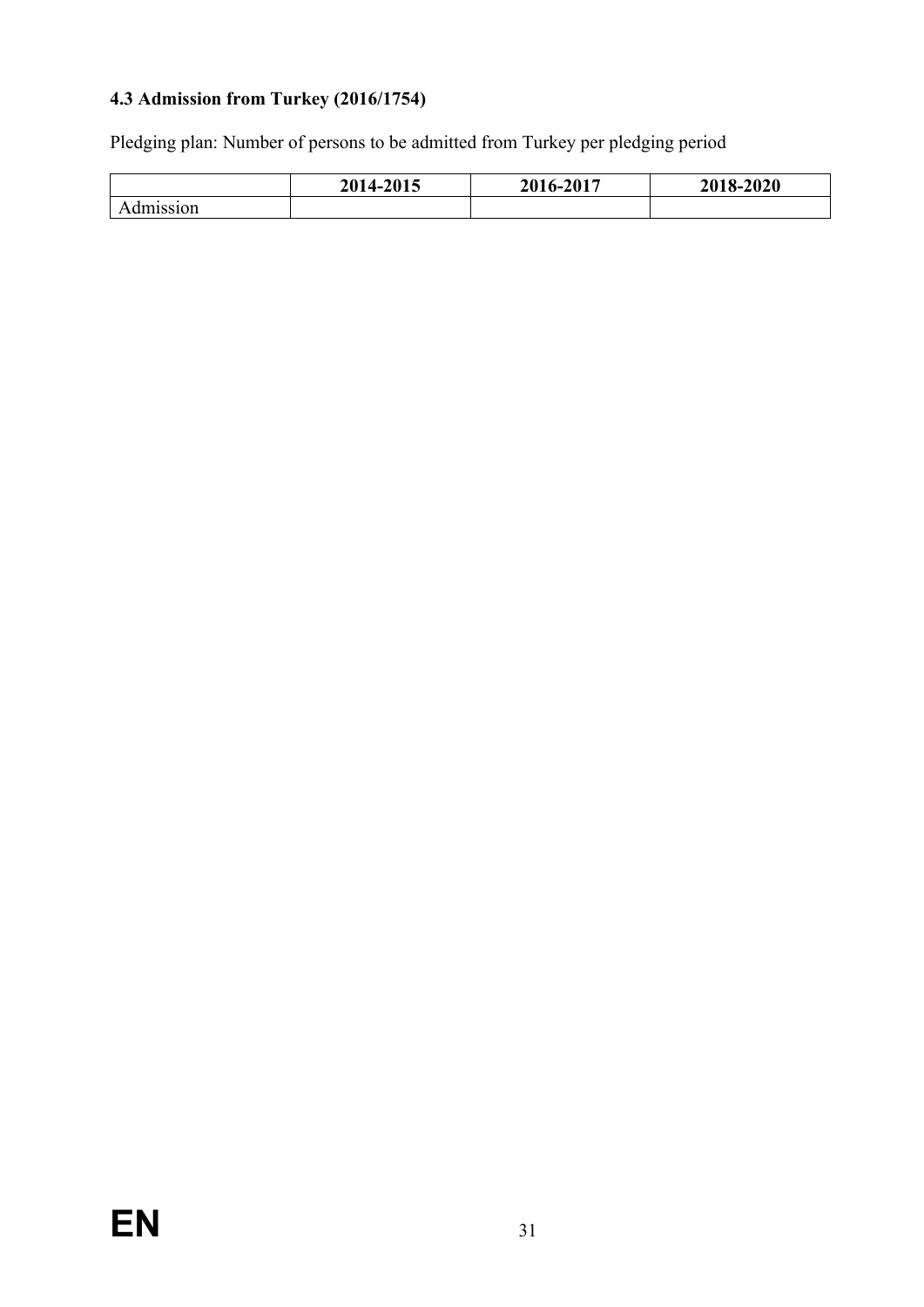#### <span id="page-37-0"></span>**5. COMMON INDICATORS AND PROGRAMME SPECIFIC INDICATORS**

| <b>Specific objective</b>                                                                                                                                                                                                                                                                                                                                 |                           | 1 - Asvlum               |                        |                                                          |
|-----------------------------------------------------------------------------------------------------------------------------------------------------------------------------------------------------------------------------------------------------------------------------------------------------------------------------------------------------------|---------------------------|--------------------------|------------------------|----------------------------------------------------------|
| <b>Indicator</b>                                                                                                                                                                                                                                                                                                                                          | <b>Unit of</b><br>measure | <b>Baseline</b><br>value | <b>Target</b><br>value | Source<br>of<br>data                                     |
| C1 - Number of target group persons provided with assistance through projects in<br>the field of reception and asylum systems supported under this Fund                                                                                                                                                                                                   | Number                    | 0.00                     | 45,000.00              | Project<br>reporting                                     |
| C2.1 - Capacity (i.e. number of places) of new reception accommodation<br>infrastructure set up in line with the minimum requirements for reception<br>conditions set out in the EU acquis and of existing reception accommodation<br>infrastructure improved in line with the same requirements as a result of the<br>projects supported under this Fund | Number                    | 0.00                     | 150.00                 | Project<br>reporting                                     |
| C2.2 - The percentage in the total reception accommodation capacity                                                                                                                                                                                                                                                                                       | $\frac{0}{0}$             | 0.00                     | 11.00                  | Project<br>reporting                                     |
| C3.1 - Number of persons trained in asylum-related topics with the assistance of<br>the Fund                                                                                                                                                                                                                                                              | Number                    | 0.00                     | 300.00                 | Project<br>reporting                                     |
| C3.2 - That number as a percentage of the total number of staff trained in those<br>topics                                                                                                                                                                                                                                                                | $\frac{0}{0}$             | 0.00                     | 30.00                  | Project<br>reporting                                     |
| C4 - Number of country of origin information products and fact-finding missions<br>conducted with the assistance of the Fund                                                                                                                                                                                                                              | Number                    | 0.00                     | 20.00                  | Project<br>reporting                                     |
| C5 - Number of projects supported under this Fund to develop, monitor and<br>evaluate asylum policies in Member States                                                                                                                                                                                                                                    | Number                    | 0.00                     | 15.00                  | Project<br>reporting                                     |
| C6 - Number of persons resettled with support of this Fund                                                                                                                                                                                                                                                                                                | Number                    | 0.00                     | 40.00                  | Authority<br>in charge of<br>transferring<br>the persons |
| S2 - Number of implemented projects in third countries                                                                                                                                                                                                                                                                                                    | Number                    | 0.00                     | 1.00                   | Project<br>reporting                                     |
| S1 - Contingency planning by the reconstruction of community spaces to enlarge<br>the capacity of new reception centre                                                                                                                                                                                                                                    | Number                    | 0.00                     | 150.00                 | Project<br>reporting                                     |

| Specific objective                                                                                                                                                                                                                                                                               |                |                 | 2 - Integration/legal migration |                      |
|--------------------------------------------------------------------------------------------------------------------------------------------------------------------------------------------------------------------------------------------------------------------------------------------------|----------------|-----------------|---------------------------------|----------------------|
| <b>Indicator</b>                                                                                                                                                                                                                                                                                 | <b>Unit of</b> | <b>Baseline</b> | <b>Target</b>                   | <b>Source</b>        |
|                                                                                                                                                                                                                                                                                                  | measure        | value           | value                           | of data              |
| C1 - Number of target group persons who participated in pre-departure measures<br>supported under this Fund                                                                                                                                                                                      | Number         | 0.00            | 200.00                          | Project<br>reporting |
| C <sub>2</sub> - Number of target group persons assisted by this Fund through integration<br>measures in the framework of national, local and regional strategies                                                                                                                                | Number         | 0.00            | 11.000.00                       | Project<br>reporting |
| C3 - Number of local, regional and national policy frameworks/measures/tools in<br>place for the integration of third country nationals and involving civil society, migrant<br>communities as well as all other relevant stakeholders, as a result of the measures<br>supported under this Fund | Number         | 0.00            | 70.00                           | Project<br>reporting |
| C4 - Number of cooperation projects with other Member States on integration of<br>third-country nationals supported under this Fund                                                                                                                                                              | Number         | 0.00            | 0.00                            | Project<br>reporting |
| C5 - Number of projects supported under this Fund to develop, monitor and evaluate<br>integration policies in Member States                                                                                                                                                                      | Number         | 0.00            | 10.00                           | Project<br>reporting |
| S21 - Number of persons trained in integration-related topics with the assistance of<br>the Fund                                                                                                                                                                                                 | Number         | 0.00            | 1.100.00                        | Project<br>reporting |

| <b>Specific objective</b>                                                                     |                | 3 - Return      |               |           |
|-----------------------------------------------------------------------------------------------|----------------|-----------------|---------------|-----------|
| Indicator                                                                                     | <b>Unit of</b> | <b>Baseline</b> | <b>Target</b> | Source of |
|                                                                                               | measure        | value           | value         | data      |
| C1 - Number of persons trained on return-related topics with the assistance of the            | Number         | 0.00            | 500.00        | Project   |
| Fund                                                                                          |                |                 |               | reporting |
| C <sub>2</sub> - Number of returnees who received pre or post return reintegration assistance | Number         | 0.00            | 5,150.00      | Project   |
| co-financed by the Fund                                                                       |                |                 |               | reporting |
| C <sub>3</sub> - Number of returnees whose return was co-financed by the Fund, persons who    | Number         | 0.00            | 2.000.00      | Project   |
| returned voluntarily                                                                          |                |                 |               | reporting |
| C4 - Number of returnees whose return was co-financed by the Fund, persons who                | Number         | 0.00            | 200.00        | Project   |
| were removed                                                                                  |                |                 |               | reporting |
| C5 - Number of monitored removal operations co-financed by the Fund                           | Number         | 0.00            | 150.00        | Project   |
|                                                                                               |                |                 |               | reporting |
| C6 - Number of projects supported under the Fund to develop, monitor and                      | Number         | 0.00            | 2.00          | Project   |
| evaluate return policies in Member States                                                     |                |                 |               | reporting |
| C7 - Capacity (i.e. number of seats) of forced transportation vehicles                        | Number         | 60.00           | 288.00        | Project   |
|                                                                                               |                |                 |               | reporting |
| Capacity of the new detention facility for returnees (number of places)<br>$S31 -$            | Number         | 0.00            | 100.00        | Project   |
|                                                                                               |                |                 |               | reporting |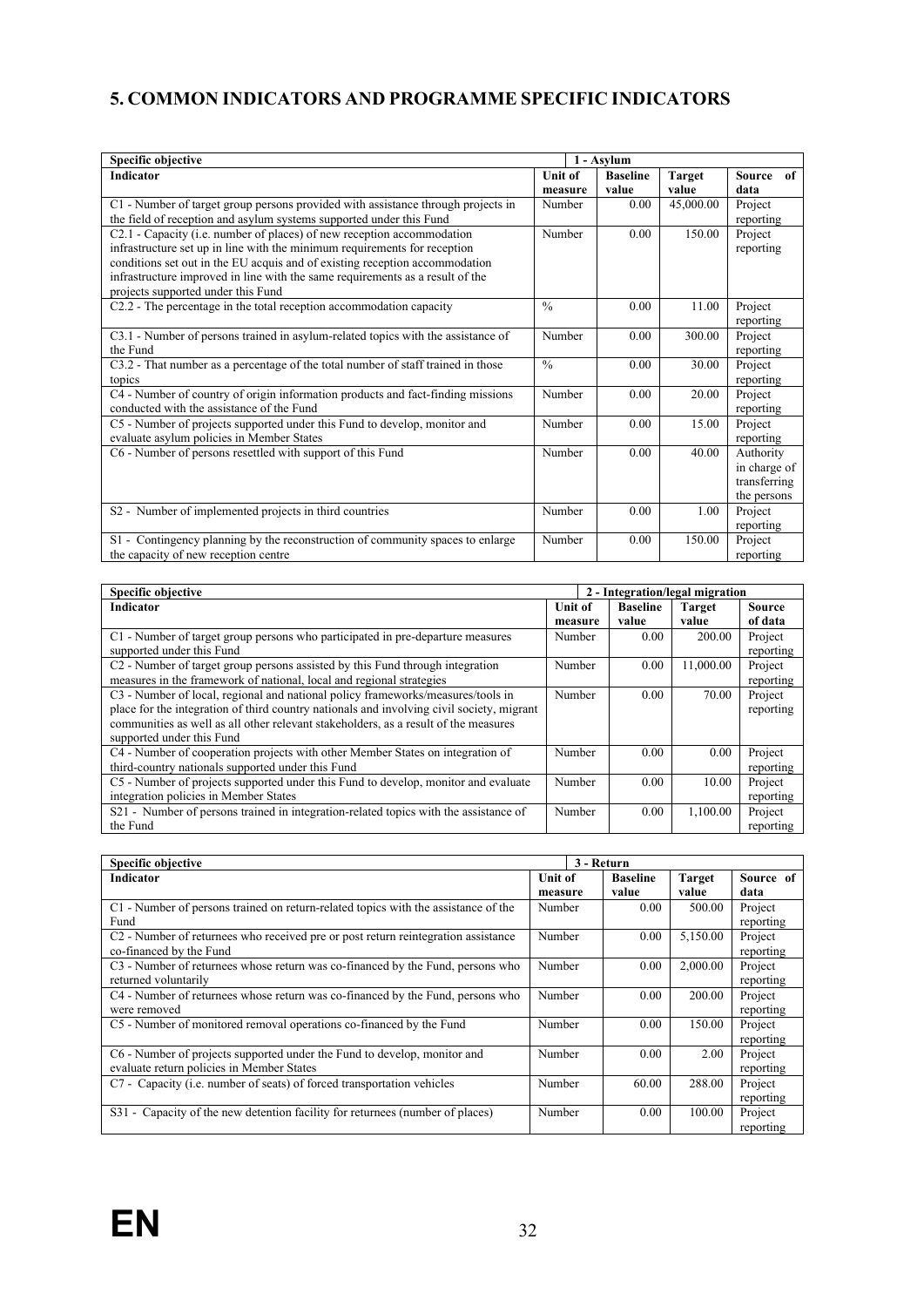#### <span id="page-38-0"></span>**6. FRAMEWORK FOR PREPARATION AND IMPLEMENTATION OF THE PROGRAMME BY THE MEMBER STATE**

#### <span id="page-38-1"></span>**6.1 Partnership involvement in the preparation of the programme**

The Responsible Authority (RA) paid attention to the principle of partnership and the involvement of the stakeholders in all phases of the programming.

The RA took part in the preparation of HU's Migration Strategy for 2014-2020 (Strategy). The preparation of the Strategy was carried out in a working group led by the MoI; with the experts of governmental stakeholders who deal with asylum and migration.

The RA invited the non-governmental and international organisations – IOM, UNHCR, Menedék Assoc., Hungarian Helsinki Committee, Cordelia Fnd., Hungarian Reformed Church, Artemisszió Fnd., etc. – to a civil forum held on the 26/02/2013 which aimed at the preparation of the Strategy.

During the preparation phase, the science forum (representatives of the Hungarian Academy of Sciences; Central European Univ., Hungarian Central Statistical Office; National Univ. of Public Service; Faculty of Law of ELTE Univ.) held on 01/03/2013 organised by the RA for researchers enabled the exchange of knowledge and experience concerning the relevant national and international research results which could be involved in the Strategy.

The MoI released the draft of the Strategy for public consultation to reflect the recommendations of as many stakeholders as possible.

The same civil forum as above with the relevant governmental organisations – OIN, Police – on 10/02/2014 participated in the preparation of National Programme regarding the AMIF based on the Strategy by identifying the national priorities and objectives. The wide variety of participation ensured the reflection of real needs in the national programme of HU. The RA amended the National Programme and published it on the web site of Solid Funds. Some of the outcomes of the forums, which have been included in the NP, are the following: more effective administrative supports of family reunions, services for persons accommodated in the community shelter, early identification of vulnerable asylum seekers, etc.

#### <span id="page-38-2"></span>**6.2 Monitoring Committee**

In line with the practice of the current period, the RA plans to set up an independent Monitoring Committee (MC) to monitor the implementation of the Fund.

The members of the Committee will be delegated by the Ministry of Interior, Ministry of National Economy, and Prime Minister's Office, representative of Evaluation Board and the UNHCR, and the representative of NGOs as observers.

The Monitoring Committee supervises the implementation, the achievement of the objectives and priorities and when it is necessary, formulates proposals to ensure the most effective implementation of the programme. The Monitoring Committee contributes to the adoption of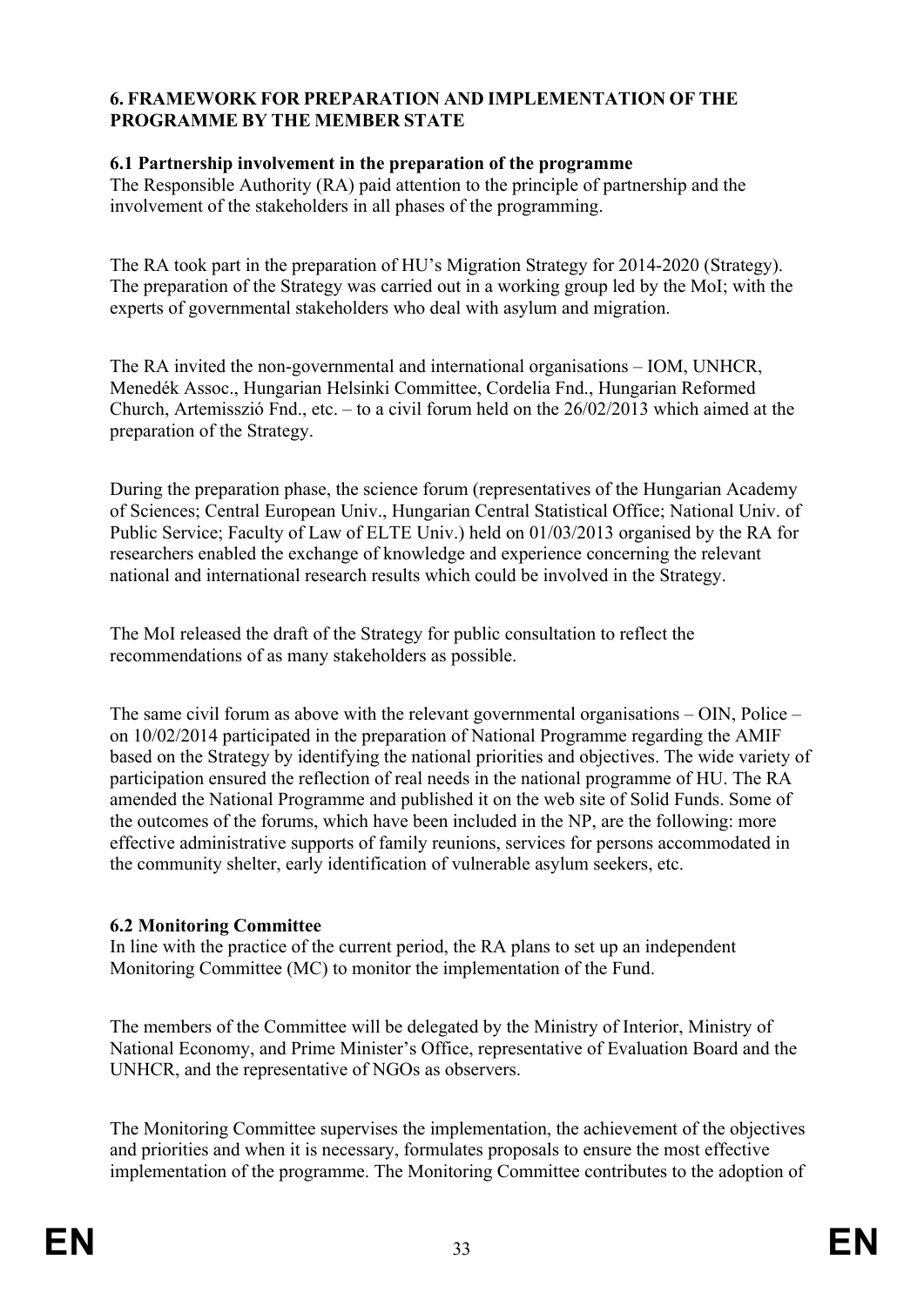the Working Plan (which serves as an implementation plan for the scheduled use of funds), approves the content of the annual implementation report.

#### <span id="page-39-0"></span>**6.3 Common monitoring and evaluation framework**

The RA monitors the implementation of the NP from the start, collects and analyses data.

To ensure the implementation of the programme and the monitoring of the projects, the RA aims to develop an IT system similar to the existing one. The system will be capable to collect and aggregate data regarding results, impact indicators and common indicators.

The achievement of the common indicators defined in the NP will be ensured by the measurable key indicators defined in the call for proposals.

The RA follows the implementation of the projects through the regular reports of the beneficiaries and on the spot monitoring.

The achievement of the indicators and the targeted results of the projects will be monitored and evaluated by project supervisors during the closing procedure.

The results of the programme is planned to be evaluated in the framework of midterm and expost evaluation. The evaluation will be carried out by a steering board the members of which will be the internal experts of the RA and also with the involvement of external experts.

#### <span id="page-39-1"></span>**6.4 Partnership involvement in the implementation, monitoring and evaluation of the national programme**

During the implementation of the programme the RA aims to introduce the well-functioning partnership elements of the current structure.

The RA prepares Working Plans (WP) for three or two years period on the implementation of scheduled funding priorities – call for proposals, selection of projects, implementation of supported project. The RA launches the draft of the WP for public consultation publishing it on the web site of the RA and invites the governmental, non-governmental and international organisations, such as – OIN, Police, Hungarian Child Care Institutions, IOM, UNHCR, Menedék Association, Cordelia Foundation, Hungarian Reformed Church, Artemisszió Foundation, etc.– to express their views on it. With the involvement of the Managing Authority of European Social Fund (ESF) in the consultation of the WP the overlapping will be avoided.

The supervision of the execution of the NP shall be carried out by the Monitoring Committee already defined in 6.2. Like in the current system, the RA plans to involve the relevant governmental, non-governmental and international organisations.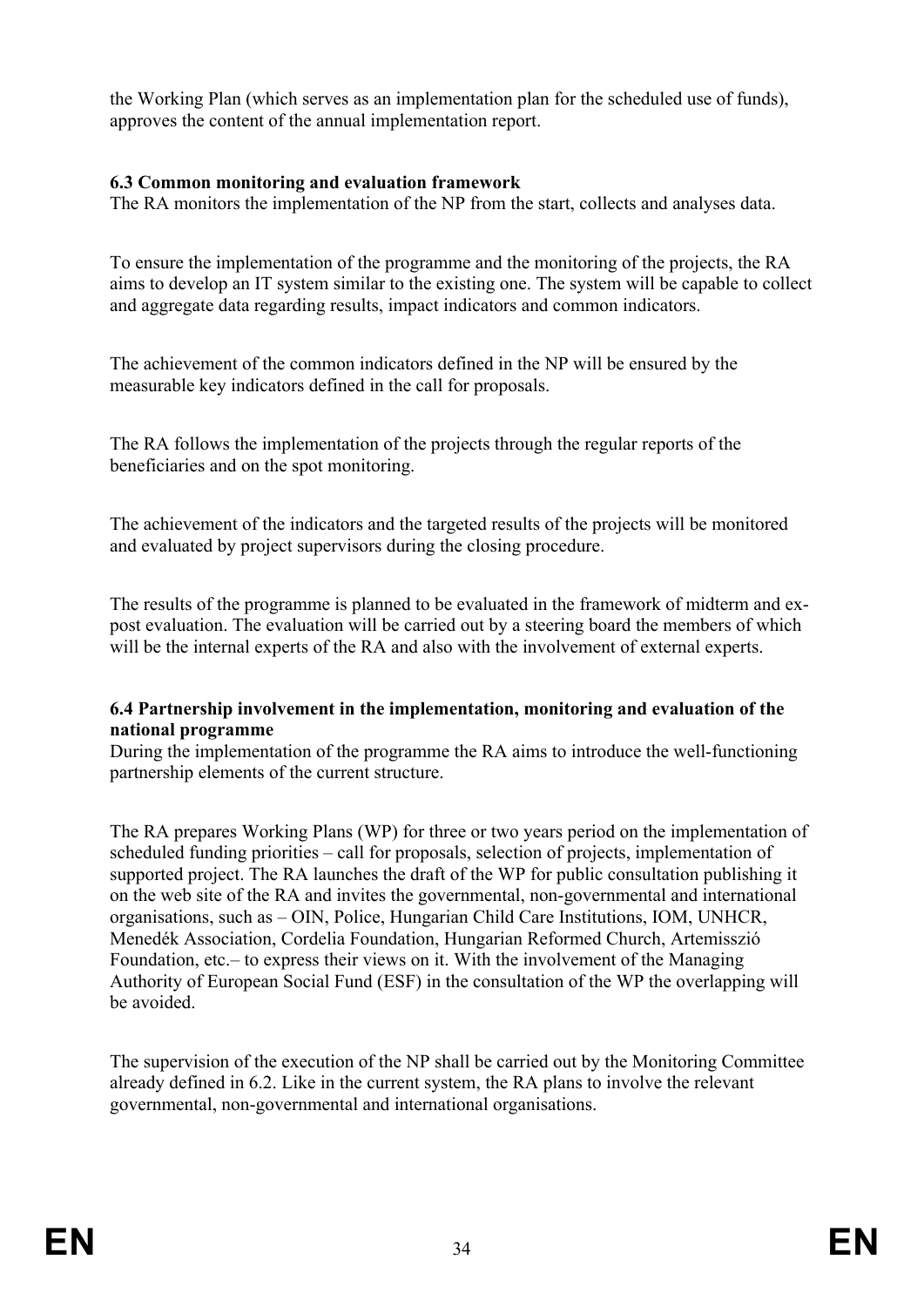#### <span id="page-40-0"></span>**6.5 Information and Publicity**

HU will ensure that a website or a website portal is provided with information on and access to the NP; inform potential beneficiaries about funding opportunities under the NP; and publicise to Union citizens the role and achievements of the Specific Regulations through information and communication actions on the results and impact of the NP.

HU will ensure transparency on the implementation of the NP and maintain a list of actions supported by each NP which will be accessible through the website or the website portal.

Further information and publicity actions may also be carried out during the course of the programme.

#### <span id="page-40-1"></span>**6.6 Coordination and complementarity with other instruments**

The RA places emphasis on the complementarity with the national budget in order to avoid the overlap between the different funding instruments and to achieve the greatest added value.

HU's Human Resources Development Operational Programme (HDOP) for 2014-2020 financed by the ESF covers all disadvantaged groups in general. In order to ensure the complementarity of the two Funds, the RA closely cooperates with the Ministry of the Human Resources during the preparation of the multiannual programme and the actual call for proposals especially in the field of social inclusion. Integration of Hungarian citizens from migrant backgrounds can be enhanced only from the allocations of the European Social Fund.

The MOI is represented in the working group preparing ESIF Partnership Agreements and Operational Programmes, in the implementation phase the participation of MOI in the MC will be ensured. The MOI also takes part in the elaboration of the Action Plan and calls for proposals.

Bearing in mind the EU external policies the RA intends to set in its call for proposals as a precondition for applicants to contact EU delegations in third countries regarding return activities and pre-departure information and assistance.

#### <span id="page-40-2"></span>**6.7 Beneficiaries**

<span id="page-40-3"></span>*6.7.1 List of five main types of beneficiaries of the programme* State/federal authorities

Local public bodies

Non-Governmental organisations

Private and public law companies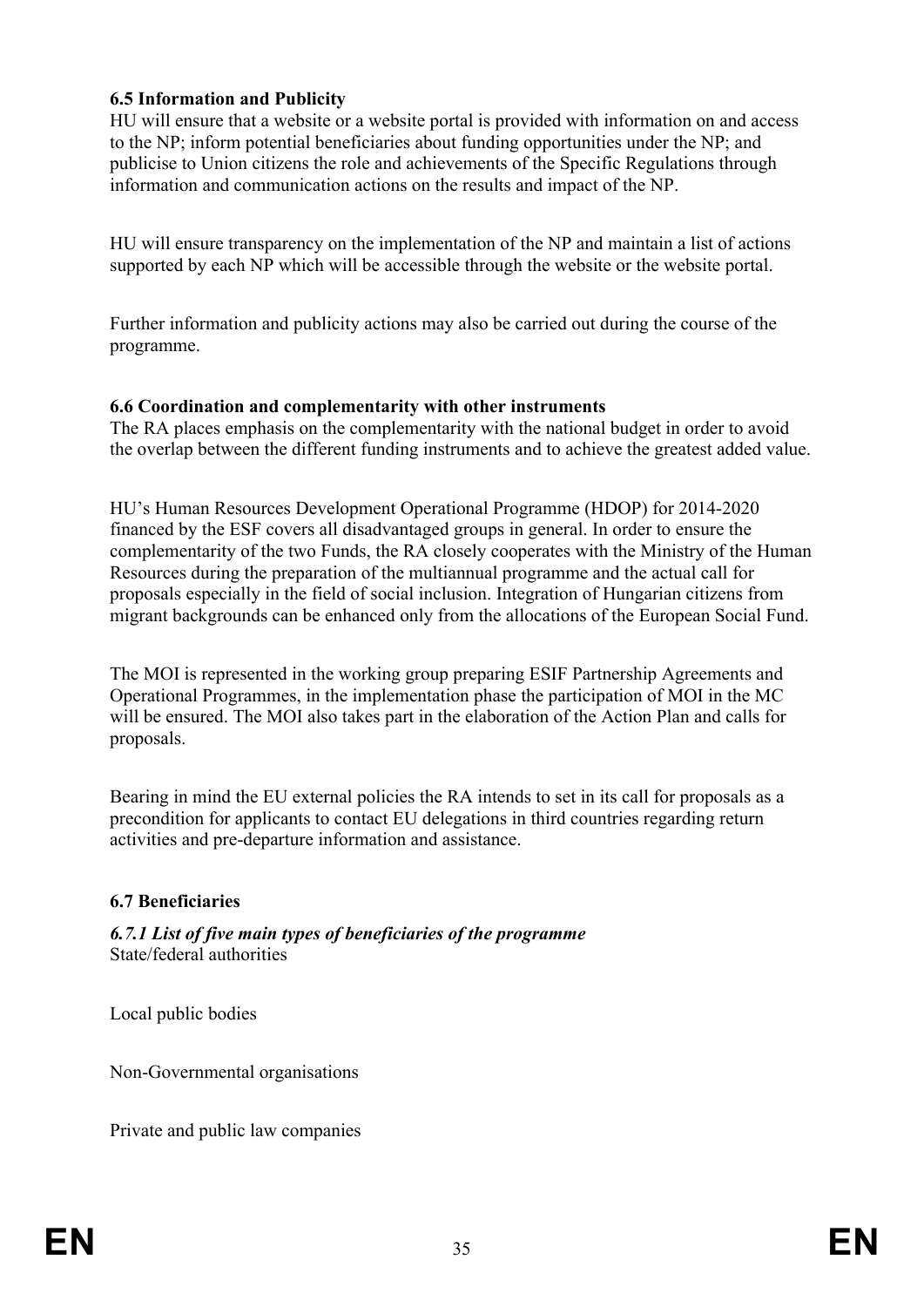International public organisations

Education/research organisations

### <span id="page-41-0"></span>*6.7.2 Direct award (if applicable)*

There will be direct award in case of those measures whereas only one beneficiary can fulfil the tasks as it is in a de jure monopoly. The organisations who are in a de jure monopoly the OIN and Police. The activities carried out by them: resettlement, organising forced return by air and all the tasks of return management.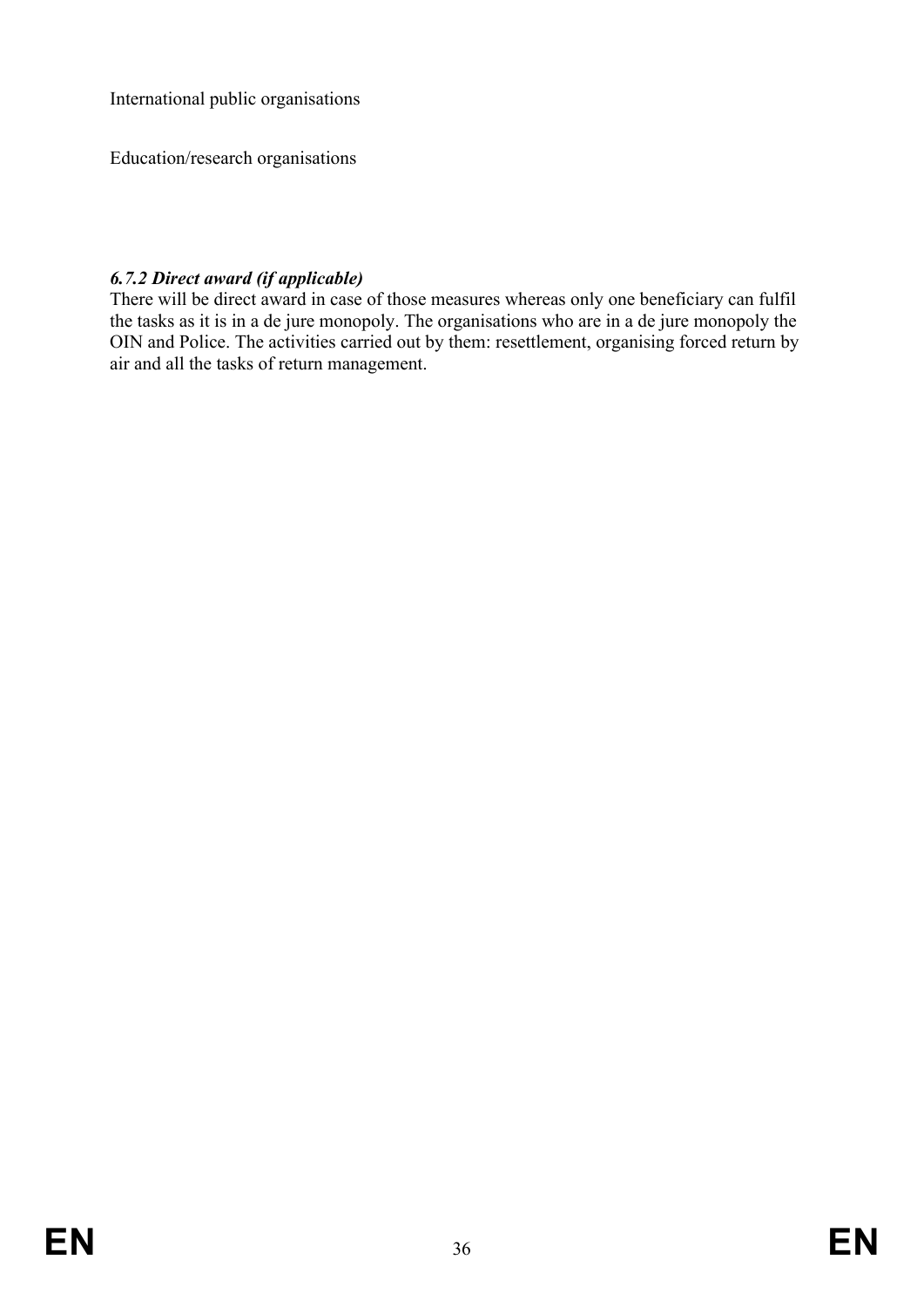#### <span id="page-42-0"></span>**7. THE FINANCING PLAN OF THE PROGRAMME**

| apit 1. Alvilly I mantial plan<br>Specific objective / national objective / specific action | <b>Total</b>  |
|---------------------------------------------------------------------------------------------|---------------|
| SO1.NO1 Reception/asylum                                                                    | 13,198,690.98 |
| SO1.NO2 Evaluation                                                                          | 226,076.00    |
| SO1.NO3 Resettlement                                                                        | 109,400.00    |
| <b>TOTAL NO SO1 Asylum</b>                                                                  | 13,534,166.98 |
| SO1.SA1 Transit centres                                                                     |               |
| SO1.SA2 Access to asylum                                                                    |               |
| <b>TOTAL SA SO1 Asylum</b>                                                                  | 0.00          |
| <b>TOTAL SO1 Asylum</b>                                                                     | 13,534,166.98 |
| SO2.NO1 Legal migration                                                                     | 271,865.00    |
| SO2.NO2 Integration                                                                         | 4,699,102.60  |
| SO2.NO3 Capacity                                                                            | 1,529,238.00  |
| <b>TOTAL NO SO2 Integration/legal migration</b>                                             | 6,500,205.60  |
| SO2.SA3 Joint initiatives                                                                   |               |
| SO2.SA4 Unaccompanied minors                                                                |               |
| SO2.SA8 Legal migration                                                                     |               |
| <b>TOTAL SA SO2 Integration/legal migration</b>                                             | 0.00          |
| <b>TOTAL SO2 Integration/legal migration</b>                                                | 6,500,205.60  |
| SO3.NO1 Accompanying measures                                                               | 4,697,126.23  |
| SO3.NO2 Return measures                                                                     | 4,581,563.65  |
| SO3.NO3 Cooperation                                                                         | 400,409.00    |
| <b>TOTAL NO SO3 Return</b>                                                                  | 9,679,098.88  |
| SO3.SA5 Joint return                                                                        |               |
| SO3.SA6 Joint reintegration                                                                 |               |
| SO3.SA7 Joint family unity and unaccompanied minor reintegration                            |               |
| <b>TOTAL SA SO3 Return</b>                                                                  | 0.00          |
| <b>TOTAL SO3 Return</b>                                                                     | 9,679,098.88  |
| <b>TOTAL SO4 Solidarity</b>                                                                 | 0.00          |
| Technical assistance                                                                        | 2,787,556.54  |
| <b>TOTAL Special Cases</b>                                                                  | 1,954,000.00  |
| <b>TOTAL</b>                                                                                | 34,455,028.00 |

#### <span id="page-42-1"></span>**Table 1: AMIF Financial plan**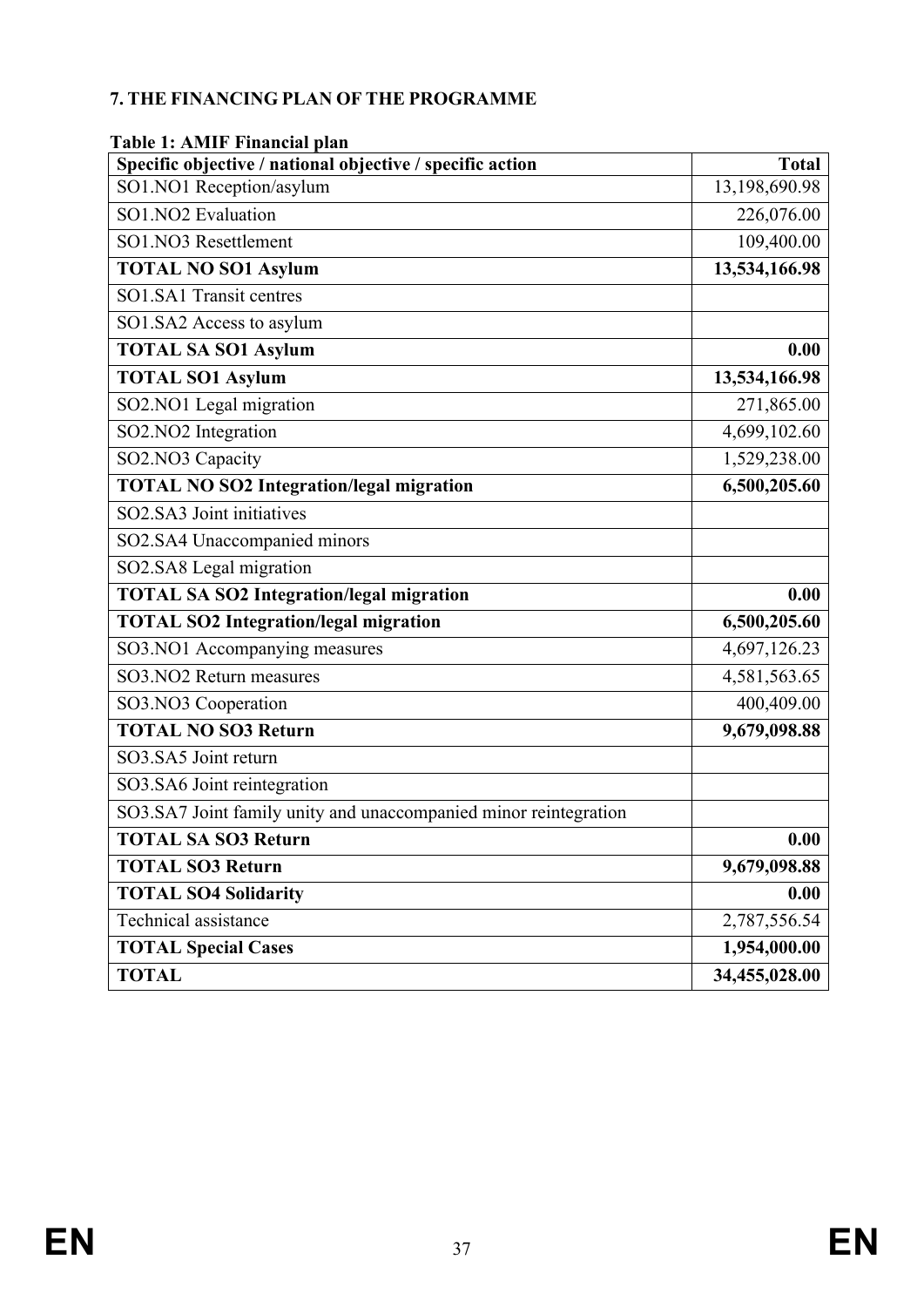#### <span id="page-43-0"></span>**Table 2: Special case pledges**

| <b>Special case pledges</b>            | 2014       | 2015       | 2016         | 2017         | 2018            | 2019            | 2020            | <b>Total</b> |
|----------------------------------------|------------|------------|--------------|--------------|-----------------|-----------------|-----------------|--------------|
|                                        |            |            |              |              |                 |                 |                 |              |
| Resettlement total                     | 200,000.00 | 200,000.00 | 0.00         | 0.00         |                 |                 |                 | 400,000.00   |
|                                        |            |            |              |              |                 |                 |                 |              |
| Relocation (2015/1523) total           |            |            |              |              |                 |                 |                 | 0.00         |
|                                        |            |            |              |              |                 |                 |                 |              |
| Relocation (2015/1601) total           |            |            | 3,882,000.00 | 3,882,000.00 | $-2,070,000.00$ | $-2,070,000.00$ | $-2,070,000.00$ | 1,554,000.00 |
|                                        |            |            |              |              |                 |                 |                 |              |
| MS Relocation total                    |            |            |              |              |                 |                 |                 | 0.00         |
|                                        |            |            |              |              |                 |                 |                 |              |
| Transfer total                         | 0.00       | 0.00       |              |              |                 |                 |                 | 0.00         |
|                                        |            |            |              |              |                 |                 |                 |              |
| Admission from Turkey(2016/1754) total |            |            |              |              |                 |                 |                 | 0.00         |
|                                        |            |            |              |              |                 |                 |                 |              |
| <b>TOTAL</b>                           | 200,000.00 | 200,000.00 | 3,882,000.00 | 3,882,000.00 | $-2,070,000.00$ | $-2,070,000.00$ | $-2,070,000.00$ | 1,954,000.00 |
|                                        |            |            |              |              |                 |                 |                 |              |
|                                        |            |            |              |              |                 |                 |                 |              |

#### <span id="page-43-1"></span>**Table 3: Total Annual EU commitments (in €)**

|                        | 2014         | 2015         | 2016          | 2017         | 2018         | 2019         | 2020         | <b>TOTAL</b>  |
|------------------------|--------------|--------------|---------------|--------------|--------------|--------------|--------------|---------------|
| Asylum and solidarity  | 907,124.06   | 1,017,372.00 | 8,629,884.00  | 958,346.86   | 1,167,680.86 | 1,027,632.86 | .240,705.86  | 14,948,746.50 |
| Integration and return | 2,227,633.94 | 2,227,633.00 | 2,397,276.00  | 4.751.745.14 | 2,688,262.14 | 2,345,550.14 | 2,868,181.14 | 19,506,281.50 |
| <b>TOTAL</b>           | 3.134.758.00 | 3.245.005.00 | 11.027.160.00 | 5.710.092.00 | 3,855,943.00 | 3.373.183.00 | 4.108.887.00 | 34,455,028.00 |

#### <span id="page-43-2"></span>**Justification for any deviation from the minimum shares set in the Specific Regulations**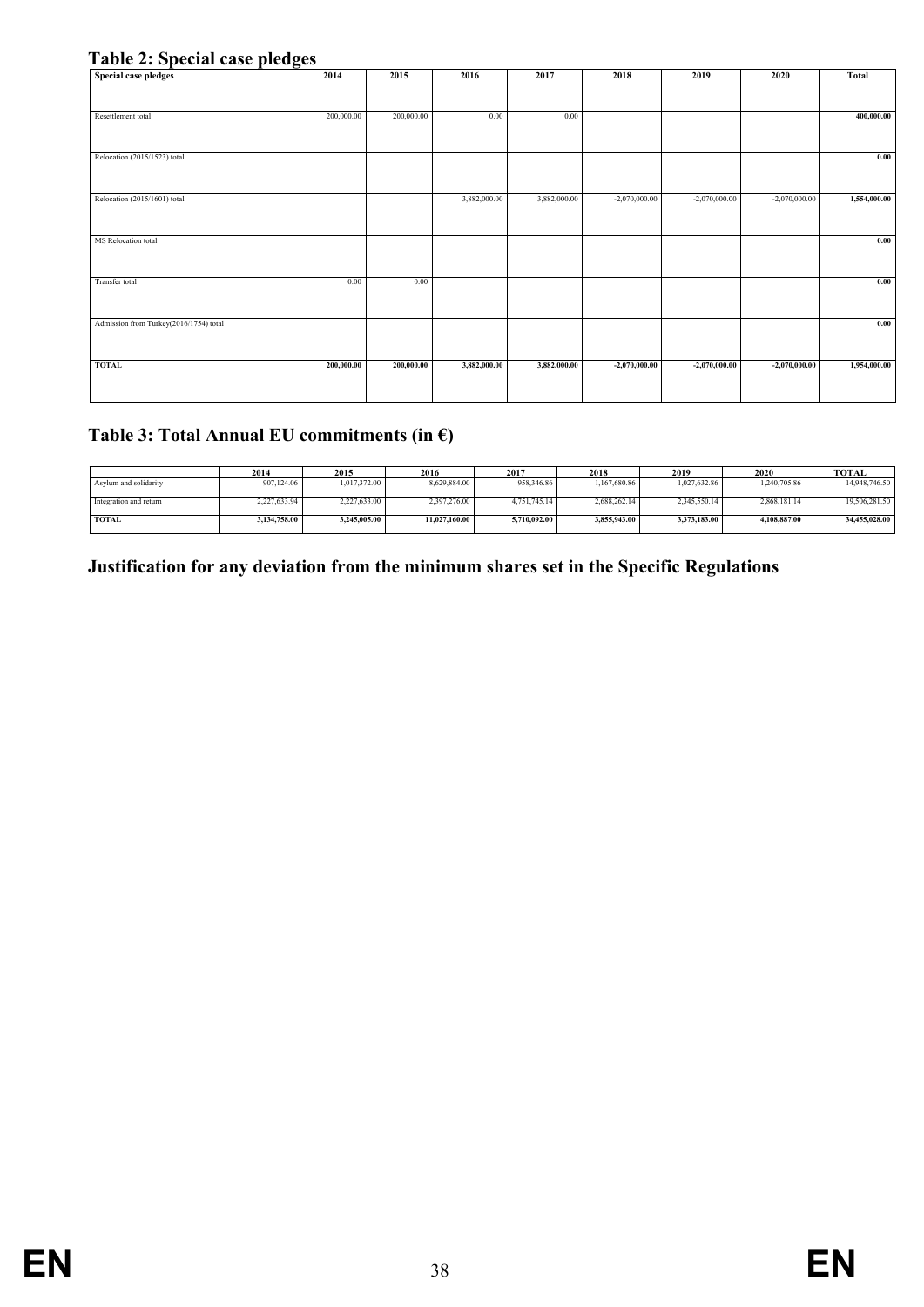#### **Documents**

<span id="page-44-0"></span>

| $\sim$<br>Sent By<br>Document title<br>Document date<br>reference<br>reference) ا<br>:ommission<br>-Doc<br>Sent date<br>nument type<br>. .oc <sup>.</sup><br>File<br>. | _ _ _ _ _ _ _ _ _ _ _ _ |  |  |  |  |
|------------------------------------------------------------------------------------------------------------------------------------------------------------------------|-------------------------|--|--|--|--|
|                                                                                                                                                                        |                         |  |  |  |  |